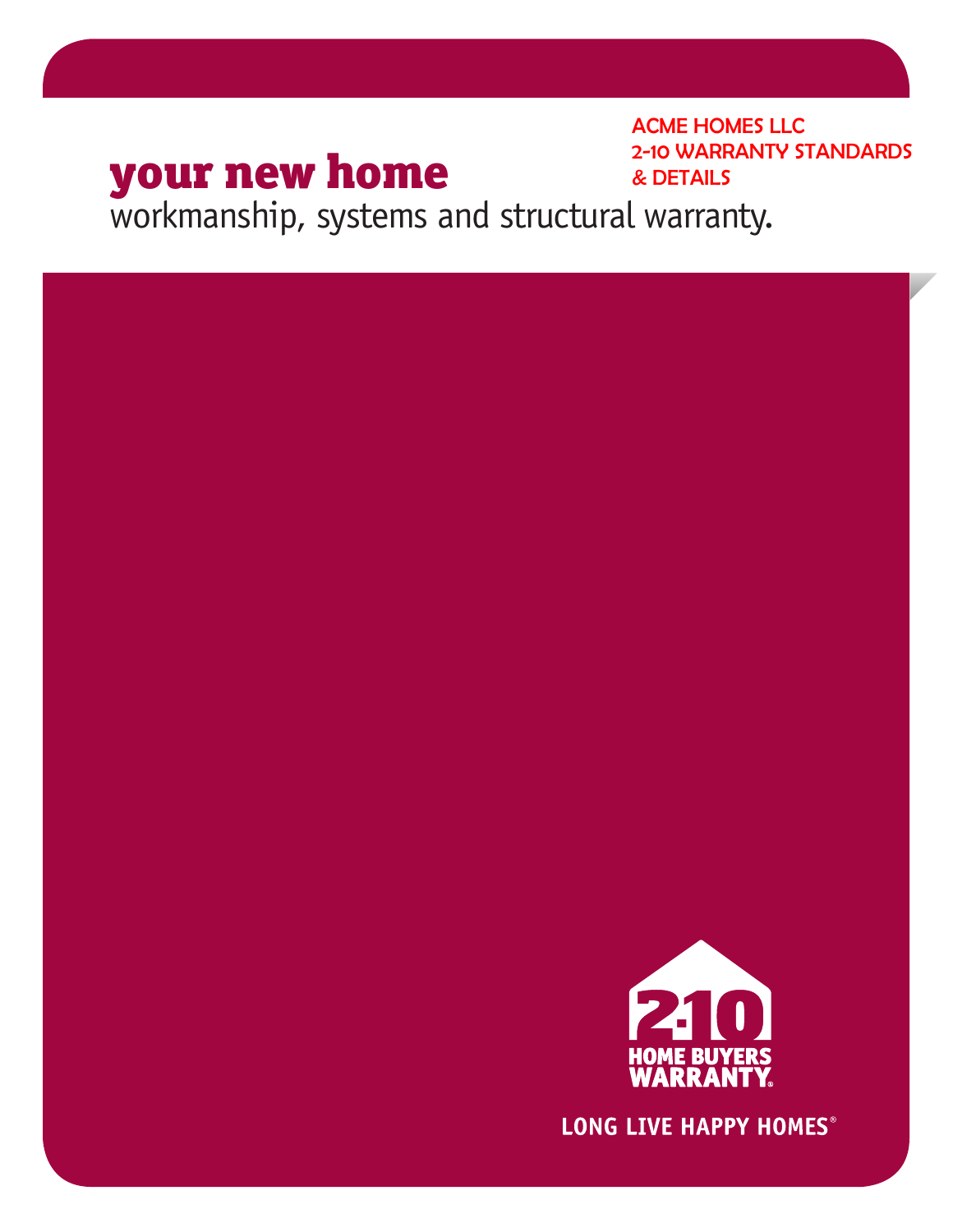

# "Long live happy homes®" says it all.

It says we are in the business of promises kept… and promises kept, make our customers happy.

It says we have protected over 5.5 million new and pre-owned homes.

It says we partner with thousands of the nation's finest home builders, service contractors and real estate professionals who consider our protection the industry's gold standard.

It says we relentlessly focus on reducing the financial risks for our millions of customers.

It says a lot about promises kept.

The Buyer will receive a Certificate of Warranty within 30 days after the Builder/Seller took all steps required to make the express limited warranty effective. The Certificate of Warranty will identify the coverage selected by Your Builder/Seller and the Warranty Limits.

Once the Certificate of Warranty is received, please keep it with this warranty booklet.

You do not have a warranty without a valid Certificate of Warranty.

Register your warranty at www.2-10.com/homeowners. Registration is not required for your warranty to be valid.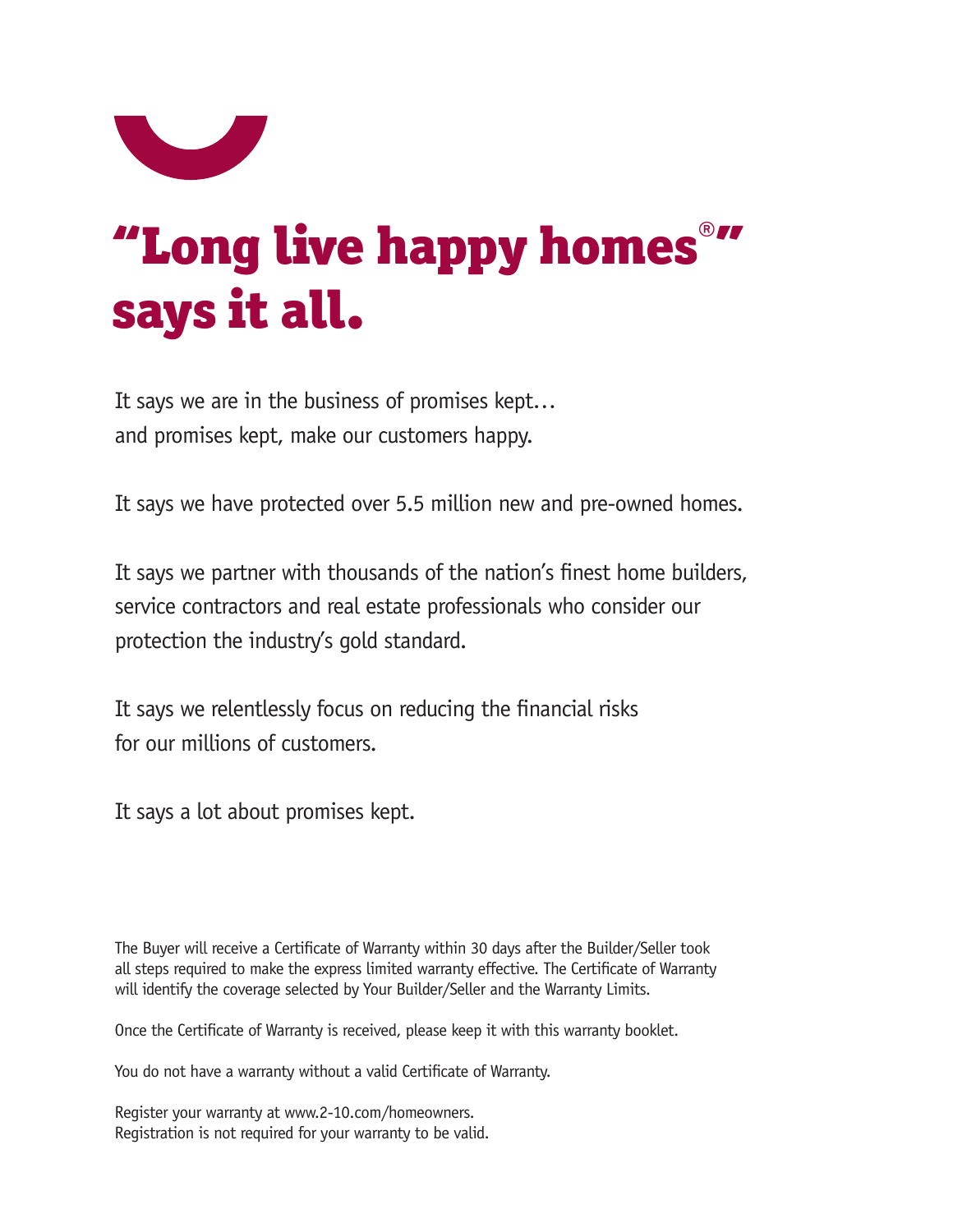

#### TABLE OF CONTENTS

| <b>SECTION I</b>    | <b>Your Warranty Booklet and</b><br><b>Certificate of Warranty Coverage</b> |
|---------------------|-----------------------------------------------------------------------------|
| <b>SECTION II</b>   | <b>The Warranties Provided</b><br><b>By Your Builder/Seller</b>             |
| <b>SECTION III</b>  | The Option To Repair, Replace or Pay<br>For Defect and/or Structural Defect |
| <b>SECTION IV</b>   | <b>Reporting a Warranty Claim</b>                                           |
| <b>SECTION V</b>    | The Effect of this Warranty on<br><b>Your Legal Rights</b>                  |
| <b>SECTION VI</b>   | <b>Arbitration of Disputes</b>                                              |
| <b>SECTION VII</b>  | <b>Your Responsibilities Under This</b><br><b>Express Limited Warranty</b>  |
| <b>SECTION VIII</b> | <b>Exclusions</b>                                                           |
| <b>SECTION IX</b>   | <b>Manufacturers and Other</b><br><b>Similar Warranties</b>                 |
| <b>SECTION X</b>    | <b>Construction Performance</b><br><b>Guidelines</b>                        |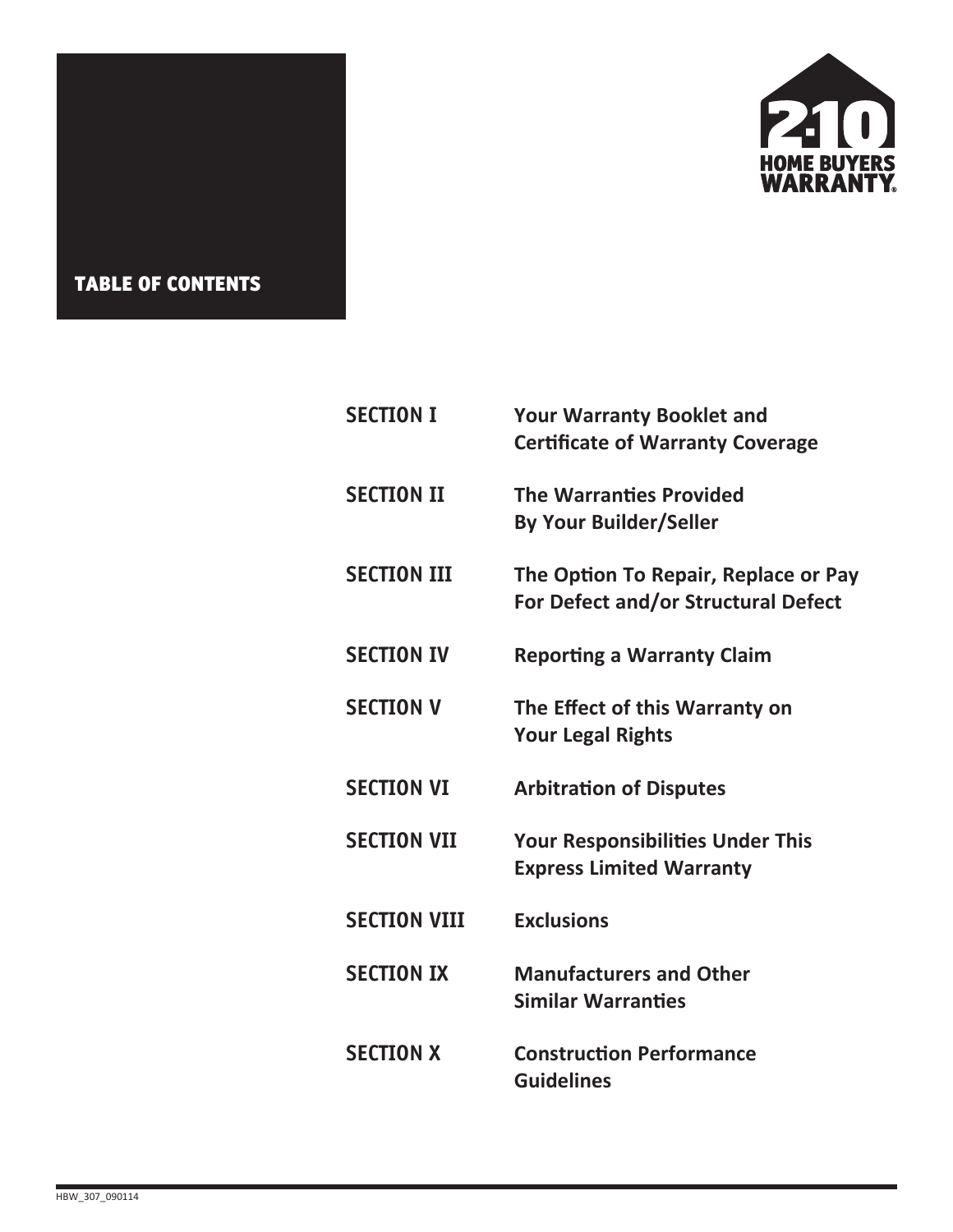**SECTION I.** Your WARRANTY BOOKLET AND Certificate of Warranty Coverage. This booklet and the **Certificate of Warranty Coverage** are very important legal documents that fully define the provisions of this express limited warranty, **and You** and **Your Builder/Seller's** rights and obligations. Therefore, it is important to keep this booklet and the **Certificate of Warranty Coverage** with other legal documents that are important to **You**.

BUILDER/SELLER'S EXPRESS LIMITED WARRANTY

**Your** warranty is not a policy of insurance, a maintenance agreement or a service contract. If **You** have a mortgage on **Your Home**, **Your** lender may insist that **You** have a Homeowners' insurance policy. This warranty is not a Homeowners' insurance policy and it will not satisfy the lender's requirement. As described in this booklet, coverage is limited to qualified defects. If the Builder/Seller has provided a private, additional warranty or guarantee, the Builder/Seller's obligations under that private warranty or guarantee are not covered by this express limited warranty or insured by the Warranty Insurer.

The provisions of this warranty may not be changed by **Your Builder/Seller** or by any other person. If any provision of this warranty is found to be unenforceable, the remaining provisions will remain in full force and effect.

#### **A. Transferring Your Builder/Seller's Express Limited Warranty.**

If **You** sell **Your Home** during the term of the express limited warranty, this warranty can be transferred to the next owner, and any subsequent owners. This means all of **Your** rights and obligations under this warranty, up to the remaining amount of the **Warranty Limit**, will transfer to each purchaser of **Your Home** or any person who otherwise obtains title to **Your Home**, including any mortgagee in possession, for the remaining term of the warranty.

When **You** sell **Your Home**, **You** agree to give this warranty booklet and the **Certificate of Warranty Coverage** to **Your** buyer in order to make it possible for the buyer to understand his or her rights and fulfill his or her obligations under the provisions of this express limited warranty.

If **You** are a successive owner of the **Home**, **You** may benefit from the coverage provided by this express limited warranty, but in return **You** are bound by all of the terms and conditions of this warranty including but not limited to the procedures that must be followed to make a claim and the obligation to participate in arbitration as set out in this warranty. To register the warranty in **Your** name please complete and mail the Successive Owner Transfer and Acceptance Form along with a check for \$20.00 to 2-10 HBW at the address shown on the form.

#### **B. Words With Special Meanings.**

Generally speaking, the words used in this warranty have their normal everyday meaning. In some cases, however, a word will be used as shorthand to describe specifically one of the key provisions contained in this express limited warranty. In those cases, the words will be capitalized, and the capitalized word will always have the same special meaning.

Most defined terms are described in this section, however, other sections of this warranty booklet may contain other defined terms. The words being given a special meaning in this section are as follows:

"**Builder/Seller**" means the **Home Builder/Seller** listed on the **Certificate of Warranty Coverage**, and is the person or company providing **You** with this express limited warranty.

"**Certificate of Warranty Coverage**" is the document issued by 2-10 HBW confirming that **Your Builder/Seller** took all steps required to make the express limited warranty on **Your Home** effective.

"**Common Element**" means any portion of a **Multi-Family Building** which is defined as a **Common Element** in either common interest ownership laws or in the declaration establishing such community. Unless excluded in Section VIII, **Common Elements** may include, without limitation, hallways, roofs, exterior finishes, and electrical, plumbing, and mechanical distribution systems.

"**Common Element Date of Warranty**" means the earlier of the date a certificate of occupancy is issued for the **Multi-Family Building** or the date a unit in the building is first occupied.

"**Commercial Space**" means any unit within a **Multi-Family Building** that is used primarily for a non-residential purpose, including, without limitation, club houses, retail space, and recreational facilities.

"**Defect**" means a failure to meet the Construction **Performance Guidelines** for workmanship and systems set forth in Section X of this warranty booklet.

"**Effective Date of Warranty**" means the date the express limited warranty goes into effect. That date will be the earliest of: (1) the closing date on which **You** purchased the **Home**, (2) the date title to the **Home** was transferred to **You** if title was transferred before **Your** closing date, or (3) the date anyone first began living in the **Home** if before **Your** closing date. **Homes With FHA/VA Financing**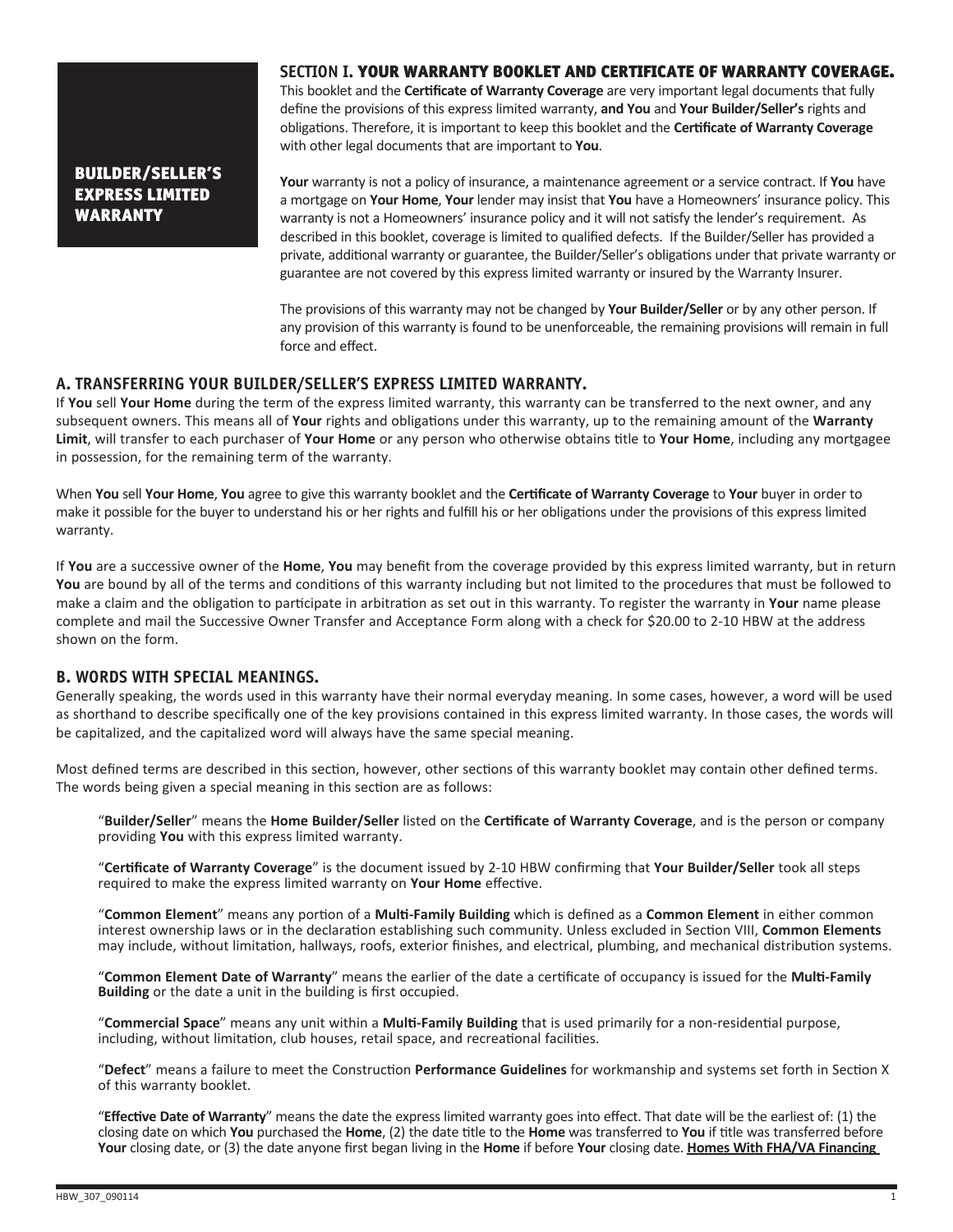**Only** – If **Your Certificate of Warranty** indicates **Your Home** has FHA/VA financing, the **Effective Date of Warranty** is the date of closing.

"**Home**" means the dwelling unit and garage (if any) or the **Commercial Space** (if any) located at the address shown on the **Certificate of Warranty Coverage**.

"**Multi-Family Building**" is a building in a common interest community that may consist of dwelling units, shared parking spaces, **Commercial Space(s)** and/or **Common Elements**.

"**Performance Guidelines**" mean the performance standard(s) the **Home** or element or component must satisfy.

"**Structural Defect**" is defined in Section IIB of this warranty booklet.

"**You**", "**Your**", and similar words means the person or persons who are the legal owners of the **Home** covered by this express limited warranty.

"**Warranty Insurer**" is the **Builder/Seller's Warranty Insurer** as stated on **Your Certificate of Warranty Coverage**.

"**Warranty Limit**" is the aggregate financial obligation of the **Builder/Seller** for all claims under this warranty. The Warranty Limit is equal to the final sales price of the Home as identified on the Application for Home Enrollment when the final sales price includes the land. If the land was provided by You, the Warranty Limit is equal to the final sales price of the Home multiplied by a factor of 1.25 provided this calculation was performed on the Application For Home Enrollment.

#### **SECTION II.** THE WARRANTIES PROVIDED BY Your Builder/Seller.

**A. One Year Workmanship and Two Year Systems Defect Warranty. Your Builder/Seller** is providing a One Year Workmanship and Two Year Systems **Defect** Warranty for **Your Home**. This means that **Your Home** will be free from **Defects** in materials and workmanship for one year as defined in the Construction **Performance Guidelines** in Section X; and for two years **Your Home** will be free from **Defects** in the electrical, plumbing, and mechanical distribution system as stated in Section X. The Workmanship warranty shall expire one year from the **Effective Date of Warranty**; and the Systems Warranty will expire two years from the **Effective Date of Warranty**.



#### **Workmanship**

Examples of items typically covered under the one year workmanship warranty.



#### **Systems**

Examples of items typically covered under the two year systems warranty.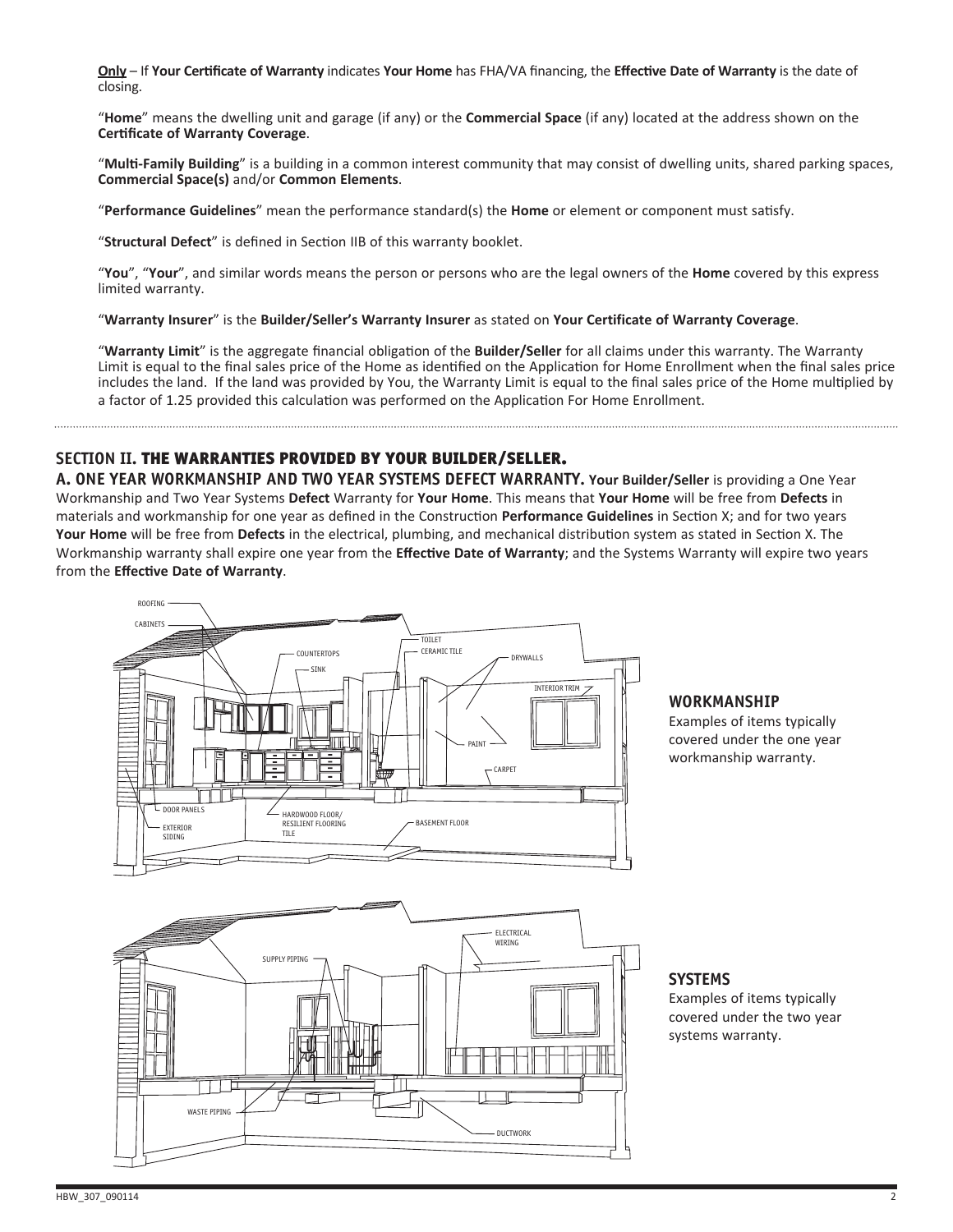**B. Structural Defect Warranty. Your Builder/Seller** is providing a **Structural Defect** warranty. This means that the **Builder/ Seller** warrants that **Your Home** will be free from **Structural Defects** from the **Effective Date of Warranty** for ten years.

**Structural Defect** is defined as actual physical damage to the designated load-bearing elements of the **Home** caused by failure of such load-bearing elements which affects their load-bearing functions to the extent that **Your Home** becomes unsafe, unsanitary, or otherwise unlivable. This is coverage for catastrophic failure of load-bearing elements of **Your Home**. The designated load-bearing elements that are covered under the **Structural Defect** warranty are:

- 1. Footings and Foundation systems;<br>2. Beams:
- 2. Beams;<br>3. Girders;
- Girders;
- 4. Lintels;
- 5. Masonry Arches;
- 6. Columns;
- 7. Load-bearing walls and partitions;
- 8. Roof framing systems; and<br>9. Floor systems.
- Floor systems.



#### **STRUCTURE**

Examples of items typically covered under the ten year structural warranty.

The remaining elements of **Your Home** are not load-bearing elements under this **Structural Defect** warranty. A non-exclusive list of some of the non-load-bearing elements in **Your Home** not covered by this **Structural Defect** warranty are:

- 1. Non-load-bearing partitions and walls;
- 2. Wall tile or paper, etc.;
- 3. Drywall and plaster;<br>4. Flooring and sub-floor
- 4. Flooring and sub-flooring material;
- 5. Stucco, brick and stone veneer;
- 6. Any type of exterior siding;<br>7. Roof shingles, roof tiles, she
- Roof shingles, roof tiles, sheathing, and tar paper;
- 8. Heating, cooling, ventilating, plumbing, electrical and mechanical systems;
- 9. Appliances, fixtures or items of equipment;
- 10. Doors, trim, cabinets, hardware, insulation, paint, stains; and
- 11. Basement and other interior floating, ground-supported concrete slabs.

**Homes With FHA/VA Financing Only** – If **Your Certificate of Warranty** indicates **Your Home** has FHA/VA financing, add the following to the definition of designated load-bearing elements that are covered:

- 12. Roof sheathing only if **Your Home** has original FHA/VA financing still in effect; and
- 13. State of Colorado: Basement slabs for the first four years of the **Structural Defect** warranty period only if **Your Home** has original FHA/VA financing still in effect.

**C. Indiana Residents.** If **Your Home** is located in the State of Indiana, **Your Home** will be free from **Defects** in materials and workmanship as defined in the Construction **Performance Guidelines** contained in Section X of this warranty booklet for a period of two years from the **Effective Date of Warranty**, and the roof on **Your Home** will be free from **Defects** in faulty workmanship or defective materials for a period of four years from the **Effective Date of Warranty**. All other provisions of this warranty remain the same.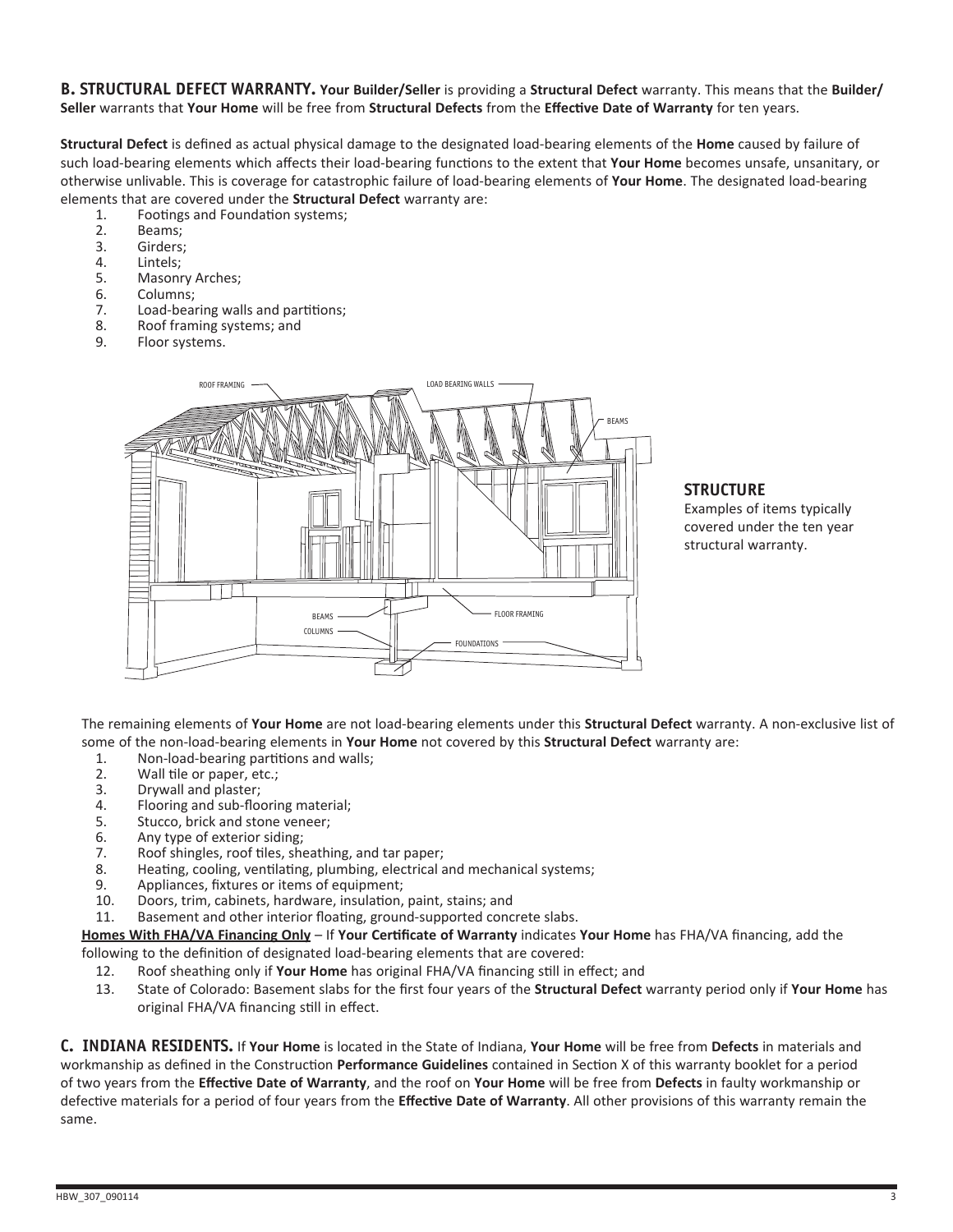#### **A. Provisions Applicable to Defect and/or Structural Defect.**

The **Builder/Seller** shall have the option to repair, replace or pay **You** the reasonable cost of repair of any **Defect**. The **Warranty Insurer** shall have the option to repair, replace or pay **You** the reasonable cost of repairing any **Structural Defect**. The design, method and manner of such repair shall be within the sole discretion of the **Builder/Seller** or **Warranty Insurer**, as applicable. At the time the Builder completes the repair, replacement or payment for the repair of any **Defect** or **Structural Defect**, **You** must:

- 1. Assign to the **Builder/Seller** or **Warranty Insurer** any rights **You** may have against any other person with respect to the **Defect** or **Structural Defect**. **You** must not do anything to prejudice these rights of subrogation.
- 2. Sign and deliver a full and unconditional release of the **Builder/Seller** or **Warranty Insurer**, in recordable form, of all legal obligations with respect to the warranted items and conditions arising from those items.

If an improvement, fixture or property not constructed by the **Builder/Seller** is damaged or requires removal during the repair, it is **Your** sole responsibility, and not the responsibility of the **Builder/Seller** or **Warranty Insurer**, to pay for the cost of repair or removal of such improvement, fixture or property. No repair shall extend the term of this express limited warranty as to any **Defect** or **Structural Defect**, including without limitation, the **Defect** or **Structural Defect** that was the subject of the repair.

**Homes With FHA/VA Financing Only** – In the case of cash payments regarding **Homes** with original FHA/VA financing still in effect, the **Warranty Insurer** is required to make payment to **You** and **Your** mortgagee. **You** must provide the name and address of **Your** mortgagee, the FHA/VA case number and the loan number (**Your** HUD settlement statement will have this information) when **You** file a claim with respect to a **Home** with a FHA/VA financed mortgage, in order for these obligations to be performed.

#### **B. Additional Provisions Applicable to the Repair of Structural Defect.**

The repair of a **Structural Defect** is limited to:

- 1. The repair of damage to designated load-bearing portions of the **Home** which is necessary to restore their load-bearing ability;
- 2. The repair of designated non-load-bearing portions, items or systems of the **Home**, damaged by the **Structural Defect**, which make the **Home** unsafe, unsanitary, or otherwise unlivable (such as the repair of inoperable windows, doors and the restoration of functionality of damaged electrical, plumbing, heating, cooling, and ventilating systems); and
- 3. The repair and cosmetic correction of only those surfaces, finishes and coverings, original with the **Home**, damaged by the **Structural Defect**, or which require removal and replacement attendant to repair of the structural damage, or to repair other damage directly attributable to the **Structural Defect**.

Repairs of the **Structural Defect** are intended to restore the **Home** to approximately the condition just prior to the **Structural Defect**, but not necessarily to a like-new condition.

#### **C. Access to Your Home for Inspecting and Making Repairs.**

In order to carry out the warranty responsibilities, the **Builder/Seller** or **Warranty Insurer** will require access to **Your Home**. If **Your Home** is in a **Multi-Family Building**, **You** agree (after reasonable notice) to allow access to, or within **Your Home** during normal business hours so repairs may be made to any adjacent unit or **Common Element**. If emergency repairs are necessary and **You** cannot be reached within a reasonable time period, **You** waive such notice. If **You** do not provide access to **Your Home** during normal business hours to inspect, repair, or conduct tests on **Your Home** as may be required to evaluate or repair a **Defect** or **Structural Defect**, **You** are relieving the **Builder/Seller** and **Warranty Insurer** of all responsibility to make repairs, replace or pay for any **Defect** or **Structural Defect** under this warranty.

In addition to the right to inspect **Your Home**, the **Builder/Seller** or **Warranty Insurer** shall have the right, in advance of any arbitration concerning **Your Home**, to re-inspect **Your Home** if the request for arbitration is made more than sixty (60) days after the last claim decision concerning the claim that is the subject of the arbitration.

#### **D. The Limits of Your Warranty.**

Every time **Your Builder/Seller** or **Warranty Insurer** pays a claim under this warranty, the amount of that payment is deducted from the **Warranty Limit**. When the **Warranty Limit** is exhausted, there is no longer warranty coverage for **Your Home**. A claim payment includes the cost to the **Builder/Seller** or **Warranty Insurer** of repairing a **Defect** or **Structural Defect** in **Your Home** covered under this warranty. However, a claim payment does not include the cost of investigating the claim.

The **Warranty Limit** for **Common Elements** in a **Multi-Family Building** is equal to the sum of the unexpired **Warranty Limits** for all **Homes** in the building which are enrolled in the 2-10 HBW Program. In the event that all **Homes** in the **Multi-Family Building** were not enrolled, the **Warranty Limit** for **Common Elements Defects** or **Common Elements Structural Defect** coverage shall be reduced pro-rata based upon the ratio of the original sale price of the non-enrolled **Homes** compared to the total original sales price of all **Homes** in the **Multi-Family Building**. If the claim payment is for a **Common Elements Defect** or **Common Elements Structural Defect**, the **Warranty Limit** on each **Home** in the **Multi-Family Building** still covered by an unexpired warranty shall be reduced pro-rata in the proportion which the **Common Elements** claim payment bears to the total original sales price of all enrolled Homes. Coverage for **Your**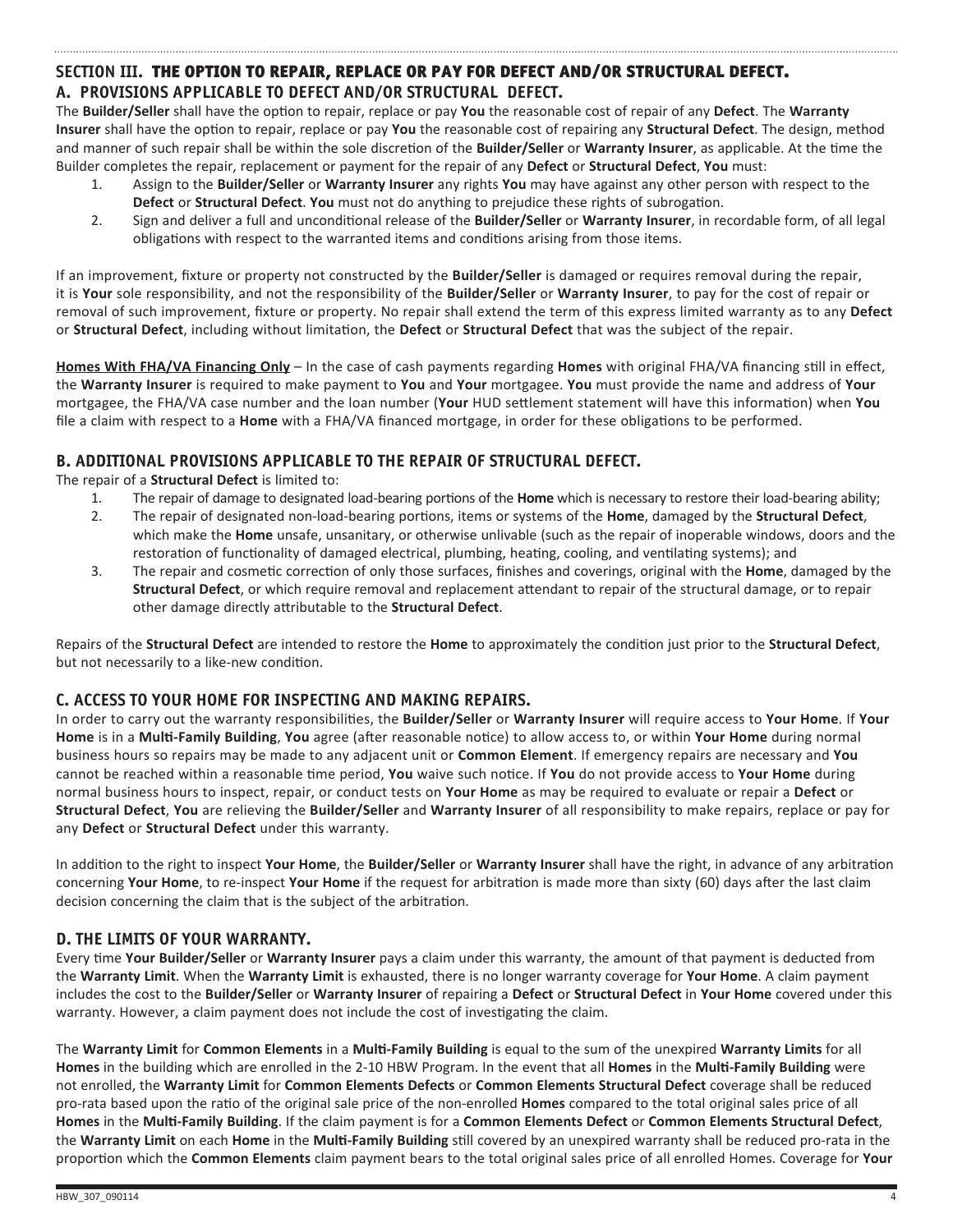**Builder/Seller's** express limited warranty shall be excess of any other valid and collectible insurance available to **You** or **Your Builder/ Seller**, whether primary, pro-rata or excess, and whether or not collected.

#### **E. Emergency Repairs.**

An emergency means a substantial risk of serious physical damage to the **Home** or a substantial risk of serious bodily injury to its occupants if a **Defect** or **Structural Defect** is not immediately repaired. If **You** have an emergency involving a **Defect** or a **Structural Defect**, **You** must contact **Your Builder/Seller** immediately, who is responsible for making emergency repairs or authorizing **You** to make emergency repairs. If **You** are unable to contact **Your Builder/Seller**, **You** must then (1) make minimal repairs necessary to avoid the emergency until authorization for more extensive repairs have been approved by **Your Builder/ Seller**, (2) take any action reasonably necessary to limit additional damage, and (3) report the emergency to the **Builder/Seller** and 2-10 HBW on the next business day.

Except for authorized emergency repairs, do not repair or attempt to repair a claimed **Defect** or **Structural Defect** before the **Builder/Seller** and the Warranty Insurer have had an opportunity to inspect the **Defect** or **Structural Defect**. Any attempt to repair a claimed **Defect** or **Structural Defect**, other than an authorized emergency repair, will make it impossible to assess whether the **Defect** or **Structural Defect** was covered by this warranty, whether the repair was correct, cost-effective, necessary, and effective, or whether the problem could be resolved in another way. Unless an emergency **Defect** or **Structural Defect** repair is authorized, the **Builder/Seller** and/or the 2-10 HBW **Warranty Insurer** will have no responsibility to reimburse any costs due to repair, replacement, and expenses, including engineering and attorney's fees.

#### **SECTION IV.** REPORTING A WARRANTY CLAIM.

#### **A. Workmanship and systems defects.**

If **You** believe **Your Home** has a **Defect** that is covered under **Your Builder/Seller's** Workmanship or Systems Warranty that occurred during the applicable term of the warranties, **You** must take the steps described in this Section IV.

#### **b. structural defects.**

If **You** believe **Your Home** has a **Structural Defect** that is covered under **Your Builder/Seller's** Structural Warranty, **You** must take the steps described in Section IV.D.2. Notice of **Structural Defect** must be made by the Homeowner, except for Multi-Family Buildings, notice for each affected building must be made by the Homeowners' association or its designated representative, along with a copy of the **Certificate of Warranty Coverage** for each **Home** in the building.

#### **C. Notice to Your Builder/Seller.**

1. Workmanship and Systems Defect(s) must be reported to the Builder/Seller as soon as possible but no later than 15 **days after the expiration of the applicable term of the warranty.** Send written notification to **Your Builder/Seller** listing completely the specific **Defect(s)** and the date the **Defect(s)** occurred. **The Defect will not be covered under this warranty** if the Notice is received more than 15 days after the expiration of the warranty term. These time limits are a material **condition of this warranty.** It is recommended (but not required) that **Your** letter be sent by certified mail, return receipt requested so **You** have a record of when **Your** letter was sent and received.

#### **d. Notice to 2-10 HBW.**

**1. WORKMANSHIP AND SYSTEMS DEFECTS MUST BE REPORTED TO 2-10 HBW AS SOON AS POSSIBLE BUT NO LATER THAN 15 DAYS AFTER THE EXPIRATION OF THE APPLICABLE TERM OF THE WARRANTY.**

If covered repairs for the Workmanship or Systems **Defects** are not completed by **Your Builder/Seller** within sixty (60) days of the date **You** sent **Your** letter or before the expiration of the warranty term (whichever date comes earlier), **You** must complete the following three steps:

a. Complete the appropriate Notice of Complaint Form ("Notice"), which is found at the back of this warranty booklet.

- b. Send one copy of the Notice to **Your Builder/Seller**.
- c. Send one copy of the Notice to 2-10 HBW, and include:
	- 1. A copy of **Your Certificate of Warranty Coverage**; and
	- 2. A copy of all correspondence with **Your Builder/Seller** regarding the **Defect(s)** in question to:

 **2-10 Home Buyers Warranty**

 **Warranty Administration Department**

 **10375 East Harvard Avenue, Suite 100**

- **Denver, CO 80231**
- **Phone: 855.429.2109**

We recommended (but do not require) that **You** send this notice by certified mail, return receipt requested, so **You** have a record of when the notice was sent and received. Include copies of **Your Certificate of Warranty Coverage** and all correspondence with **Your Builder/Seller** about the **Defect**(s) in question.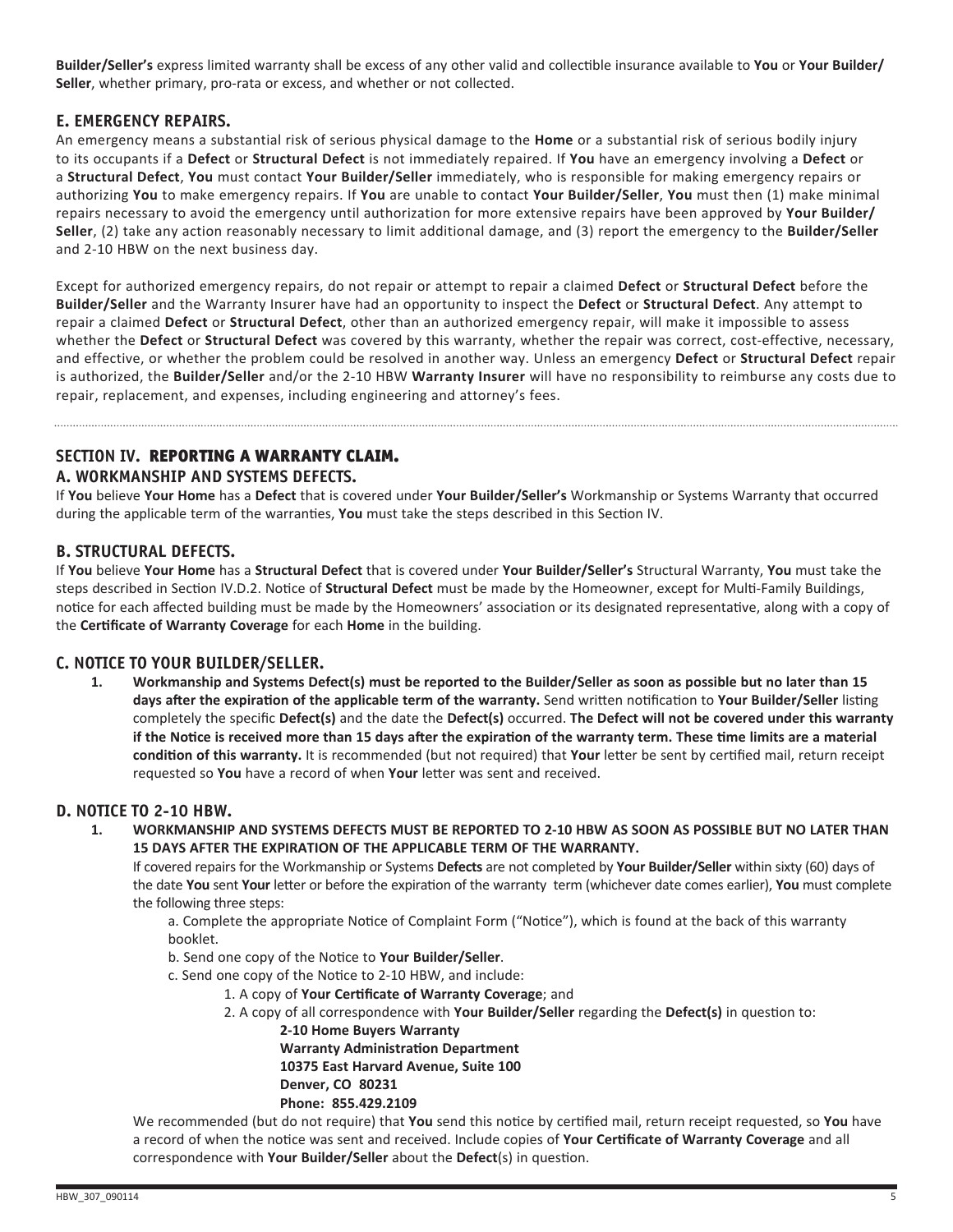**What 2-10 HBW will do.** Once 2-10 HBW has received **Your** Notice of **Defect**, it will again notify **Your Builder/Seller** of **Your Defect**(s). If **You** and **Your Builder/Seller** still cannot resolve **Your** differences even with 2-10 HBW's conciliation help, then **You** and **Your Builder/Seller** must arbitrate **Your** dispute under the arbitration agreement set forth in this booklet. 2-10 HBW will provide a form for **You** to request arbitration after **You** have completed the procedure described above. If 2-10 HBW determines that **Your Builder/Seller** cannot or will not participate in arbitration, or **Your Builder/Seller** refused to pay or perform an arbitration award in **Your** favor, 2-10 HBW will notify **You** of that fact. **You** must then forward to 2-10 HBW at the address above, a one time \$250 claim deductible (check payable to the **Builder/Seller's Warranty Insurer** stated on **Your Certificate of Warranty Coverage**). Upon receipt, 2-10 HBW will forward the check and **Your** file to the **Builder/Seller's Warranty Insurer**, and the **Warranty Insurer** will adjust the claim.

**Homes With FHA/VA Financing Only** – If **You** are the original owner and **Your Home** has original FHA/VA financing still in effect, the \$250 deductible is collected after the claim is accepted and the amount of the loss is determined.

- 2. Structural Defect(s) must be reported to 2-10 HBW as soon as possible but no later than thirty (30) days after the **expiration of the applicable term of the Warranty.** Notice means that **You** must complete the following two steps:
	- a. Complete the appropriate Notice of Claim Form ("Notice"), which is found at the back of this warranty booklet. b. Send one copy of the Notice to 2-10 HBW, and include:

1. A copy of **Your Certificate of Warranty Coverage**; pay a \$250 claim investigation fee payable to the **Warranty Insurer** stated on the **Certificate of Warranty Coverage**; and

2. A copy of all correspondence with **Your Builder/Seller** regarding the **Structural Defect(s)** in question to:  **2-10 Home Buyers Warranty**

 **Warranty Administration Department 10375 East Harvard Avenue, Suite 100 Denver, CO 80231 Phone: 855.429.2109**

We recommended (but do not require) that **You** send this notice by certified mail, return receipt requested, so **You** have a record of when the notice was sent and received.

**Homes With FHA/VA Financing Only** – If **You** are the original owner and **Your Home** has original FHA/VA financing still in effect, **You** do not have to send the \$250 claim fee investigation fee with **Your** Notice of Claim Form. The \$250 fee will be collected after the claim is accepted and the amount of the loss is determined.

**What 2-10 HBW will do.** Upon receipt of the items identified in D.2 above, 2-10 HBW will forward the check and **Your** file to the **Warranty Insurer**, and the **Warranty Insurer** will adjust the claim.

#### **E. multi-family buildings.**

**1.** Coverage of the **Common Elements** begins on the date the Certificate of Occupancy was issued for the building containing **Your** unit, and **Common Elements Structural Defects** must be reported within the applicable Warranty Term for such defects. Claims pertaining to **Common Elements** must be filed by **Your** condominium association ("Association") or representative designated by the Association using one Notice of Claim form for each affected building. The Notice of Claim form must list each unit of the building and a **Certificate of Warranty Coverage** must be attached for each unit of the building. Under the ten year **Structural Defect** warranty coverage, the maximum claim investigation fee is \$250 per unit in the building or \$5000 per building, whichever is less.

#### **SECTION V. THE EFFECT OF THIS WARRANTY ON YOUR LEGAL RIGHTS.**

**You** have accepted this express limited warranty provided in this warranty booklet. All other implied warranties, including oral or written statements or representations made by **Your Builder/Seller** or any implied warranty of habitability, merchantability or fitness, are disclaimed by **Your Builder/Seller** and waived by **You** to the extent possible under the laws of **Your** state. **You** may have other remedies as provided under the law of the state where the **Home** is located.

**\*California:** The protection provided under this Warranty is not in limitation of, but is in addition to any other rights provided to **You** under California law.

**\*Kansas: You** have not waived the implied warranties and the Warranty is not **Your** exclusive remedy. **You** may have other remedies as provided to **You** under Kansas law.

\***Florida:** Units located in **Multi-Family Buildings** may have additional statutory protection under Florida law.

\***Oregon:** Units located in **Multi-Family Buildings** may have additional statutory protection under Oregon law.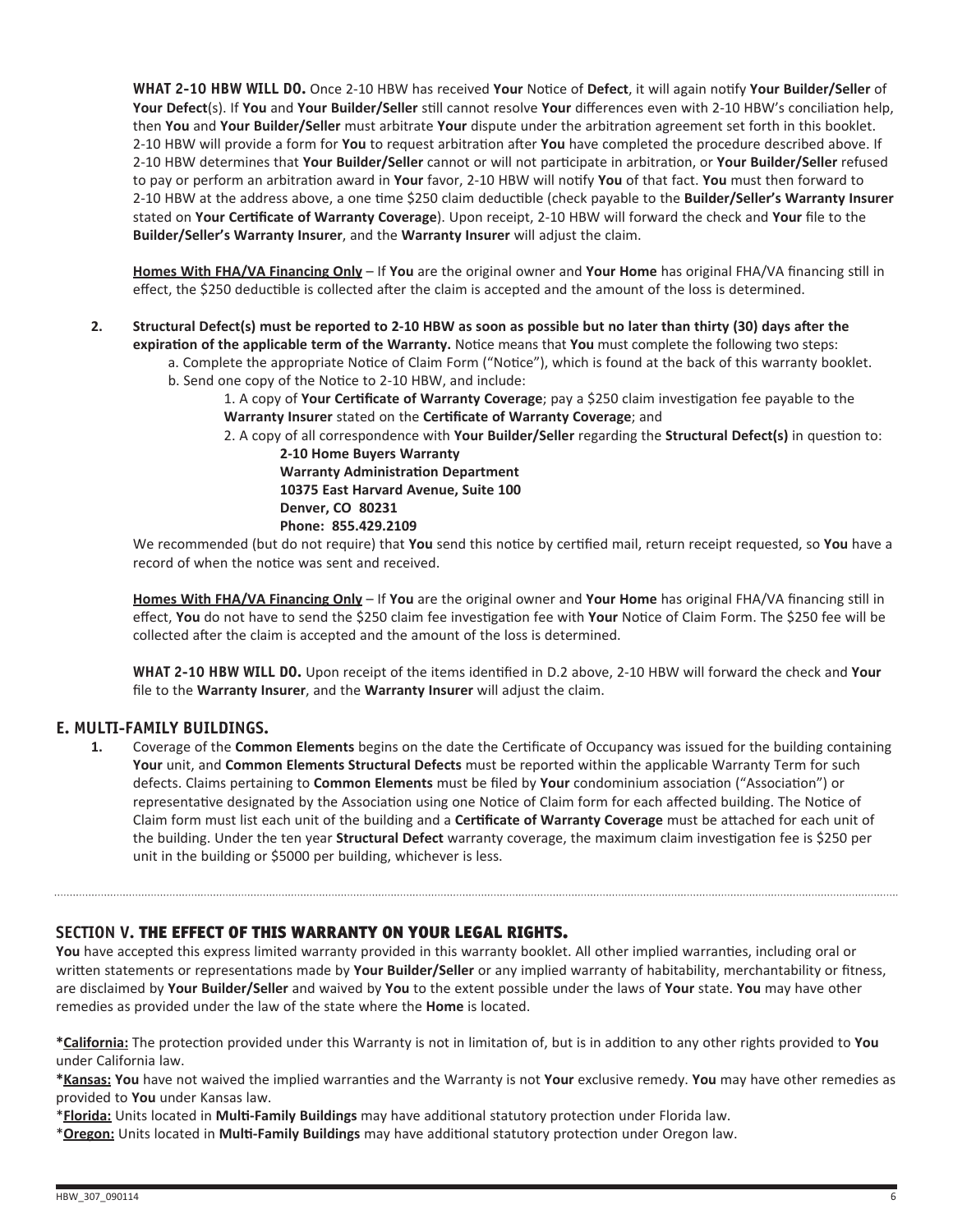#### **SECTION VI.** ARBITRATION OF DISPUTES.\*

To expedite the resolution of any and all claims, disputes and controversies by or between the Homeowner, the Builder/ Seller, 2-10 HBW, as administrator, the Warranty Insurer or any combination of the foregoing, arising from or related to this Warranty, the Warranty Insurance Policy or the 2-10 HBW Program, Claims shall be settled by binding arbitration. **Agreeing to arbitration means You are waiving Your right to a jury trial, class action or consolidation.**

Any party shall be entitled to recover reasonable attorney's fees and costs incurred in enforcing this arbitration agreement. The decision of the arbitrator shall be final and binding and may be entered as a judgment in any State or **Federal court of competent jurisdiction.**

#### **A. Selecting an Arbitration Service.**

The arbitration shall be conducted by DeMars & Associates, Ltd. or by Construction Dispute Resolution Services, LLC, or by any mutually agreeable arbitration services, pursuant to the applicable rules in effect at the time of the arbitration. The choice of the arbitration service shall be that of the Homeowner, or if the Homeowner is not involved, the party who initiates the arbitration shall choose the arbitration service. No arbitration proceeding shall involve more than one singlefamily detached dwelling or more than one Multi-Family Building. Whenever possible, the arbitration shall be held in the Home. The arbitrator shall render an award in accordance with the substantive law in the state in which the Home is located. The decision of the arbitrator shall be final and binding and may be entered as a judgment in any State or Federal **court of competent jurisdiction.**

#### **B. Disputes Concerning the Application of this Arbitration Agreement.**

The parties expressly agree that this arbitration agreement involves and concerns interstate commerce and interpretation of this arbitration agreement shall be governed by the Federal Arbitration Act (9 U.S.C. § 1, et seq.) ("FAA"), to the exclusion of any different or inconsistent state or local law, ordinance or judicial rule. This arbitration agreement is a **self-executing arbitration agreement. Any disputes concerning the interpretation or enforceability of this arbitration** agreement, including without limitation, its revocability or voidability for any cause, the scope of arbitrable issues, and any **defense based upon waiver, estoppel or laches, shall be decided by the arbitrator.**

#### **C. Cost of Arbitration.**

All administrative fees of the arbitration service and fees of the arbitrator shall be allocated to the parties as provided in the rules of the arbitration service, subject to the discretion of the arbitrator to reallocate such fees in the interests of justice.

**D. For Warranties Issued In California: For 2-10 HBW warranties issued on Homes located within the State of** California, the arbitration provisions are amended as follows. The FAA shall govern the enforceability of this arbitration agreement, to the exclusion of any state law (statutory or judicial). Arbitration shall not be to stayed or denied enforcement pursuant to California Code of Civil Procedure § 1281.2(c). An arbitration service or arbitrator conducting **an arbitration must satisfy the disclosure requirements mandated under the California Arbitration Act. The arbitrator** shall not have the power to commit errors of law or legal reasoning. California procedural and substantive laws and the California Arbitration Act relating to the process of modifying, confirming, or vacating an arbitration award shall be the governing law with respect to the finality of any resulting arbitration award. Any award pursuant to this arbitration agreement will be subject to judicial vacatur if the award manifests legal errors. The arbitrator shall prepare in writing and provide to the parties an award including factual findings and the reasons on which his decision is based. A party may apply to such court for an order confirming, modifying or vacating the award, and upon the court's review of (a) whether the findings of fact rendered by the arbitrator are supported by substantial evidence and (b) whether, as a matter of law based on such findings of fact, a judgment shall be entered in favor of either party consistent with such review.

**E. For Warranties Issued In NEVADA: The Federal Arbitration Act (9 U.S.C. §§ 1-16) shall govern the enforceability** of this arbitration agreement, to the exclusion of any state law (statutory or judicial). An arbitration service or arbitrator **conducting an arbitration must satisfy the disclosure requirements mandated under the Nevada Uniform Arbitration Act.**  The arbitrator shall not have the power to commit errors of law or legal reasoning. Nevada procedural and substantive laws and the Nevada Uniform arbitration Act relating to the process of modifying, confirming, or vacating an arbitration award shall be the governing law with respect to the finality of any resulting arbitration award. Any award pursuant to this arbitration agreement will be subject to vacated or modified pursuant to NRS Section 38.241 and 38.242. The arbitrator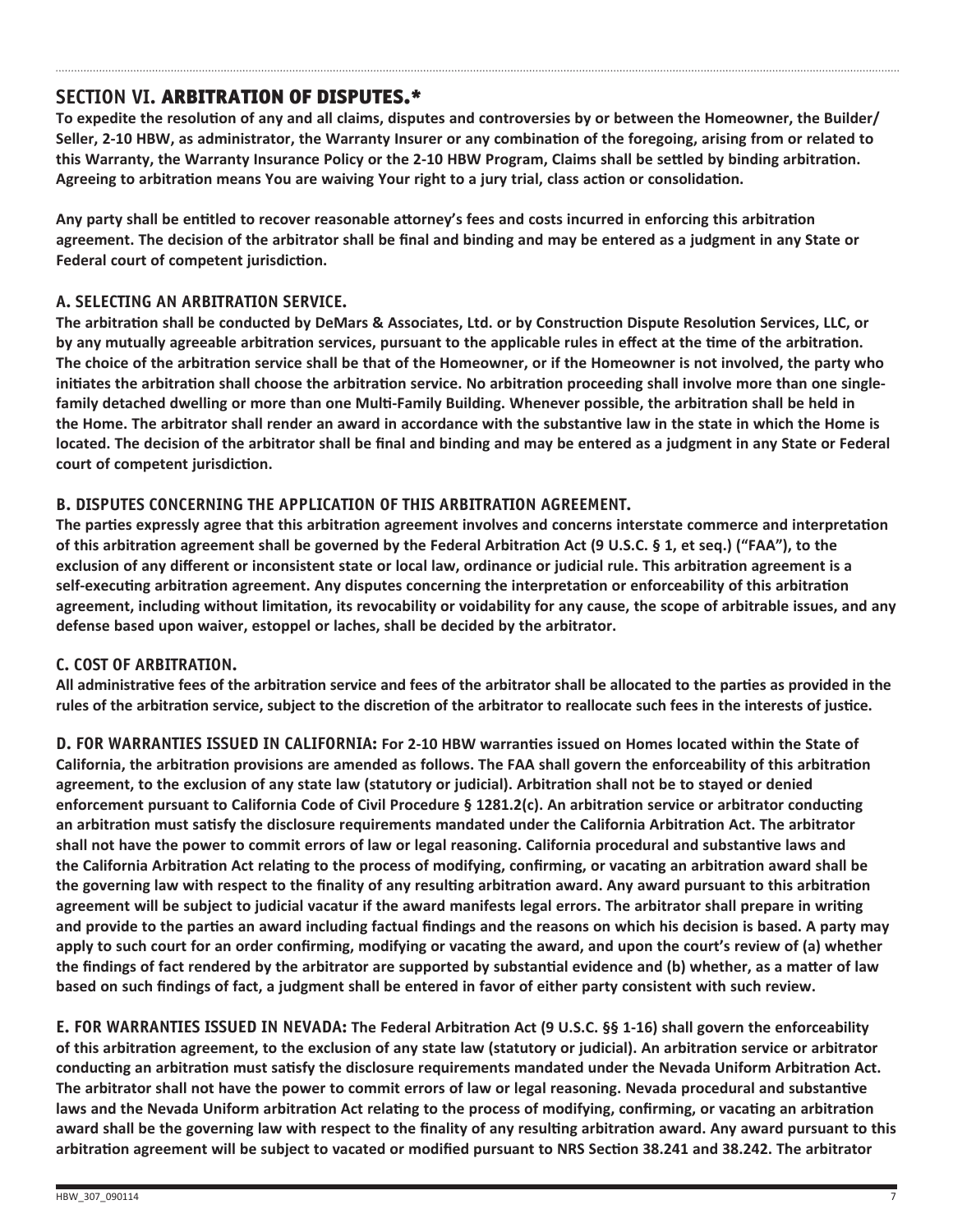shall prepare in writing and provide to the parties an award including factual findings and the reasons on which his decision is based. A party may apply to such court for an order confirming, modifying or vacating the award, and upon the court's review of (a) whether the findings of fact rendered by the arbitrator are supported by substantial evidence and (b) whether, as a matter of law based on such findings of fact, a judgment shall be entered in favor of either party consistent **with such review.**

\*Homes With FHA/VA Financing Only – If You are the original owner and Your Home has original FHA/VA financing still in effect, in lieu of any right to have a claim resolved in a judicial proceeding, You may, at Your election, submit to arbitration **all claims, disputes and controversies by or between You, the Builder/Seller, the Warranty Insurer and/or 2-10 HBW, arising from or related to the warranty. In addition, 2-10 HBW and/or the Warranty Insurer will offer pre-arbitration conciliation at no cost to You.**

#### **SECTION VII.** YOUR RESPONSIBILITIES UNDER THIS EXPRESS LIMITED WARRANTY.

**You** are responsible for proper maintenance of **Your Home** including maintaining **Builder/Seller**-set grades around the **Home**, planting trees and shrubs at the proper distance from the **Home**, and conforming to generally accepted landscape practices for **Your** region. **Your Builder/Seller** is not responsible for problems that arise if **You** do not meet these responsibilities. Also, all new **Homes** go through a period of settlement and movement, and **Your Home** may experience some minor material shrinkage, cracking and other events which are normal and customary. Examples include small cracks in drywall and paint; and separation where dissimilar materials meet each other — for example, where moldings meet sheetrock, or where tile grout meets a sink. In most cases, paint and caulking is all that is necessary to conceal these types of blemishes that result from the natural expansion and contraction of construction material. Because these events are normal and customary, they are not a **Defect** or **Structural Defect** that are covered by this express limited warranty.

#### **SECTION VIII. EXCLUSIONS.**

This Warranty does not provide coverage for any of the following items which are specifically excluded.

- 1. Damage to land and other real property that was not part of **Your Home**, or any property that was not included in the purchase price stated on the **Certificate of Warranty Coverage**;
- 2. Damage to or **Defects** in swimming pools, tennis courts and other exterior recreational facilities; driveways; boundary walls, retaining walls and bulkheads (except where boundary walls, retaining walls and bulkheads are necessary for the structural stability of the **Home**); fences; landscaping (including sod, seeding, shrubs, trees, and plantings); sprinkler systems, patios, decks, and porches, outbuildings, detached carports, or any other appurtenant structure or attachment to the dwelling; or other additions or improvements not a part of **Your Home**;
- 3. Loss or damage which arises while **Your Home** is being used primarily for nonresidential purposes;
- 4. Changes in the level of underground water table which were not reasonably foreseeable at the time of construction of **Your Home**;
- 5. Failure of **Your Builder/Seller** to complete construction or construction which is noncompliant with plans and specifications; violations of local or national building codes, ordinances or standards;
- 6. Any condition which has not resulted in actual physical damage to **Your Home**;
- 7. Any loss or damage that is caused or made worse by any of the following causes, whether acting alone or in sequence or concurrence with any other cause or causes whatsoever, including without limitation:
	- a. Negligence, improper maintenance, defective material or work supplied by, or improper operation by, anyone other than **Your Builder/Seller** or its employees, agents or subcontractors, including failure to comply with the warranty requirements of manufacturers of appliances, equipment or fixtures;
	- b. **Your** failure to give prompt and proper notice to 2-10 HBW and **Your Builder/Seller** of any **Defect** or **Structural Defect**;
	- c. Change of the grading of the ground that does not comply with accepted grading practices, or failure to maintain the original grade;
	- d. Riot or civil commotion, war, vandalism, hurricane, tornado or other windstorm, fire, explosion, blasting, smoke, water escape, tidal wave, flood, hail, snow, ice storm, lightning, falling trees or other objects, aircraft, vehicles, mudslide, landslide, avalanche, earthquake, volcanic eruption, sinkholes or geological phenomena involving subsurface slope instability;
	- e. Abuse or use of **Your Home**, or any part thereof, beyond the reasonable capacity of such part for such use;
	- f. Microorganisms, fungus, decay, wet rot, dry rot, soft rot, rotting of any kind, mold, mildew, vermin, termites, insects, rodents, birds, wild or domestic animals, plants, corrosion, rust, radon, radiation, formaldehyde, asbestos, any solid, liquid or gaseous pollutant, contaminant, toxin, irritant or carcinogenic substance, whether organic or inorganic, and electromagnetic field or emission, including any claim of health risk or uninhabitability based on any of the foregoing\*;
	- g. **Your** failure to minimize or mitigate any defect, condition, loss or damage as soon as practicable;
- 8. Any loss or damage caused by buried debris, underground springs, sinkholes, mineshafts or other anomalies which were not reasonably foreseeable in a building site **You** provided;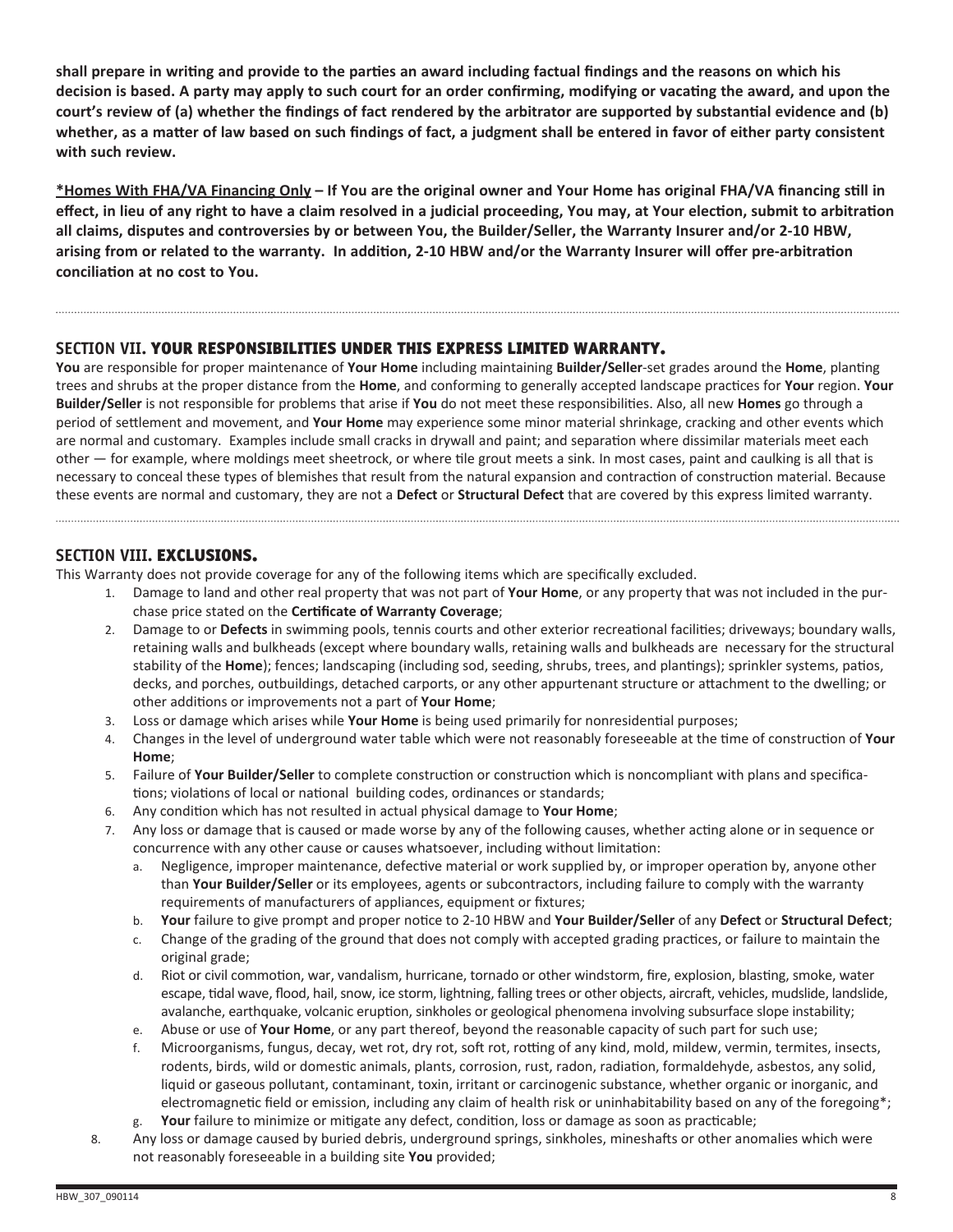- 9. Loss caused, in whole or in part, by any peril or occurrence for which compensation is provided by state legislation or public funds;
- 10. Costs of shelter, transportation, food, moving, storage, or other incidental expenses related to relocation during repair, or any other costs due to loss of use, inconvenience, or annoyance;
- 11. Diminished market value of **Your Home\***\*;
- 12. Any and all consequential loss or damage, including without limitation, any damage to property not covered by this warranty, any damage to personal property, any damage to property which **You** do not own, any bodily injury or personal injury of any kind, including physical or mental pain and suffering and emotional distress, and any medical or hospital expenses, or lost profits;
- 13. Any and all exclusions set forth in Section X (Construction **Performance Guidelines**);
- 14. Any **Defect** or **Structural Defect** first occurring after the applicable term of the Warranty expires.
- 15. **Defects** or **Structural Defects** that first occur or **You** knew about prior to the **Effective Date of Warranty** such as "walkthrough" or "punch list" items.
- \***Homes With FHA/VA Financing Only** If **You** are the original owner and **Your Home** has original FHA/VA financing still in effect, termite damage shall be covered for one year from the **Effective Date of Warranty**;

**\*\*Homes With FHA/VA Financing Only** – If **You** are the original owner and **Your Home** has original FHA/VA financing still in effect, "Diminished market value of the **Your Home**" is deleted.

#### **SECTION IX.** MANUFACTURERS AND OTHER SIMILAR WARRANTIES.

**Your** warranty does not apply to any manufactured item such as appliances, fixtures, equipment (except as specifically defined in the Construction **Performance Guidelines**) or any other item which is covered by a manufacturer's warranty, nor does it cover defects in any systems that are caused by failure of any such manufactured item.

Appliances and items of equipment not covered by this Limited Warranty include but are not limited to; air conditioning units, attic fans, boilers, burglar alarms, carbon monoxide detectors, ceiling fans, central vacuum systems, chimes, dishwashers, dryers, electric meters, electronic air cleaners, exhaust fans, fire alarms, freezers, furnaces, garage door openers, garbage disposals, gas meters, gas or electric grills, heat exchangers, heat pumps, humidifiers, intercoms, outside lights or motion lights not attached to the **Home**, range hoods, ranges, refrigerators, sewage pumps, smoke detectors, solar panels, space heaters, sump pumps, thermostats, trash compactors, washers, water pumps, water softeners, water heaters, whirlpool baths, and whole-house fans. This warranty does not affect or limit in any way any manufacturer's warranty.

#### **SECTION X.** CONSTRUCTION PERFORMANCE GUIDELINES**.**

The following Construction **Performance Guidelines** apply only to the One Year Workmanship and Two Year Systems Warranty. The Construction **Performance Guidelines** are standards that **Your Builder/Seller's** construction should meet. Noncompliance with these construction guidelines calls for corrective action by **Your Builder/Seller**. **Builder/Seller** will try to its best ability to match and replace with **Your** original choice of colors and materials, except where **You** custom-ordered the items. **Builder/Seller** cannot be responsible for discontinued items, changes in dye lots, colors or patterns, or items ordered outside of the original construction, or normal wear and deterioration.

It is virtually impossible to develop Construction **Performance Guidelines** for each possible deficiency. Therefore, the construction industry and 2-10 HBW have attempted to identify the most common actual physical damage deficiencies that occur and also who has responsibility for the guideline, **Your Builder/Seller**, or **You**. Where a specific Construction **Performance Guideline** has not been specified, the guidelines found in the publication Residential Construction **Performance Guidelines** 4th Edition-Contractor Reference, National Association of Home Builders (NAHB), will apply. Copies of this publication may be special ordered through most book retailers, or purchased directly from the NAHB Bookstore by calling 1-800-223-2665. The NAHB Bookstore may also be reached online at www.BuilderBooks.com. If an item is not covered in that publication, locally accepted trade practices of the construction industry will be used.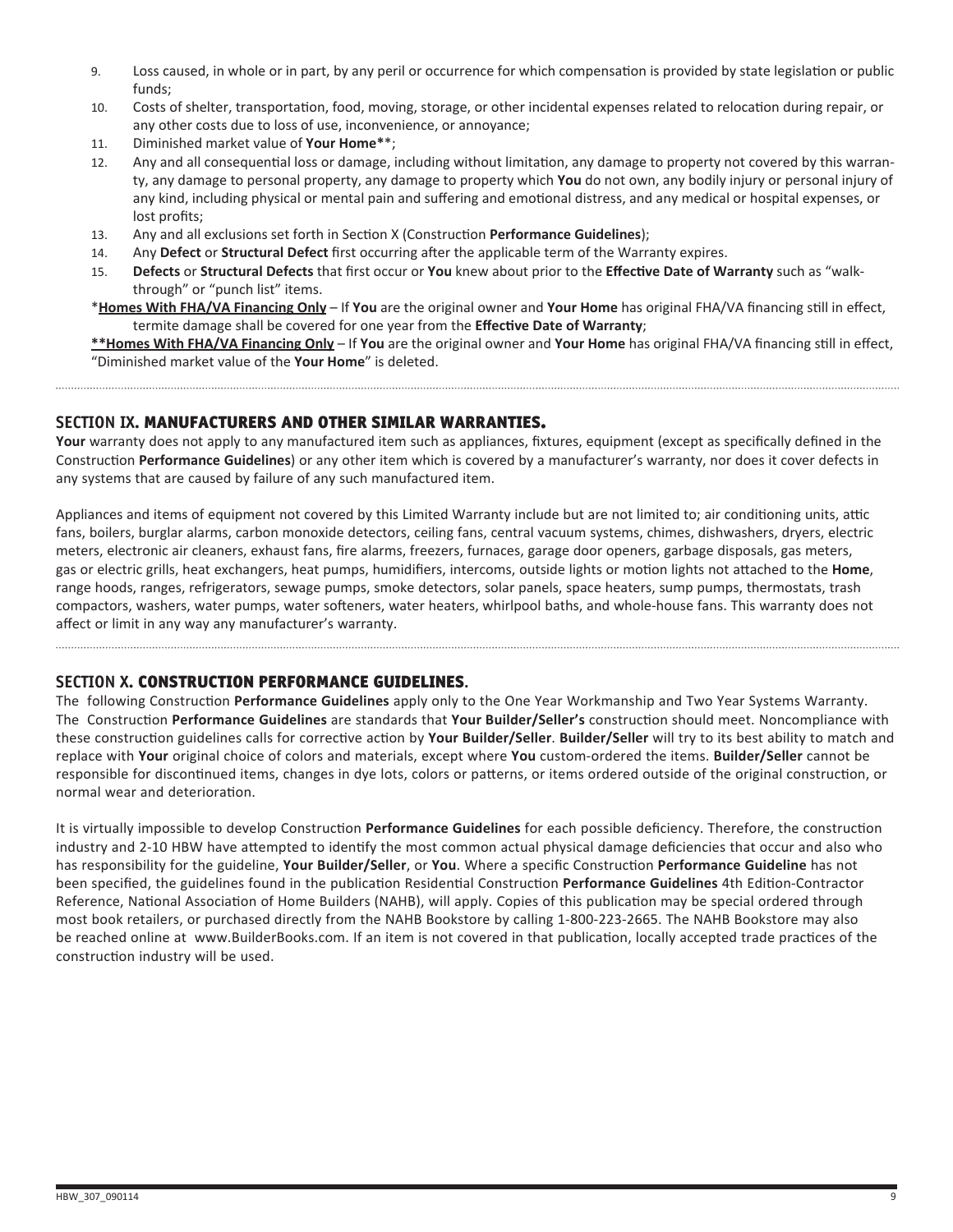#### **This page intentionally left blank**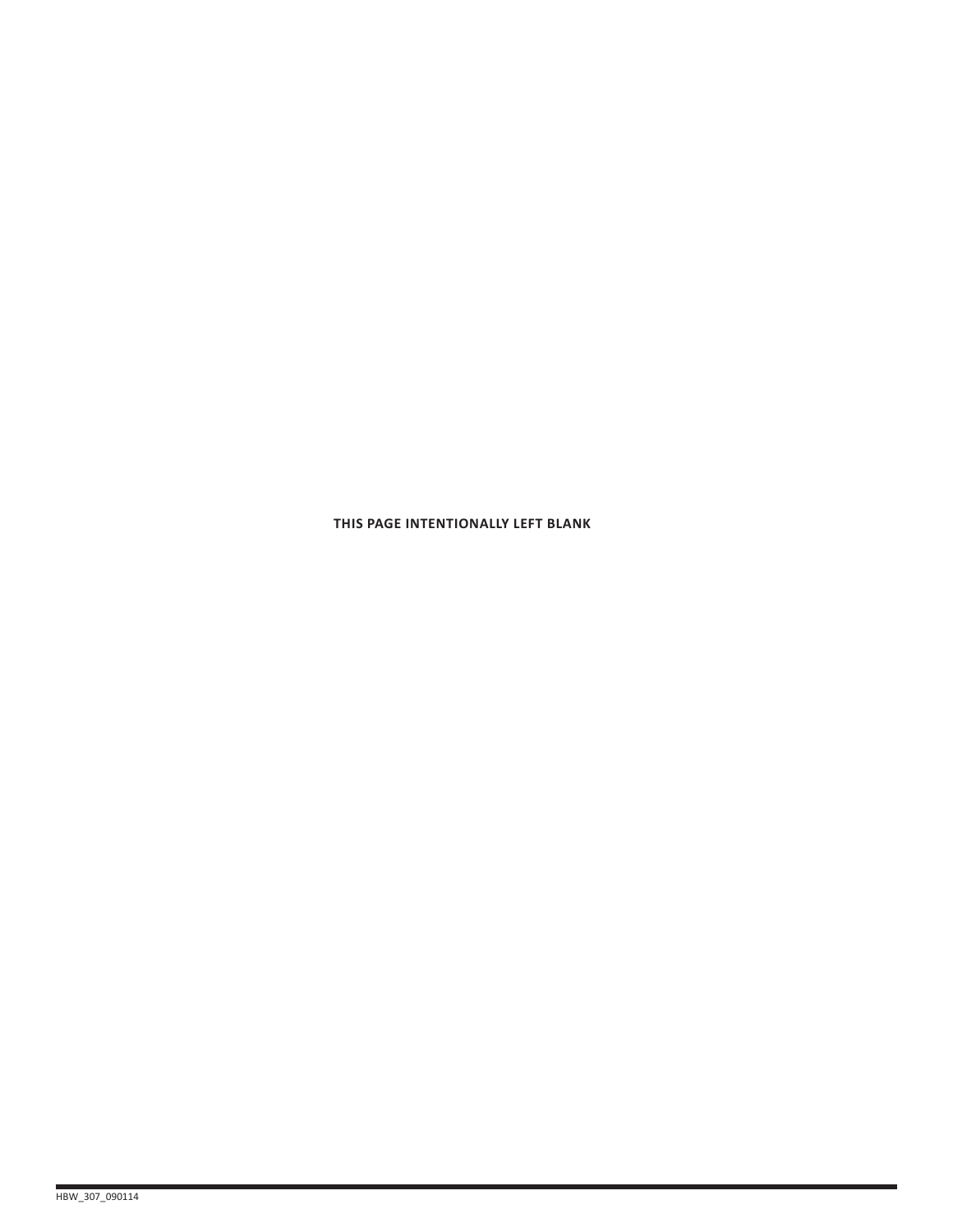#### INDEX **CONSTRUCTION** PERFORMANCE GUIDELINES

#### **1 YEAR WORKMANSHIP**

- **1. Site Work - Page 13** 1.1 Grading - Page 13 1.2 Drainage - Page 13 Soil Erosion - Page 13 Grassed or Landscaped Areas - Page 13 **2. Foundation and Concrete - Page 14** 2.1 Cast-In Place Concrete - Page 14 Basement Floor - Page 14 Attached Garage Floor Slab - Page 14 Attached Patio Slab and Sidewalks - Page 14 Concrete Slab on Grade Floors - Page 14 Uneven Concrete Floor Slabs - Page 14 Interior Concrete, Pitting Scaling or Spalling - Page 14 Basement Floor, Efflorenscence - Page 15 Brick or Masonry Edging - Page 15 Stoops and Steps - Page 15 2.2 Construction and Control Joints - Page 15 **3. Masonry - Page 15** 3.1 Unit Masonry (Brick, Block and Stone ) - Page 15 Concrete Block Basement Walls, Cracks - Page 15 Concrete Block Basement Walls, Bowed - Page 15 3.2 Stucco and Cement Plaster - Page 15 Exterior Stucco Wall - Page 16 **4. Carpentry - Page 16** 4.1 Plywood and Joists - Page 16 Wood Framed Floors, Uneven - Page 16 Walls or Ceilings, Bowed - Page 16 Wood Frame Walls, Plumb - Page 16 Wood Beam/Post, Split - Page 16 Exterior Sheathing and Sub-flooring - Page 16 Wood Floor, Square - Page 17 4.2 Finish Carpentry - Page 17 Exterior Trim - Page 17 Interior Trim - Page 17 Interior Trim, Split - Page 17 Interior Trim, Hammer Marks - Page 17 Exposed Nail Heads, Woodwork - Page 17 **5. Thermal and Moisture Protection - Page 17** 5.1 Waterproofing - Page 17 Basement, Foundation, Crawl-space, Leaks - Page 17 5.2 Insulation - Page 18 Insufficient Insulation - Page 18
- Sound Transmission Page 18 5.3 Ventilation and Noise Control - Page 18 Crawl-Spaces, Inadequate Ventilation, Moisture Control - Page 18 Attics/Roofs, Inadequate Ventilation, Moisture Control - Page 18 Attic Vents/Louvers, Leak - Page 18
- Exhaust Fans, Bath/Kitchen, Vented Into Attic Page 18
- 5.4 Sealants Page 19
- 5.5 Exterior Siding Page 19

 Siding, Delamination, Splitting, Deterioration - Page 19 Siding, Loose or Fallen - Page 19 Siding, Bowed - Page 19 Siding, Nails Stains - Page 19

- 5.6 Roofing Page 19 Roof or Flashing Leaks - Page 19 Roof Shingles, Blown Off - Page 20 Shingles, Defective - Page 20 Standing Water, Built-Up Roofs - Page 20
- 5.7 Sheet Metal Page 20 Gutters and Downspouts, Leak - Page 20 Gutter, Water Remains - Page 20
- **6. Doors and Windows - Page 20**
- 6.1 Doors, Interior/Exterior Page 20 Doors, Interior/Exterior, Warpage - Page 20 Doors, Binding, Does not lock - Page 20 Door Panels, Shrink - Page 20 Door Panels, Split - Page 21 Doors, Drag on carpet - Page 21 Doors, Interior, Excessive Opening - Page 21
- 6.2 Garage Doors Page 21 Garage Door, Operation and Fit - Page 21
- 6.3 Wood, Plastic and Metal Windows Page 21 Window, Operation - Page 21 Windows, Double Hung, Do Not Stay Open - Page 21 Windows, Condensation/Frost - Page 21
- 6.4 Hardware Page 22 Hardware, Operation - Page 22
- 6.5 Storm Doors, Windows and Screens Page 22 Storm Doors, Windows and Screens, Operation, Fit - Page 22
- 6.6 Weather-stripping and Seals Page 22 Doors and Windows, Drafts - Page 22
- 6.7 Glass and Glazing Page 22 Insulated Glass, Clouding and Condensation - Page 22
- **7. Finishes - Page 22** 7.1 Lath and Plaster - Page 22 Plaster Walls and Ceiling, Cracks - Page 22
- 7.2 Drywall Page 22 Drywall, Nail pops, Blisters, Blemishes - Page 22 Drywall, Corner bead, Joint Compound, Trowel Marks, Blisters - Page 23
- 7.3 Hard Surfaces Page 23 Flooring, Broken, Loose - Page 23 Grouting, Cracks - Page 23
- 7.4 Resilient Flooring Page 23 Resilient Flooring, Nail Pops - Page 23 Resilient Flooring, Depressions or Ridges - Page 23 Resilient Flooring, Adhesion - Page 23 Resilient Flooring, Seams, Shrinkage - Page 23
- 7.5 Finished Wood Flooring Page 24 Wood Flooring, Cupping, Joints, Separation - Page 24 7.6 Painting - Page 24
- Paint, Knot and Wood Stains Page 24 Exterior Paint, Stain, Peels or Deteriorates - Page 24 Painting, Repair Work - Page 24 Painted Surfaces, Mildew or Fungus - Page 24 Lacquer, Varnish, Deterioration - Page 25 Paint, Interior Coverage - Page 25 Paint, Splatter, Smears - Page 25
- 7.7 Wall Covering Page 25 Wall Covering, Peeling - Page 25 Wall Covering, Pattern Mismatched - Page 25 Wall Covering, Homeowner Installed, Lumps and Ridges - Page 25 7.8 Carpeting - Page 25
	- Carpet, Seams do not meet Paint 25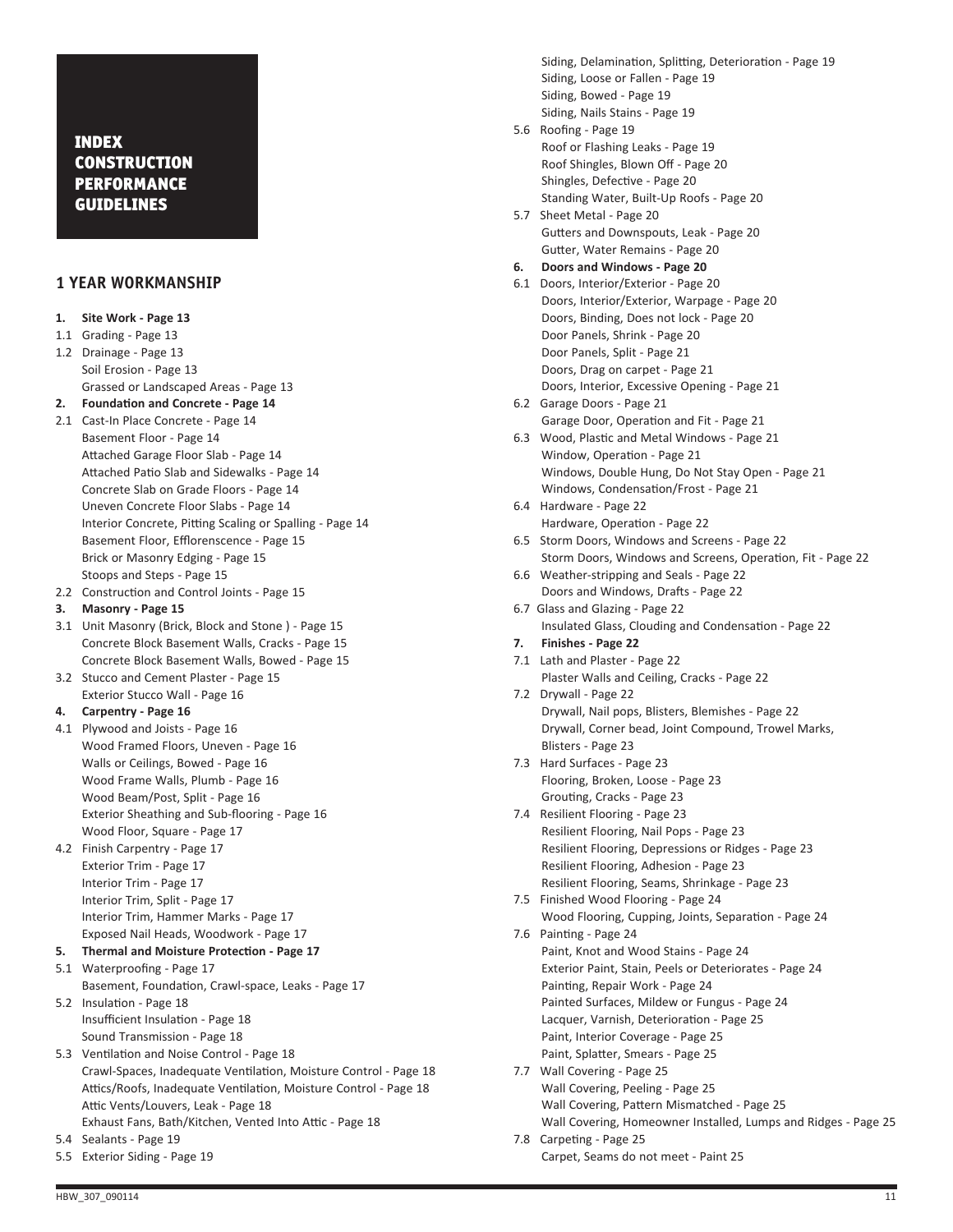Carpet, Color Variations - Page 25 Carpet, Stretch, Loosen - Page 26 **8. Specialities - Page 26** 8.1 Fireplaces - Page 26 Fireplace, Chimney, Operation - Page 26 Chimney, Separation - Page 26 Hearth, Cracks - Page 26 **9. Cabinets and Vanities - Page 26** 9.1 Kitchen Cabinets and Vanities - Page 26 Cabinet Doors, Drawers, Bind - Page 26 Cabinet Doors, Drawers Warping - Page 26 Cabinets, Gaps - Page 27 9.2 Countertops - Page 27 Countertops, Surface Cracks, De-lamination - Page 27 **10. Mechanical - Page 27** 10.1 Plumbing - Page 27 Faucet, Valve, Leak - Page 27 Plumbing Fixtures, Fittings, Appliances Defective - Page 27 10.2 Water Supply - Page 27 Plumbing, Fixtures, Staining - Page 27 Water Pipes, Noisy - Page 27 10.3 Heating and Air Conditioning- Page 27 Heat Inadequate - Page 27 Cooling Inadequate - Page 28 Ductwork, Heating Piping, Insulation - Page 28 Condensation Lines, Clog - Page 28 Evaporative Cooling, Operation - Page 28 Ductwork, Noise - Page 28 Ductwork, Oil Canning - Page 28 **11. Electrical Components - Page 28** 11.1 Switches and Receptacles - Page 28 Electrical Outlets, Drafts - Page 28 Electrical outlets, Switches, Fixtures Malfunction - Page 29 Light Fixture, Tarnish - Page 29 11.2 Service and Distribution - Page 29 Ground Fault Interrupter (GFCI) Trips - Page 29

#### **2 YEA R SYSTE M S**

**12. Mechanical - Page 29** 12.1 Septic Tank Systems - Page 29 Septic Tank, Operation - Page 29 12.2 Plumbing - Page 30 Plumbing Pipes, Freeze - Page 30 Plumbing Pipes, Leak - Page 30 Sanitary Sewers, Waster, Drain Lines Clog - Page 30 12.3 Water Supply - Page 30 Water Supply, Fails - Page 30 12.4 Heating and Air Conditioning - Page 30 Refrigerant Lines, Leak - Page 30 Ductwork, Separates - Page 30 **13. Electrical System - Page 31** 13.1 Electrical Conductors - Page 31 Wiring, Designed Load, Failure - Page 31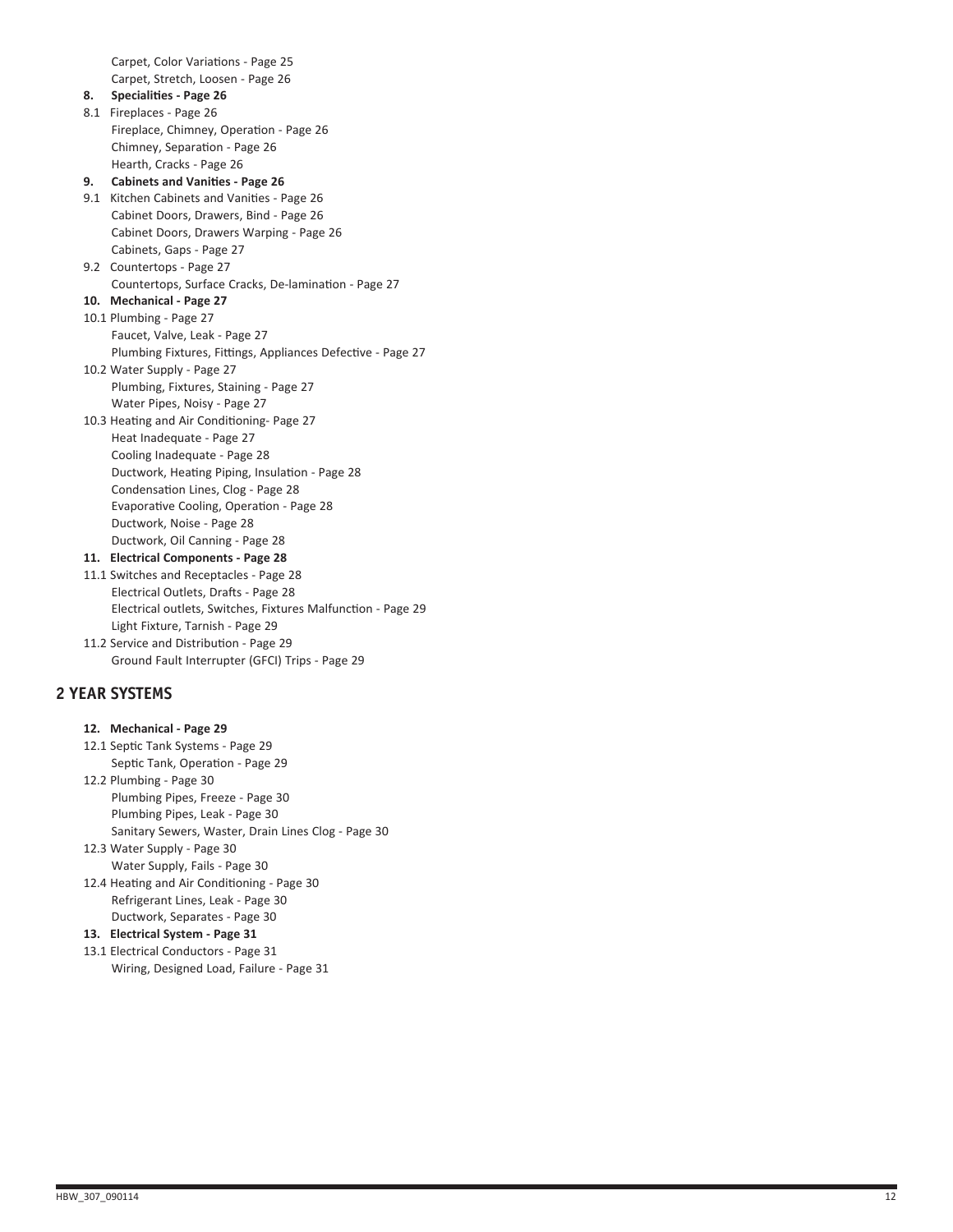#### ITEMS COVERED UNDER THE 1-YEAR WORKMANSHIP COVERAGE

#### **DEFICIENCY CONSTRUCTION**

#### **PERFORMANCE GUIDELINES**

#### **BUILDER/SELLER/ WARRANTOR RESPONSIBILITY**

#### **EXCLUSION**

#### **1. Site Work**

#### **1.1 Grading**

Settling of ground around foundation, utility trenches or other areas on the property where excavation and backfill have taken place that affect drainage away from Home.

Settling of ground around foundation walls, utility trenches or other filled areas that exceeds a maximum of six inches from finished grade established by Builder/Seller.

If Builder/Seller has provided final grading, Builder/Seller shall fill settled areas affecting proper drainage, one time only, during the first year Warranty Term. You are responsible for removal and replacement of shrubs and other landscaping affected by placement of the fill.

#### **1.2 Drainage**

Improper surface drainage.

Necessary grades and swales shall be established to provide proper drainage away from the Home. Site drainage, under the Limited Warranty, is limited to grades within 10-feet and swales within 20-feet of the foundation of the Home. Standing or ponding water shall not remain in these areas for a period longer than 24-hours after a rain, except in swales that drain from adjoining properties or where a sump pump discharges. In these areas an extended period of 48-hours is to be allowed for water to dissipate. The possibility of standing water after an unusually heavy rainfall should be anticipated and is not to be considered a deficiency. No grading determination is to be made while there is frost or snow or when the ground is saturated.

Builder/Seller is only responsible for initially establishing the proper grades, swales and drainage away from Home. You are responsible for maintaining such grades and swales once constructed by the Builder/Seller. Builder/Seller is not responsible for drainage deficiencies attributable to grading requirements imposed by state, county, or local governing agencies.

Standing or ponding water outside of defined swales and beyond 10-feet from the foundation of the Home, or that is within 10-feet but is caused by unusual grade conditions, or retention of tree areas, is not considered a deficiency. Standing or ponding water caused by changes in the grade or placement of sod, fencing, or any other obstructions by You are excluded from Limited Warranty coverage.

Soil Erosion

Grassed or landscaped areas, which are disturbed or damaged due to work performed by Builder/Seller on the property in correcting a deficiency.

NONE. NO COVERAGE.

Landscaped areas that are disturbed during repair work are

deficiencies.

NONE. Builder/Seller is not responsible for soil erosion due to acts of God, weather conditions, property alterations by the homeowner, construction on adjacent properties, utility company's work or other conditions beyond the Builder/Seller's control.

Restore grades, seed and landscape to meet original condition.

Builder/Seller is not responsible for grassed or landscaped areas which are damaged by others, including any work performed by public or private utility companies.

Soil erosion and runoff caused by failure of You to maintain the properly established grades, drainage structures and swales; stabilized soil, sodded, seeded and landscaped areas; are excluded from Limited Warranty coverage.

Replacement of trees and large bushes that existed at the time Home was constructed or those added by You after occupancy or those that subsequently die are excluded from Limited Warranty coverage.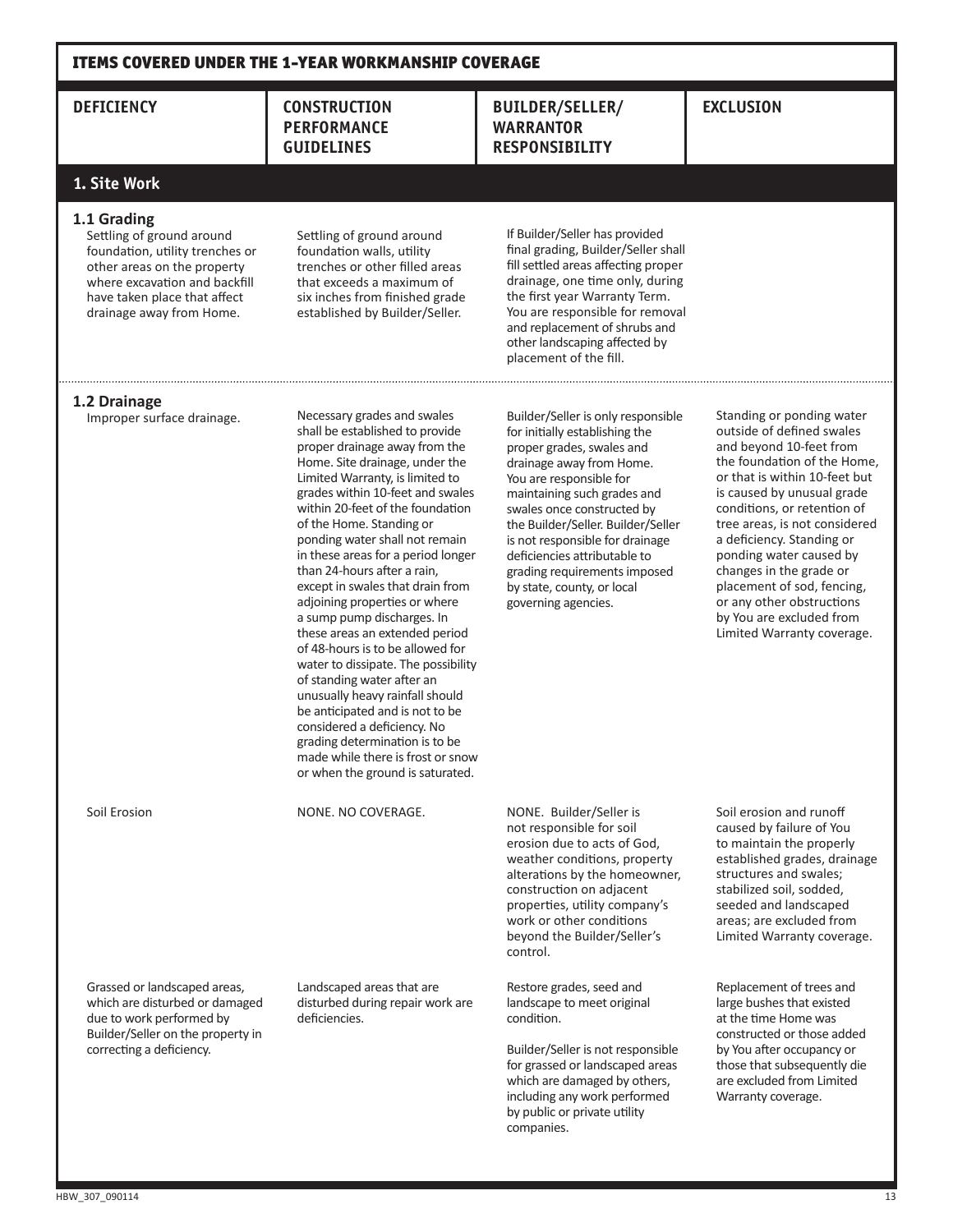#### ITEMS COVERED UNDER THE 1-YEAR WORKMANSHIP COVERAGE

#### **DEFICIENCY CONSTRUCTION PERFORMANCE GUIDELINES**

#### **BUILDER/SELLER/ WARRANTOR RESPONSIBILITY**

#### **EXCLUSION**

#### **2. Foundation and Concrete**

| 2.1 Cast-In Place Concrete<br>Basement or foundation wall<br>cracks, other than expansion or<br>control joints. | Concrete cracks greater than<br>1/4-inch in width, or which<br>allow exterior water to leak into<br>basement, are deficiencies.                                                                                                                                                                              | Repair non-structural cracks by<br>surface patching. These repairs<br>should be made toward the<br>end of the first year of Limited<br>Warranty coverage to permit<br>normal stabilizing of the Home<br>by settling.                                                                 | Shrinkage cracks are not<br>unusual and are inherent in<br>the concrete curing process.                                                                                                                                                                                                                                                                                                                                                                  |
|-----------------------------------------------------------------------------------------------------------------|--------------------------------------------------------------------------------------------------------------------------------------------------------------------------------------------------------------------------------------------------------------------------------------------------------------|--------------------------------------------------------------------------------------------------------------------------------------------------------------------------------------------------------------------------------------------------------------------------------------|----------------------------------------------------------------------------------------------------------------------------------------------------------------------------------------------------------------------------------------------------------------------------------------------------------------------------------------------------------------------------------------------------------------------------------------------------------|
| Cracking of basement floor.                                                                                     | Minor cracks in concrete<br>basement floors are common.<br>Cracks exceeding 1/4-inch in<br>width or 3/16-inch in vertical<br>displacement are deficiencies.                                                                                                                                                  | Repair cracks exceeding<br>maximum tolerance by surface<br>patching or other methods, as<br>required.                                                                                                                                                                                |                                                                                                                                                                                                                                                                                                                                                                                                                                                          |
| Cracking of attached garage<br>floor slab.                                                                      | Cracks in concrete garage<br>floor greater than 3/16-inch in<br>width or 3/16-inch in vertical<br>displacement are deficiencies.                                                                                                                                                                             | Builder/Seller shall repair<br>excessive cracks in the slab<br>by filling, chipping out and<br>surface patching, or other<br>suitable method to meet the<br><b>Construction Performance</b><br>Guideline. Repaired area<br>may not match the existing floor<br>in color and texture. | Builder/Seller is not<br>responsible for cracking or<br>deterioration caused by the<br>storage of unusually heavy<br>equipment or placement of<br>excessive loads that exceed<br>the weight of a typical<br>automobile or light truck,<br>or by other factors beyond<br>the Builder/Seller's control.<br>Movement and the resulting<br>cracking may be minimized<br>by good drainage, proper<br>installation of landscaping and<br>suitable maintenance. |
| Cracks in attached patio slab and<br>sidewalks.                                                                 | Cracks (outside of control joints)<br>that exceed 1/4 inch in width or<br>1/4 inch in vertical displacement<br>are deficiencies.                                                                                                                                                                             | Builder/Seller shall repair<br>affected areas to eliminate cracks<br>that exceed the Construction<br>Performance Guidelines. The<br>repaired area may not match the<br>existing area in color and texture.                                                                           |                                                                                                                                                                                                                                                                                                                                                                                                                                                          |
| Cracks in concrete slab-on-grade<br>floors, with finish flooring.                                               | Cracks that rupture or<br>significantly impair the<br>appearance or performance of<br>the finish flooring material are<br>deficiencies.                                                                                                                                                                      | Repair cracks as required so as<br>not to be apparent when the<br>finish flooring material is in place.<br>Repair or replace finish flooring.                                                                                                                                        |                                                                                                                                                                                                                                                                                                                                                                                                                                                          |
| Uneven concrete floor slabs.                                                                                    | Except for basement floors or<br>where a floor or a portion of<br>floor has been designed for<br>specific drainage purposes,<br>concrete floors in rooms finished<br>for habitability by Builder/Seller<br>shall not have pits, depressions<br>or area<br>or unevenness exceeding 3/8-<br>inch in 32-inches. | Repair/replace to meet the<br><b>Construction Performance</b><br>Guidelines. Where applicable,<br>surface patching is an<br>accepted method of repair.<br>Reinstall or replace any finish<br>flooring material as necessary.                                                         |                                                                                                                                                                                                                                                                                                                                                                                                                                                          |
| Interior concrete work is pitting,<br>scaling, or spalling.                                                     | Interior concrete surfaces that<br>disintegrate to the extent<br>that aggregate is exposed and<br>loosened under normal<br>conditions of use are<br>deficiencies.                                                                                                                                            | Builder/Seller shall take whatever<br>corrective action is necessary<br>to repair or replace defective<br>concrete surfaces.                                                                                                                                                         | Builder/Seller is not<br>responsible for deterioration<br>caused by salt, chemicals,<br>mechanical implements, or<br>other factors beyond the<br>Builder/Seller's control.                                                                                                                                                                                                                                                                               |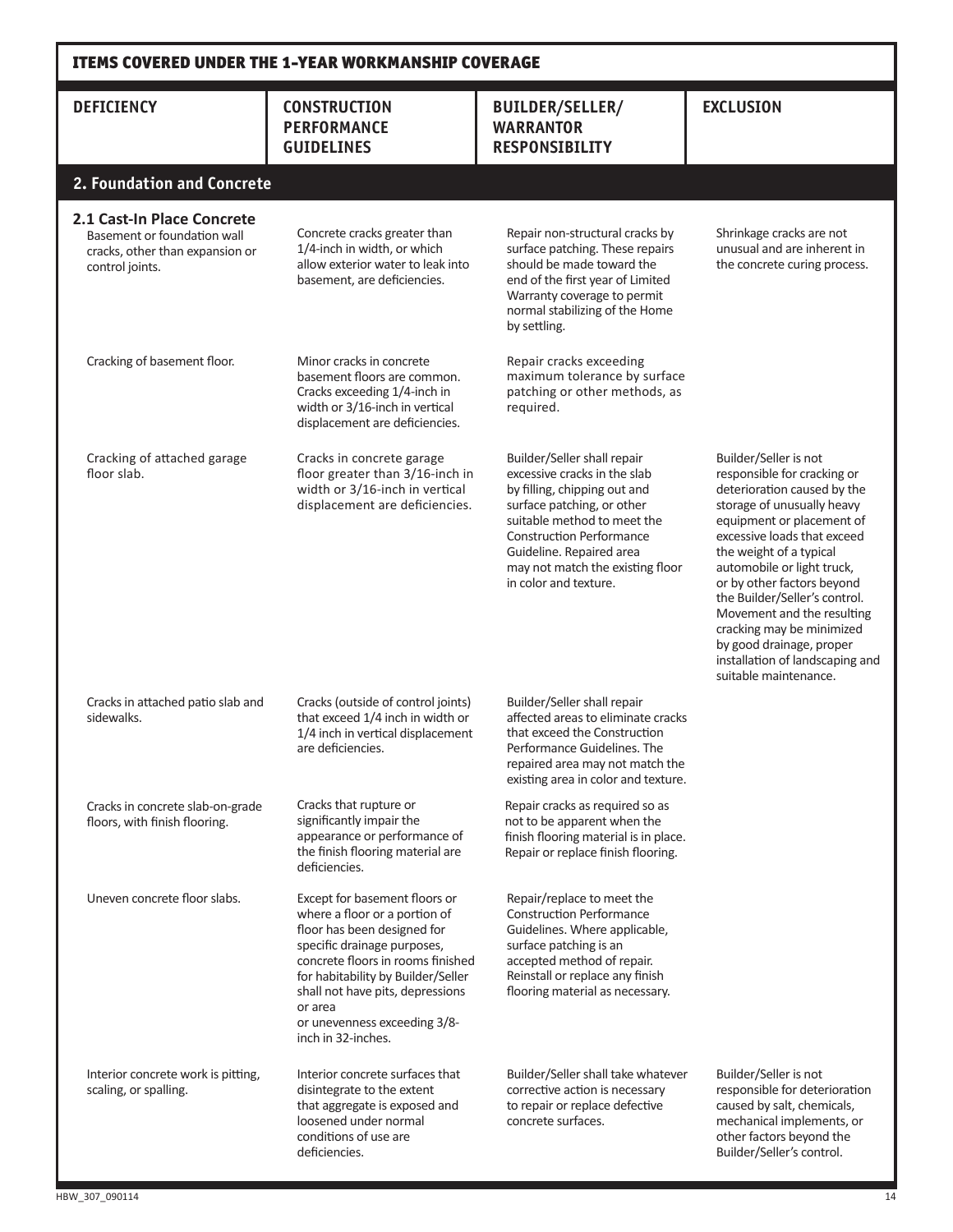| <b>ITEMS COVERED UNDER THE 1-YEAR WORKMANSHIP COVERAGE</b>                                                                                           |                                                                                                                                                                                                                                   |                                                                                                                                                                                                                                                                                                                                                                    |                                                                                                                                                                                             |
|------------------------------------------------------------------------------------------------------------------------------------------------------|-----------------------------------------------------------------------------------------------------------------------------------------------------------------------------------------------------------------------------------|--------------------------------------------------------------------------------------------------------------------------------------------------------------------------------------------------------------------------------------------------------------------------------------------------------------------------------------------------------------------|---------------------------------------------------------------------------------------------------------------------------------------------------------------------------------------------|
| <b>DEFICIENCY</b>                                                                                                                                    | <b>CONSTRUCTION</b><br><b>PERFORMANCE</b><br><b>GUIDELINES</b>                                                                                                                                                                    | <b>BUILDER/SELLER/</b><br><b>WARRANTOR</b><br><b>RESPONSIBILITY</b>                                                                                                                                                                                                                                                                                                | <b>EXCLUSION</b>                                                                                                                                                                            |
| Efflorescence is present on<br>surface of basement floor.                                                                                            | NONE. NO COVERAGE.                                                                                                                                                                                                                | NONE. This is a normal condition.                                                                                                                                                                                                                                                                                                                                  |                                                                                                                                                                                             |
| Separation of brick or masonry<br>edging from concrete slab or<br>step.                                                                              | It is common for the joint to<br>crack between concrete and<br>masonry due to the dissimilarity<br>of the materials. Cracks in excess<br>of 1/4-inch are a deficiency.                                                            | Grout crack fully and reset<br>loose masonry where required.<br>Replacement of masonry<br>material, if required, shall<br>match the existing as closely<br>as possible.                                                                                                                                                                                            |                                                                                                                                                                                             |
| Cracking, settling or heaving of<br>stoops and steps.                                                                                                | Stoops and steps that have<br>settled, heaved, or separated in<br>excess of 1-inch from Home are a<br>deficiency.                                                                                                                 | Builder/Seller will make a<br>reasonable and cost effective<br>effort to meet the Construction<br>Performance Guideline.                                                                                                                                                                                                                                           |                                                                                                                                                                                             |
| 2.2 Construction<br>and Control Joints<br>Separation or movement<br>of concrete slabs within the<br>structure at construction<br>and control joints. | NONE. NO COVERAGE.                                                                                                                                                                                                                | NONE.                                                                                                                                                                                                                                                                                                                                                              | Concrete slabs within the<br>structure are designed to move<br>at construction and control joints<br>and are not deficiencies. You are<br>responsible for maintenance of<br>joint material. |
| 3. Masonry                                                                                                                                           |                                                                                                                                                                                                                                   |                                                                                                                                                                                                                                                                                                                                                                    |                                                                                                                                                                                             |
| 3.1 Unit Masonry<br>(Brick, Block and Stone)<br>Cracks in masonry, brick, or stone<br>veneer.                                                        | Small hairline cracks resulting<br>from shrinkage are common<br>in mortar joints of masonry<br>construction. Cracks greater<br>than 1/4-inch in width or are<br>visible from a distance in excess<br>of 20-feet are deficiencies. | Builder/Seller will repair cracks<br>that exceed 1/4-inch by tuck<br>pointing and patching. These<br>repairs should be made toward<br>the end of the first year of<br>Limited Warranty coverage to<br>permit Home to stabilize and<br>normal settlement to occur.<br>Builder/Seller is not responsible<br>for color variations between<br>existing and new mortar. |                                                                                                                                                                                             |
| Cracks in concrete block<br>basement walls.                                                                                                          | Small shrinkage cracks that do<br>not affect the structural ability<br>of masonry foundation walls are<br>not unusual. Cracks 1/4-inch or<br>greater in width are<br>deficiencies.                                                | Builder/Seller shall investigate to<br>determine cause. Builder/Seller<br>shall take the necessary steps<br>to remove the cause and make<br>repairs by pointing and patching,<br>reinforcement or replacement of<br>the defective courses.                                                                                                                         |                                                                                                                                                                                             |
| Concrete block basement wall is<br>bowed.                                                                                                            | Block concrete walls shall not<br>bow in excess of 1-inch in 8 feet<br>when measured from the base to<br>the top of the wall.                                                                                                     | Builder/Seller shall repair<br>basement walls that are bowed<br>in excess of 1-inch in 8 feet.                                                                                                                                                                                                                                                                     |                                                                                                                                                                                             |
| 3.2 Stucco & Cement Plaster<br>Cracking or spalling of stucco and<br>cement plaster.                                                                 | Hairline cracks in stucco or<br>cement plaster are common<br>especially if applied directly<br>to masonry back-up. Cracks<br>greater than 1/8 inch in width or<br>spalling of the finish surfaces are<br>deficiencies.            | Scrape out cracks and spalled<br>areas, one time only during the<br>first year warranty term. Fill with<br>cement plaster or stucco<br>to match finish and color as close<br>as possible.                                                                                                                                                                          | Builder/Seller is not responsible<br>for failure to match color<br>or texture, due to nature of<br>material.                                                                                |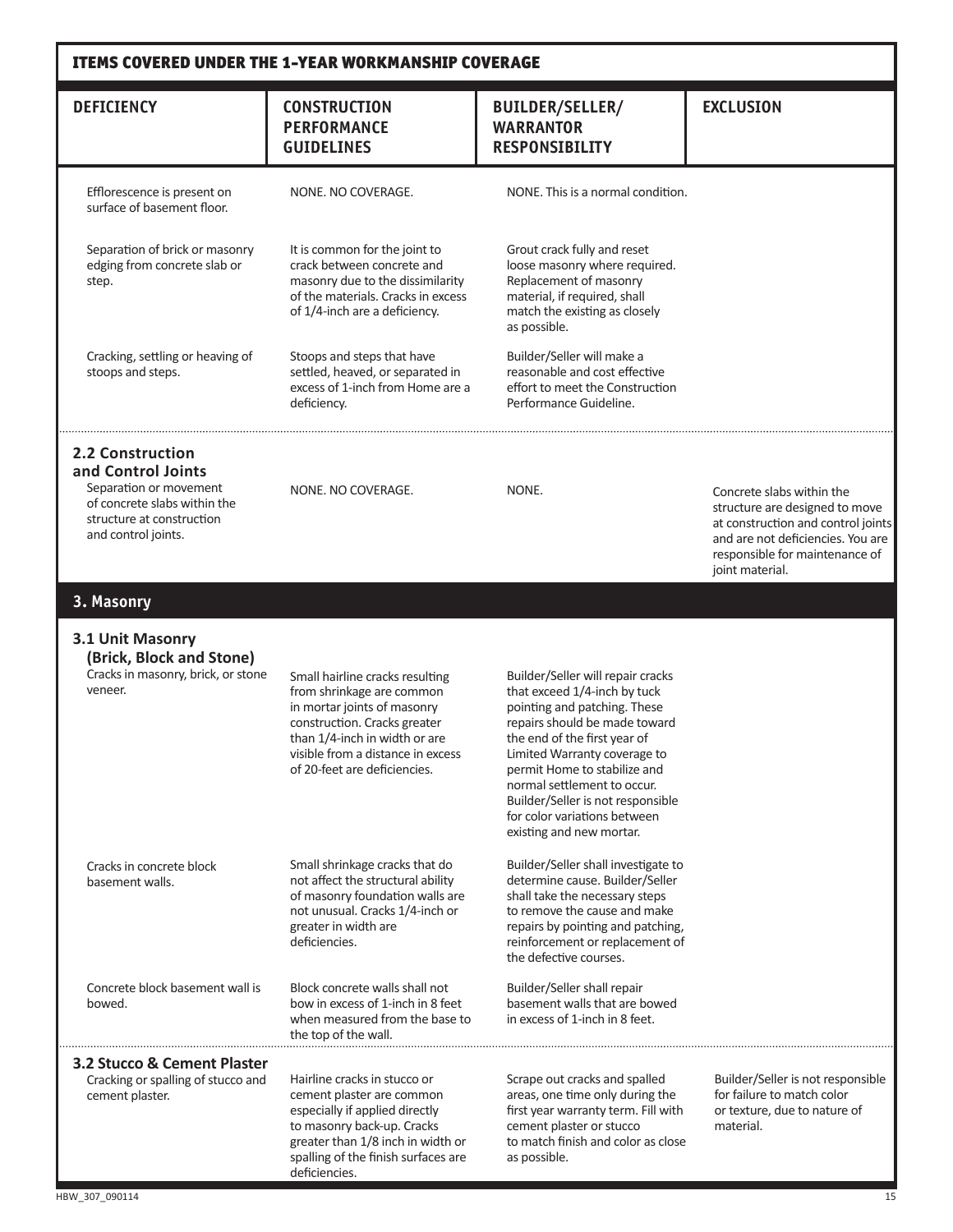| <b>DEFICIENCY</b>                                                     | <b>CONSTRUCTION</b><br><b>PERFORMANCE</b><br><b>GUIDELINES</b>                                                                                                                                                                                                                              | <b>BUILDER/SELLER/</b><br><b>WARRANTOR</b><br><b>RESPONSIBILITY</b>                                                                                                                                                           | <b>EXCLUSION</b>                                                                                                                                                                                                                                                                                                                                                                                                                                                                                                                                                                                                                            |
|-----------------------------------------------------------------------|---------------------------------------------------------------------------------------------------------------------------------------------------------------------------------------------------------------------------------------------------------------------------------------------|-------------------------------------------------------------------------------------------------------------------------------------------------------------------------------------------------------------------------------|---------------------------------------------------------------------------------------------------------------------------------------------------------------------------------------------------------------------------------------------------------------------------------------------------------------------------------------------------------------------------------------------------------------------------------------------------------------------------------------------------------------------------------------------------------------------------------------------------------------------------------------------|
| Separation of coating from base<br>on exterior stucco wall.           | The coating shall not separate<br>from the base on an exterior<br>stucco wall.                                                                                                                                                                                                              | Builder/Seller shall repair areas<br>where the coating has separated<br>from the base.                                                                                                                                        | Builder/Seller is not responsible<br>for failure to match color or<br>texture due to the nature of the<br>material.                                                                                                                                                                                                                                                                                                                                                                                                                                                                                                                         |
| 4. Carpentry and Framing                                              |                                                                                                                                                                                                                                                                                             |                                                                                                                                                                                                                               |                                                                                                                                                                                                                                                                                                                                                                                                                                                                                                                                                                                                                                             |
| 4.1 Plywood and Joists                                                | Loud and objectionable<br>squeaks caused by improper<br>installation or loose subfloor<br>are deficiencies, but a totally<br>squeakproof floor cannot be<br>guaranteed.                                                                                                                     | Builder/Seller will refasten any<br>loose subfloor or take other<br>corrective action to reduce<br>squeaking to the extent<br>possible within reasonable repair<br>capability without removing floor<br>and ceiling finishes. | Floor squeaks may occur when<br>a subfloor that has come loose<br>from the joists is deflected by<br>the weight of a person and rubs<br>against the nails that hold it in<br>place. Squeaks may also occur<br>when one joist is deflected<br>while the other members<br>remain stationary. Because<br>the Construction Performance<br>Guidelines requires the Builder/<br>Seller to make a reasonable<br>attempt to eliminate squeaks<br>without requiring removal of<br>floor and ceiling finishes, nailing<br>loose subflooring with casing<br>nails into the carpet surface and<br>countersinking the head is an<br>acceptable practice. |
| Uneven wood framed floors.                                            | Wood floors shall not have<br>more than a 1/4-inch ridge or<br>depression within any<br>32-inch measurement.                                                                                                                                                                                | Correct or repair to meet the<br><b>Construction Performance</b><br>Guidelines.                                                                                                                                               |                                                                                                                                                                                                                                                                                                                                                                                                                                                                                                                                                                                                                                             |
| Bowed stud walls or ceilings.                                         | All interior and exterior frame<br>walls or ceilings have slight<br>variations on the finish surfaces.<br>Walls or ceilings that are bowed<br>more than 1/2-inch within a<br>32-inch horizontal measurement;<br>or 1/2-inch within any 8-foot<br>vertical measurement, are<br>deficiencies. | Exterior and interior frame walls<br>or ceilings bowed in excess of<br>the allowable standard shall<br>be corrected to meet the<br>allowances of the Construction<br>Performance Guidelines.                                  |                                                                                                                                                                                                                                                                                                                                                                                                                                                                                                                                                                                                                                             |
| Wood frame walls out of plumb.                                        | Wood frame walls that are<br>more than 3/8-inch out of<br>plumb for any 32-inch vertical<br>measurement are a deficiency.                                                                                                                                                                   | Make necessary repairs to meet<br>the Construction Performance<br>Guidelines.                                                                                                                                                 |                                                                                                                                                                                                                                                                                                                                                                                                                                                                                                                                                                                                                                             |
| Wood beam or post is split.                                           | Beams or posts, especially<br>those 2 1/2-inches or greater<br>in thickness, will sometimes<br>split as they dry subsequent to<br>construction. Splits exceeding<br>3/8-inch in width and more<br>than 4 inches in length are<br>deficiencies.                                              | Builder/Seller shall repair or<br>replace as required. Filling splits<br>is acceptable to have structural<br>members meet the guideline.                                                                                      | Some characteristics of drying<br>wood are beyond the control<br>of the builder and cannot be<br>prevented.                                                                                                                                                                                                                                                                                                                                                                                                                                                                                                                                 |
| Exterior sheathing and<br>subflooring which<br>delaminates or swells. | Sheathing and subflooring<br>delaminating or swelling on the<br>side that the finish material has<br>been applied is a deficiency.                                                                                                                                                          | Builder/Seller shall repair or<br>replace subflooring or sheathing<br>as required. Replacement of the<br>finish materials, when necessary,<br>shall be done to match the<br>existing finish as closely as<br>possible.        |                                                                                                                                                                                                                                                                                                                                                                                                                                                                                                                                                                                                                                             |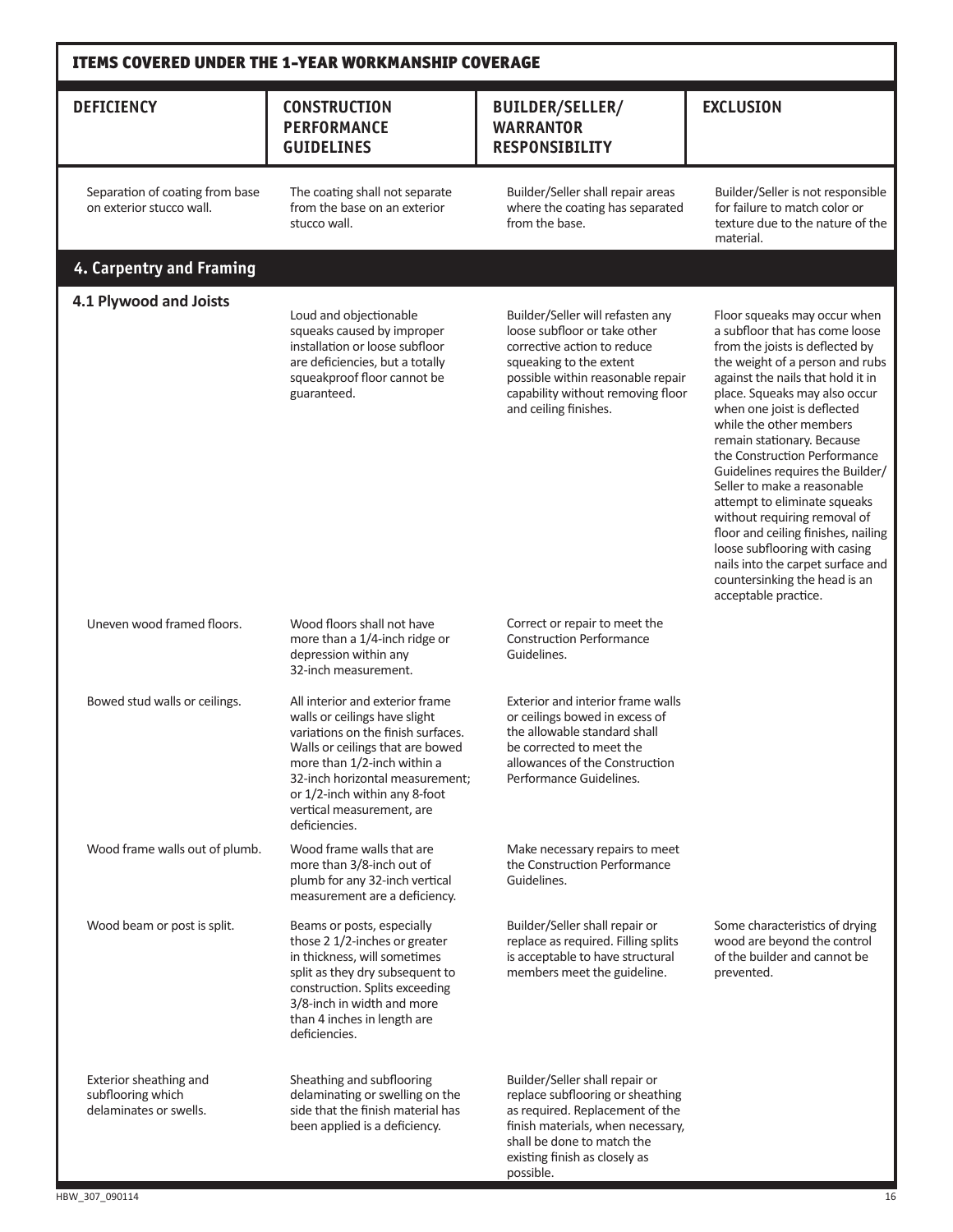| <b>ITEMS COVERED UNDER THE 1-YEAR WORKMANSHIP COVERAGE</b>                                   |                                                                                                                                                                                                                                                                   |                                                                                                                                                                                                                                                                     |                                                                                                                                                                                                                                                       |  |
|----------------------------------------------------------------------------------------------|-------------------------------------------------------------------------------------------------------------------------------------------------------------------------------------------------------------------------------------------------------------------|---------------------------------------------------------------------------------------------------------------------------------------------------------------------------------------------------------------------------------------------------------------------|-------------------------------------------------------------------------------------------------------------------------------------------------------------------------------------------------------------------------------------------------------|--|
| <b>DEFICIENCY</b>                                                                            | <b>CONSTRUCTION</b><br><b>PERFORMANCE</b><br><b>GUIDELINES</b>                                                                                                                                                                                                    | <b>BUILDER/SELLER/</b><br><b>WARRANTOR</b><br><b>RESPONSIBILITY</b>                                                                                                                                                                                                 | <b>EXCLUSION</b>                                                                                                                                                                                                                                      |  |
| Wood floor is out of square.                                                                 | The diagonal of a triangle with<br>sides of 12-feet and 16-feet along<br>the edges of the floor shall be 20-<br>feet plus or minus 1/2-inch.                                                                                                                      | Builder/Seller shall make necessary<br>modifications to any floor not<br>complying with the Construction<br>Performance Guidelines.                                                                                                                                 |                                                                                                                                                                                                                                                       |  |
| 4.2 Finish Carpentry<br>Unsatisfactory quality of finished<br>exterior trim and workmanship. | Joints between exterior trim<br>elements and siding or masonry,<br>which are in excess of 1/4-inch,<br>are deficiencies. In all cases,<br>the exterior trim abutting<br>masonry siding shall be capable<br>of performing its function to<br>exclude the elements. | Repair open joints and touch<br>up finish coating where<br>required to match existing<br>as closely as possible. Caulk<br>open joints between dissimilar<br>materials.                                                                                              |                                                                                                                                                                                                                                                       |  |
| Unsatisfactory quality of finished<br>interior trim and workmanship.                         | Joints between moldings<br>and adjacent surfaces that<br>exceed 1/8-inch in width are<br>deficiencies.                                                                                                                                                            | Repair defective joints and<br>touch up finish coating where<br>required to match as closely as<br>possible. Caulking is acceptable.                                                                                                                                |                                                                                                                                                                                                                                                       |  |
| Interior trim is split.                                                                      | Splits, cracks, and checking<br>greater than 1/8-inch in width<br>are deficiencies.                                                                                                                                                                               | Builder/Seller will repair the<br>affected area to meet the<br><b>Construction Performance</b><br>Guideline, one time only<br>within the first year of Limited<br>Warranty coverage. Refinished<br>or replaced areas may not match<br>surrounding surfaces exactly. |                                                                                                                                                                                                                                                       |  |
| Hammer marks visible on interior<br>trim.                                                    | Hammer marks on interior trim<br>shall not be readily visible from a<br>distance of 6 feet under normal<br>lighting conditions.                                                                                                                                   | Builder/Seller shall fill hammer<br>marks and refinish or replace<br>affected trim to meet the<br><b>Construction Performance</b><br>Guidelines. Refinished or<br>replaced areas may not match<br>surrounding areas exactly.                                        |                                                                                                                                                                                                                                                       |  |
| Exposed nail heads in woodwork.                                                              | Setting nails and filling nail holes<br>are considered part of painting<br>and finishing. After painting or<br>finishing, nails and nail holes<br>shall not be readily visible from a<br>distance of 6 feet under normal<br>lighting conditions.                  | Fill nail holes where required<br>and if necessary, touch up paint,<br>stain, or varnish to match as<br>closely as possible.                                                                                                                                        | Nail holes do not have to be<br>filled where the surface finish is<br>not conducive or so designed to<br>have nail holes filled because of<br>the product. Nail holes in base<br>and trim in unfinished rooms or<br>closets do not have to be filled. |  |
|                                                                                              | 5. Thermal and Moisture Protection                                                                                                                                                                                                                                |                                                                                                                                                                                                                                                                     |                                                                                                                                                                                                                                                       |  |
| 5.1 Waterproofing<br>Leaks in basement or in                                                 | Leaks resulting in actual trickling                                                                                                                                                                                                                               | Take such action as is necessary                                                                                                                                                                                                                                    | Leaks caused by landscaping                                                                                                                                                                                                                           |  |

foundation/crawl space.

of water through the walls or seeping through the floor are deficiencies.

to correct basement and crawl space leaks, except where the cause is determined to be the result of Your negligence. Where a sump pit has been installed by Builder/Seller in the affected area but the sump pump was not contracted for or installed by Builder/Seller, no action is required until a properly sized pump is installed by You in an attempt to correct the condition. Should the condition continue to exist, then Builder/Seller shall take necessary action to correct the problem.

improperly installed by You or failure by You to maintain proper grades are excluded from Limited Warranty coverage. Dampness in basement and foundation walls or in concrete basement and crawl space floors is often common to new construction and is not a deficiency.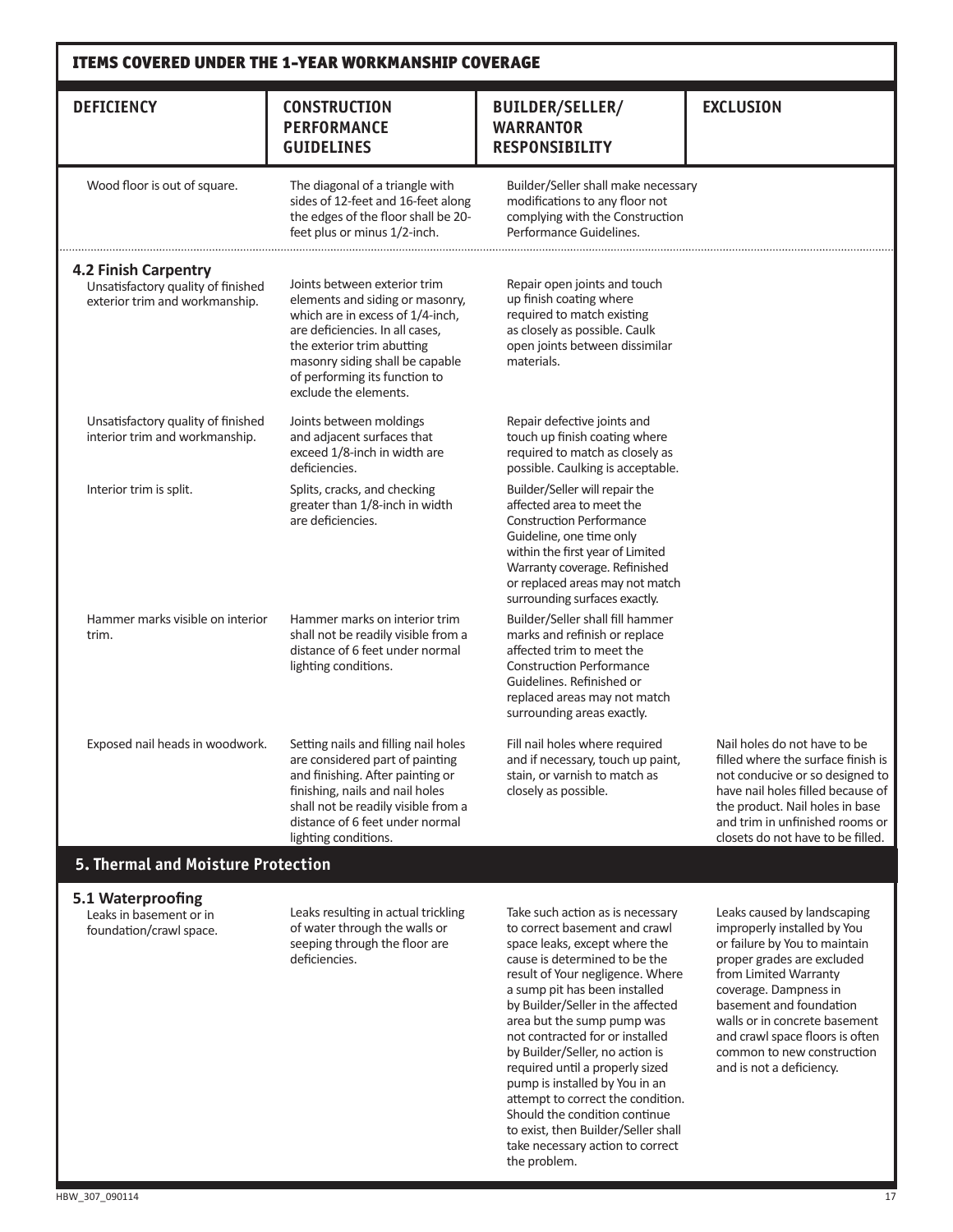| <b>ITEMS COVERED UNDER THE 1-YEAR WORKMANSHIP COVERAGE</b>                                                                        |                                                                                                                                                                                                                                                                                                                |                                                                                                                                                                                                                                                                                                                                                                       |                                                                                                                                                                                                                                                                                                                                   |
|-----------------------------------------------------------------------------------------------------------------------------------|----------------------------------------------------------------------------------------------------------------------------------------------------------------------------------------------------------------------------------------------------------------------------------------------------------------|-----------------------------------------------------------------------------------------------------------------------------------------------------------------------------------------------------------------------------------------------------------------------------------------------------------------------------------------------------------------------|-----------------------------------------------------------------------------------------------------------------------------------------------------------------------------------------------------------------------------------------------------------------------------------------------------------------------------------|
| <b>DEFICIENCY</b>                                                                                                                 | <b>CONSTRUCTION</b><br><b>PERFORMANCE</b><br><b>GUIDELINES</b>                                                                                                                                                                                                                                                 | <b>BUILDER/SELLER/</b><br><b>WARRANTOR</b><br><b>RESPONSIBILITY</b>                                                                                                                                                                                                                                                                                                   | <b>EXCLUSION</b>                                                                                                                                                                                                                                                                                                                  |
| 5.2 Insulation<br>Insufficient insulation.                                                                                        | Insulation that is not installed<br>around all habitable areas in<br>accordance with established local<br>industry standards is<br>a deficiency.                                                                                                                                                               | Builder/Seller shall install<br>insulation of sufficient<br>thickness and characteristics<br>to meet the local industry<br>standards. In the case of<br>dispute, cost for investigating<br>the sufficiency of insulation<br>and restoring areas to prior<br>condition is to be borne by<br>You if it is found that the<br>standard has been met by<br>Builder/Seller. |                                                                                                                                                                                                                                                                                                                                   |
| Sound transmission between<br>rooms, floor levels, adjoining<br>condominium units in a building,<br>or from the street into Home. | NONE. NO COVERAGE.                                                                                                                                                                                                                                                                                             | NONE. NO COVERAGE.                                                                                                                                                                                                                                                                                                                                                    | NO COVERAGE is provided<br>for soundproofing.                                                                                                                                                                                                                                                                                     |
| 5.3 Ventiliation and<br><b>Moisture Control</b><br>Water accumulates in a vented<br>crawl space.                                  | Crawl spaces should be graded<br>and proper exterior foundation<br>drains installed as required<br>by the prevailing building<br>codes to prevent water from<br>accumulating.                                                                                                                                  | Builder/Seller shall take<br>corrective measures to meet<br>the Construction Performance<br>Guideline.                                                                                                                                                                                                                                                                | Builder is not responsible for<br>water accumulation caused by<br>failure by You to maintain the<br>properly established grades,<br>drainage structures, and<br>swales.                                                                                                                                                           |
| Condensation is evident on the<br>vented crawl space surfaces.                                                                    | Builder/Seller will install the<br>ventilation and vapor barrier<br>required by the prevailing<br>building code.                                                                                                                                                                                               | Builder/Seller shall take<br>correction actions to meet<br>the Construction Performance<br>Guideline. If the crawl space<br>is ventilated as required by<br>applicable building codes,<br>then no corrective action is<br>required by the Builder/Seller.                                                                                                             | Builder is not responsible<br>for temporary conditions<br>that cause condensation<br>that cannot be eliminated<br>by ventilation and a vapor<br>barrier.                                                                                                                                                                          |
| Inadequate ventilation or<br>moisture control in attics<br>or roofs.                                                              | Attics or roofs shall have<br>adequate ventilation to remove<br>moisture, or other approved<br>method of moisture control.<br>Ventilation or other moisture<br>control methods shall be<br>considered inadequate if there is<br>damage to supporting members<br>or insulation due to moisture<br>accumulation. | Builder/Seller shall investigate<br>to determine cause, and make<br>necessary repairs. Corrective<br>action may include<br>the installation of properly<br>sized louvers, vents, vapor<br>retarder, or other locally<br>approved method of moisture<br>control.                                                                                                       | You are responsible for<br>keeping existing vents<br>unobstructed.<br>Locally approved and<br>properly constructed "hot<br>roof" or other alternative<br>roof designs may not<br>require ventilation, and<br>where there is no evidence<br>of moisture damage to<br>supporting members<br>or insulation, are not<br>deficiencies. |
| Attic vents or louvers leak.                                                                                                      | Attic vents and louvers shall not<br>leak.                                                                                                                                                                                                                                                                     | Builder/Seller shall repair<br>or replace the roof vents<br>as necessary to meet the<br><b>Construction Performance</b><br>Guidelines.                                                                                                                                                                                                                                | Infiltration of wind-driven<br>rain and snow are not<br>considered leaks and are<br>beyond the control of<br>the Builder/Seller.                                                                                                                                                                                                  |
| Bath or kitchen exhaust fans<br>improperly vented into attic.                                                                     | Bath or kitchen exhaust fans that<br>are vented into attics causing<br>moisture to accumulate resulting<br>in damage to supporting<br>members or insulation, are<br>deficiencies.                                                                                                                              | Builder/Seller shall vent<br>exhaust fans to<br>the outside to correct<br>deficiencies.                                                                                                                                                                                                                                                                               |                                                                                                                                                                                                                                                                                                                                   |

ł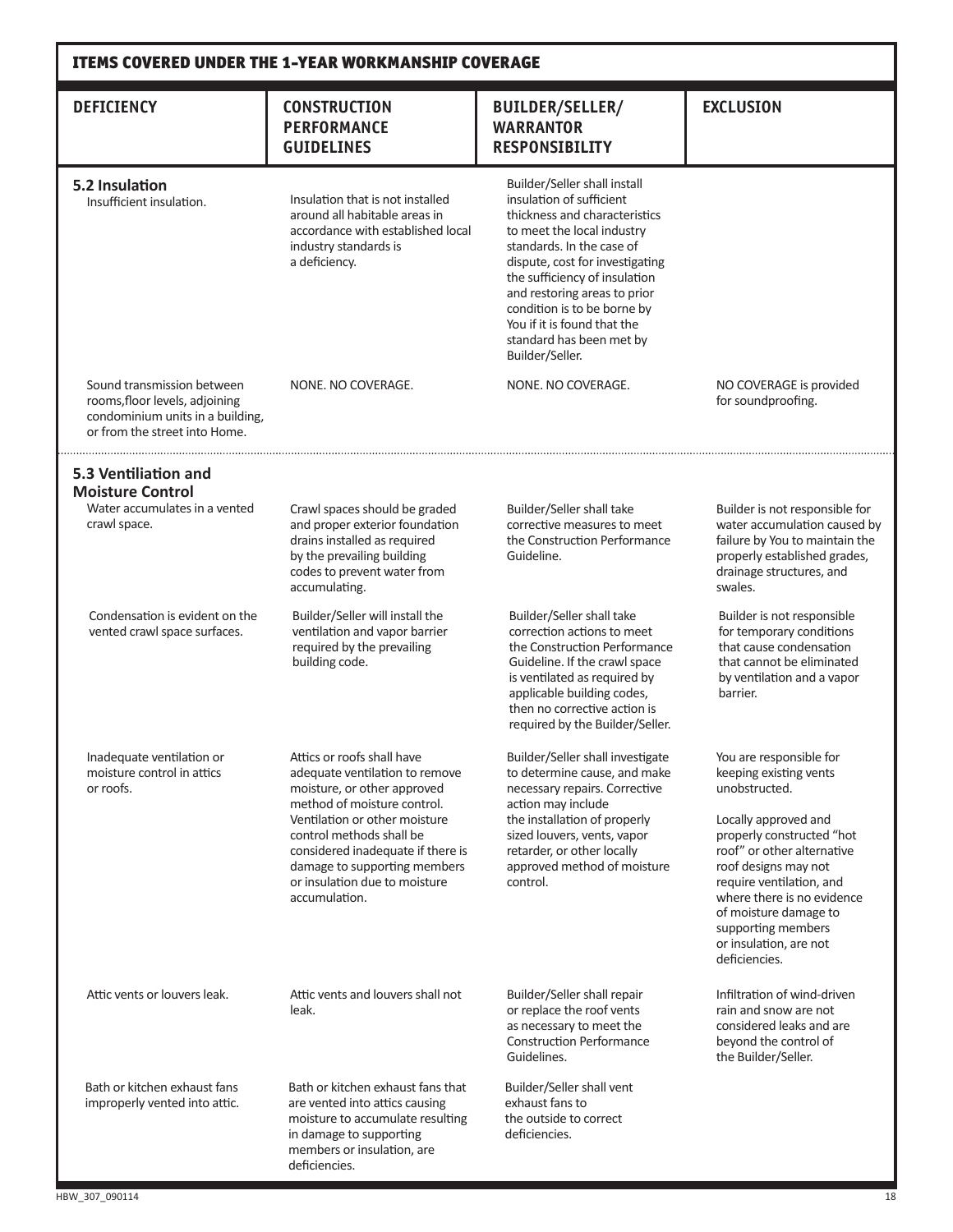| <b>ITEMS COVERED UNDER THE 1-YEAR WORKMANSHIP COVERAGE</b>                                 |                                                                                                                                                                               |                                                                                                                                                                                                                                                                                                          |                                                                                                                                                                                                     |
|--------------------------------------------------------------------------------------------|-------------------------------------------------------------------------------------------------------------------------------------------------------------------------------|----------------------------------------------------------------------------------------------------------------------------------------------------------------------------------------------------------------------------------------------------------------------------------------------------------|-----------------------------------------------------------------------------------------------------------------------------------------------------------------------------------------------------|
| <b>DEFICIENCY</b>                                                                          | <b>CONSTRUCTION</b><br><b>PERFORMANCE</b><br><b>GUIDELINES</b>                                                                                                                | <b>BUILDER/SELLER/</b><br><b>WARRANTOR</b><br><b>RESPONSIBILITY</b>                                                                                                                                                                                                                                      | <b>EXCLUSION</b>                                                                                                                                                                                    |
| <b>5.4 Sealants</b><br>Water or air leaks in exterior<br>walls due to inadequate caulking. | Joints and cracks in exterior wall<br>surfaces and around openings<br>that are not properly caulked<br>to exclude the entry of water or<br>excessive drafts are a deficiency. | Repair and/or caulk joints<br>in exterior wall surfaces as<br>required to correct<br>deficiency one time only<br>during the first year of Limited<br>Warranty coverage.                                                                                                                                  | You must maintain caulking<br>once the condition is<br>corrected.                                                                                                                                   |
| <b>5.5 Exterior Siding</b><br>Delamination or splitting of<br>exterior siding              | Exterior siding that delaminates<br>or splits wider than 1/8-inch<br>and longer than 1 inch are<br>deficiencies.                                                              | Repair/replace only the<br>damaged siding. Siding to<br>match the original as closely<br>as possible, however, You<br>should be aware that the new<br>finish may not exactly<br>match the original surface<br>texture or color.                                                                          | Delaminated or split siding<br>due to Your actions or neglect,<br>such as delamination caused<br>by sprinkler system repeatedly<br>wetting siding, is not a<br>deficiency.                          |
| Loose or fallen siding.                                                                    | All siding that is not installed<br>properly, which causes same<br>to come loose or fall off, is a<br>deficiency.                                                             | Reinstall or replace siding and<br>make it secure.                                                                                                                                                                                                                                                       | Loose or fallen siding due to<br>Your actions or neglect, such<br>as leaning heavy objects<br>against siding, impact, or<br>sprinkler systems repeatedly<br>wetting siding, is not a<br>deficiency. |
| Siding is bowed.                                                                           | Bows exceeding 1/2-inch in<br>32-inches are deficiencies.                                                                                                                     | Builder/Seller will repair<br>bowed siding to meet<br>standard. If replacement of<br>siding is required, Builder/<br>Seller will match original<br>material as closely as possible.<br>You should be aware that the<br>new finish may not exactly<br>match the original surface<br>texture or color.     | Bowed siding due to Your<br>actions or neglect, such as<br>bowing caused by sprinkler<br>system repeatedly wetting<br>siding, is not a deficiency.                                                  |
| Nails have stained siding.                                                                 | Nail stains exceeding 1/2-inch in<br>length and visible from a distance<br>of 20-feet are<br>deficiencies.                                                                    | Builder/Seller shall correct by<br>either removing stains, painting,<br>or staining the affected area.<br>Builder/Seller shall match color<br>and finish as closely as possible.<br>Where paint or stain touch up<br>affects the majority of the wall<br>surface, the whole area shall be<br>refinished. | "Natural weathering" or<br>semitransparent stains are<br>excluded from coverage.                                                                                                                    |
| 5.6 Roofing<br>Roof or flashing leaks.                                                     | Roof or flashing leaks that<br>occur under normal weather<br>conditions are deficiencies.                                                                                     | Correct any roof or flashing<br>leaks that are verified to<br>have occurred under normal<br>weather conditions.                                                                                                                                                                                          | Where cause of leaks is<br>determined to result from<br>severe weather conditions<br>such as ice and snow build-up,<br>high winds and driven rains,<br>such leaks are not deficiencies.             |
|                                                                                            |                                                                                                                                                                               |                                                                                                                                                                                                                                                                                                          |                                                                                                                                                                                                     |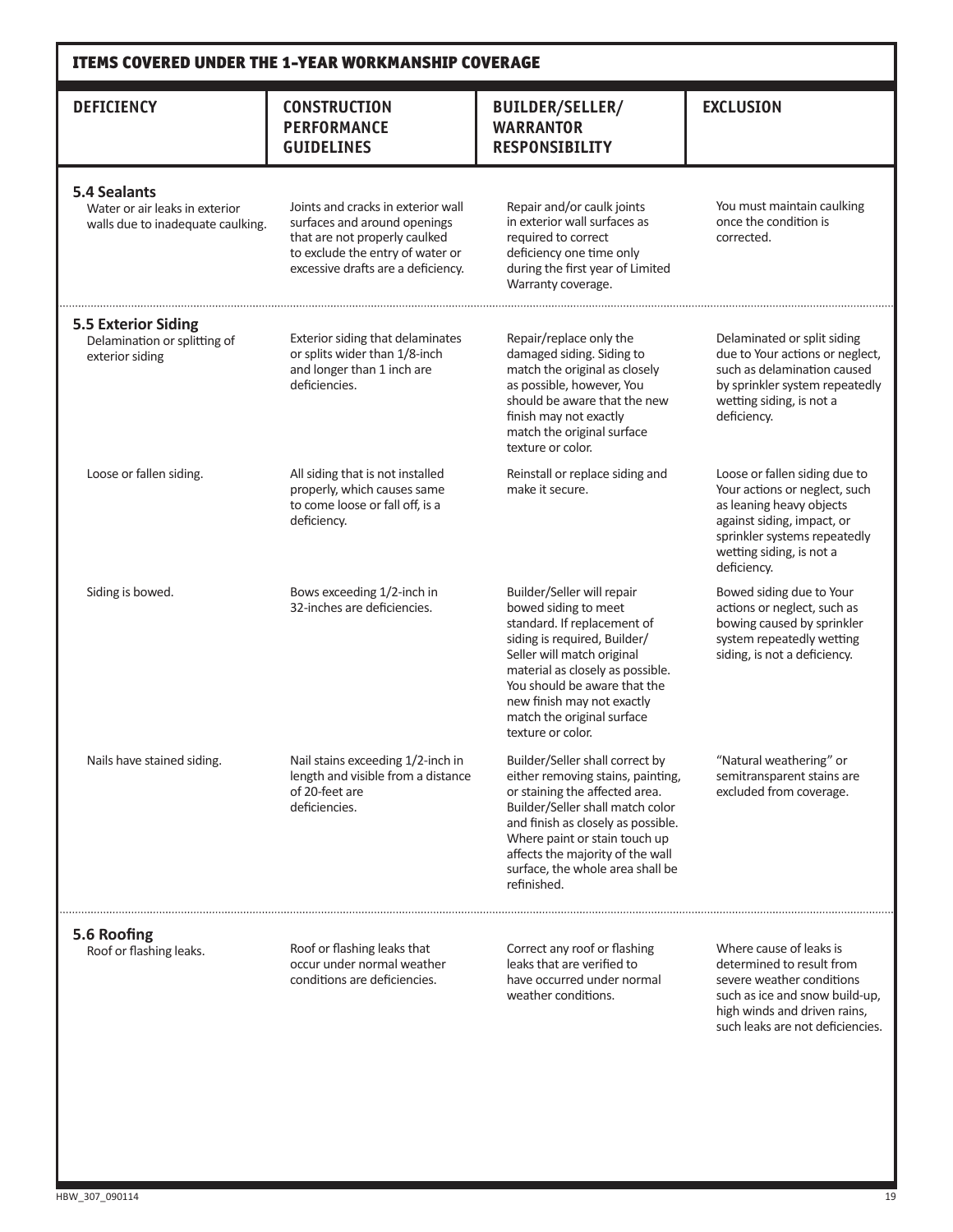| <b>ITEMS COVERED UNDER THE 1-YEAR WORKMANSHIP COVERAGE</b>                              |                                                                                                                                                                                                                   |                                                                                                                                                                                             |                                                                                                                                                                                                                                                                                                                                                                                                                                                                                                                                                        |
|-----------------------------------------------------------------------------------------|-------------------------------------------------------------------------------------------------------------------------------------------------------------------------------------------------------------------|---------------------------------------------------------------------------------------------------------------------------------------------------------------------------------------------|--------------------------------------------------------------------------------------------------------------------------------------------------------------------------------------------------------------------------------------------------------------------------------------------------------------------------------------------------------------------------------------------------------------------------------------------------------------------------------------------------------------------------------------------------------|
| <b>DEFICIENCY</b>                                                                       | <b>CONSTRUCTION</b><br><b>PERFORMANCE</b><br><b>GUIDELINES</b>                                                                                                                                                    | <b>BUILDER/SELLER/</b><br><b>WARRANTOR</b><br><b>RESPONSIBILITY</b>                                                                                                                         | <b>EXCLUSION</b>                                                                                                                                                                                                                                                                                                                                                                                                                                                                                                                                       |
| Roof shingles have blown off.                                                           | Shingles shall not blow<br>off in winds less than the<br>manufacturer's standards or<br>specifications.                                                                                                           | Builder/Seller will replace<br>shingles that blow off in winds<br>less than the manufacturer's<br>standards or specifications<br>only if improper installation is<br>shown to be the cause. | Shingles that blow off in winds<br>less than the manufacturer's<br>standards or<br>specifications due to a<br>manufacturing defect<br>in the shingles are the<br>manufacturer's responsibility.<br>Shingles that blow off in<br>hurricanes, tornadoes,<br>hailstorms, or winds, including<br>gusts greater than 60 miles<br>per hour, are not deficiencies.<br>You should consult shingle<br>manufacturer's warranty<br>for specifications, standards,<br>and manufacturer's warranty<br>responsibility if shingles blow<br>off in higher wind speeds. |
| Defective shingles.                                                                     | NONE. NO COVERAGE.                                                                                                                                                                                                | NONE.                                                                                                                                                                                       | Manufacturing defects in<br>shingles are not covered<br>under the Limited Warranty.<br>You should consult shingle<br>manufacturer's warranty<br>for specifications, standards,<br>and manufacturer's warranty<br>responsibility.                                                                                                                                                                                                                                                                                                                       |
| Standing water on built-up roofs.                                                       | Water shall drain from a flat or<br>low pitched roof within 24-hours<br>of a rainfall.                                                                                                                            | Builder/Seller will take<br>corrective action to assure<br>proper drainage of the roof.                                                                                                     | Minor ponding or standing<br>of water is not considered a<br>deficiency.                                                                                                                                                                                                                                                                                                                                                                                                                                                                               |
| 5.7 Sheet Metal<br>Gutters and downspouts leak.                                         | Gutters and downspouts that<br>leak are deficiencies.                                                                                                                                                             | Repair leaks in gutters and<br>downspouts.                                                                                                                                                  |                                                                                                                                                                                                                                                                                                                                                                                                                                                                                                                                                        |
| Water remains in gutters after<br>a rain.                                               | Small amounts of water may<br>remain in some sections of gutter<br>for a short time after a rain.<br>Standing water in gutters shall<br>not exceed 1/2-inch in depth.                                             | Builder/Seller will repair<br>gutters to assure proper<br>drainage.                                                                                                                         | You are responsible for<br>keeping gutters and<br>downspouts free from debris<br>that would obstruct drainage.                                                                                                                                                                                                                                                                                                                                                                                                                                         |
| <b>6. Doors and Windows</b>                                                             |                                                                                                                                                                                                                   |                                                                                                                                                                                             |                                                                                                                                                                                                                                                                                                                                                                                                                                                                                                                                                        |
| 6.1 Doors:<br><b>Interior and Exterior</b><br>Warpage of interior or exterior<br>doors. | Interior and exterior doors that warp<br>so as to prevent normal closing and<br>fit are deficiencies. The maximum<br>allowable warpage of an interior<br>door is 1/4-inch when measured<br>from corner to corner. | Repair or replace as may be<br>required. New doors to be<br>refinished to match the<br>original as closely as possible.                                                                     |                                                                                                                                                                                                                                                                                                                                                                                                                                                                                                                                                        |
| Door binds against jamb or head<br>of frame or does not lock.                           | Passage doors that do not open and<br>close freely without binding against<br>the doorframe are deficiencies. Lock<br>bolt is to fit the keeper to maintain a<br>closed position.                                 | Adjust door and keeper to<br>operate freely.                                                                                                                                                | Wood doors may stick during<br>occasional periods of high<br>humidity.                                                                                                                                                                                                                                                                                                                                                                                                                                                                                 |
| Door panels shrink and expose<br>bare wood.                                             | NONE.                                                                                                                                                                                                             | NONE.                                                                                                                                                                                       | Door panels will shrink due<br>to the nature of the material,<br>exposing bare wood at the<br>edges and are not deficiencies.                                                                                                                                                                                                                                                                                                                                                                                                                          |

ł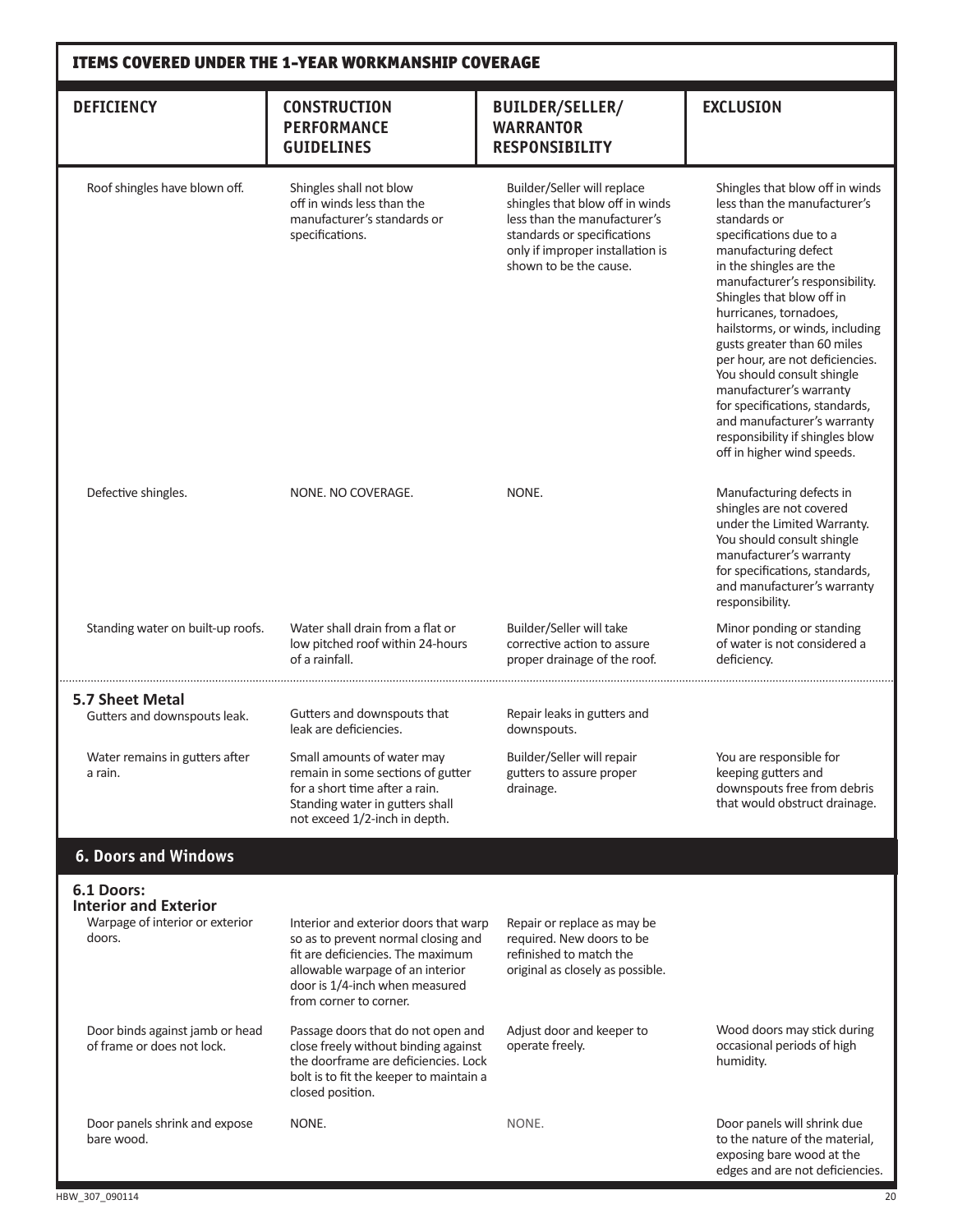| <b>ITEMS COVERED UNDER THE 1-YEAR WORKMANSHIP COVERAGE</b>                                                      |                                                                                                                                                                                                                                                                                                        |                                                                                                                                                                                                           |                                                                                                                                                                                                                                            |
|-----------------------------------------------------------------------------------------------------------------|--------------------------------------------------------------------------------------------------------------------------------------------------------------------------------------------------------------------------------------------------------------------------------------------------------|-----------------------------------------------------------------------------------------------------------------------------------------------------------------------------------------------------------|--------------------------------------------------------------------------------------------------------------------------------------------------------------------------------------------------------------------------------------------|
| <b>DEFICIENCY</b>                                                                                               | <b>CONSTRUCTION</b><br><b>PERFORMANCE</b><br><b>GUIDELINES</b>                                                                                                                                                                                                                                         | BUILDER/SELLER/<br><b>WARRANTOR</b><br><b>RESPONSIBILITY</b>                                                                                                                                              | <b>EXCLUSION</b>                                                                                                                                                                                                                           |
| Door panels split.                                                                                              | Door panels that have split to<br>allow light to be visible through<br>the door are deficiencies.                                                                                                                                                                                                      | If light is visible, fill crack<br>and finish panel to match as<br>closely as possible. Correct<br>one time only during first year<br>of Limited Warranty coverage.                                       |                                                                                                                                                                                                                                            |
| Bottom of doors drag on carpet<br>surface.                                                                      | Where it is understood by<br>Builder/Seller and You carpet is<br>planned to be installed<br>as floor finish by Builder/<br>Seller, the bottom of the doors<br>which drag on the carpet are<br>deficiencies.                                                                                            | Undercut doors as required.                                                                                                                                                                               | Where carpet is selected by<br>You having excessive high pile,<br>You are responsible for any<br>additional door undercutting.                                                                                                             |
| Excessive opening at the bottom<br>of interior doors.                                                           | Passage doors from room<br>to room that have openings<br>between the bottom of<br>the door and the floor finish<br>material in excess of 1 1/2-inches<br>are deficiencies.<br>Closet doors having an<br>opening in excess of<br>2-inches are deficiencies.                                             | Make necessary adjustment<br>or replace door to meet the<br>required tolerance.                                                                                                                           |                                                                                                                                                                                                                                            |
| <b>6.2 Garage Doors</b><br>Garage door fails to operate or fit<br>properly.                                     | Garage door fails to operate or<br>Garage doors that do not operate<br>and fit the door opening within<br>the manufacturer's installation<br>tolerances are deficiencies.<br>Some entrance of the elements<br>can be expected under heavy<br>weather conditions and is not<br>considered a deficiency. | Make necessary adjustments<br>to meet the manufacturer's<br>installation tolerances.                                                                                                                      | No adjustment is required<br>when cause is determined<br>to result from anyone but<br>Builder/Seller's or Builder/<br>Seller's subcontractors'<br>installation of an electric door<br>opener.                                              |
| 6.3 Wood, Plastic and Metal<br><b>Windows Interior and Exterior</b><br>Window is difficult to open<br>or close. | Windows should require no greater<br>operating force than that described<br>in the manufacturer's specifications.                                                                                                                                                                                      | Builder/Seller shall correct<br>or repair as required to meet<br>manufacturer's specifications.                                                                                                           |                                                                                                                                                                                                                                            |
| Double hung windows do not<br>stay in place when open.                                                          | Double hung windows are<br>permitted to move within a two<br>inch tolerance, up or down when<br>put in an open position. Any<br>excessive movement exceeding<br>the tolerance is a deficiency.                                                                                                         | Adjust sash balances one time<br>only during the first year of<br>Limited Warranty coverage.<br>Where possible, Builder/<br>Seller will instruct You on the<br>method of adjustment for<br>future repair. |                                                                                                                                                                                                                                            |
| Condensation or frost on window<br>frames and glass.                                                            | NONE.                                                                                                                                                                                                                                                                                                  | NONE.                                                                                                                                                                                                     | Window glass and frames will<br>collect condensation on the<br>frame and glass surface when<br>humidity and temperature<br>differences are present.<br>Condensation is usually<br>the result of temperature/<br>humidity conditions in the |

Home.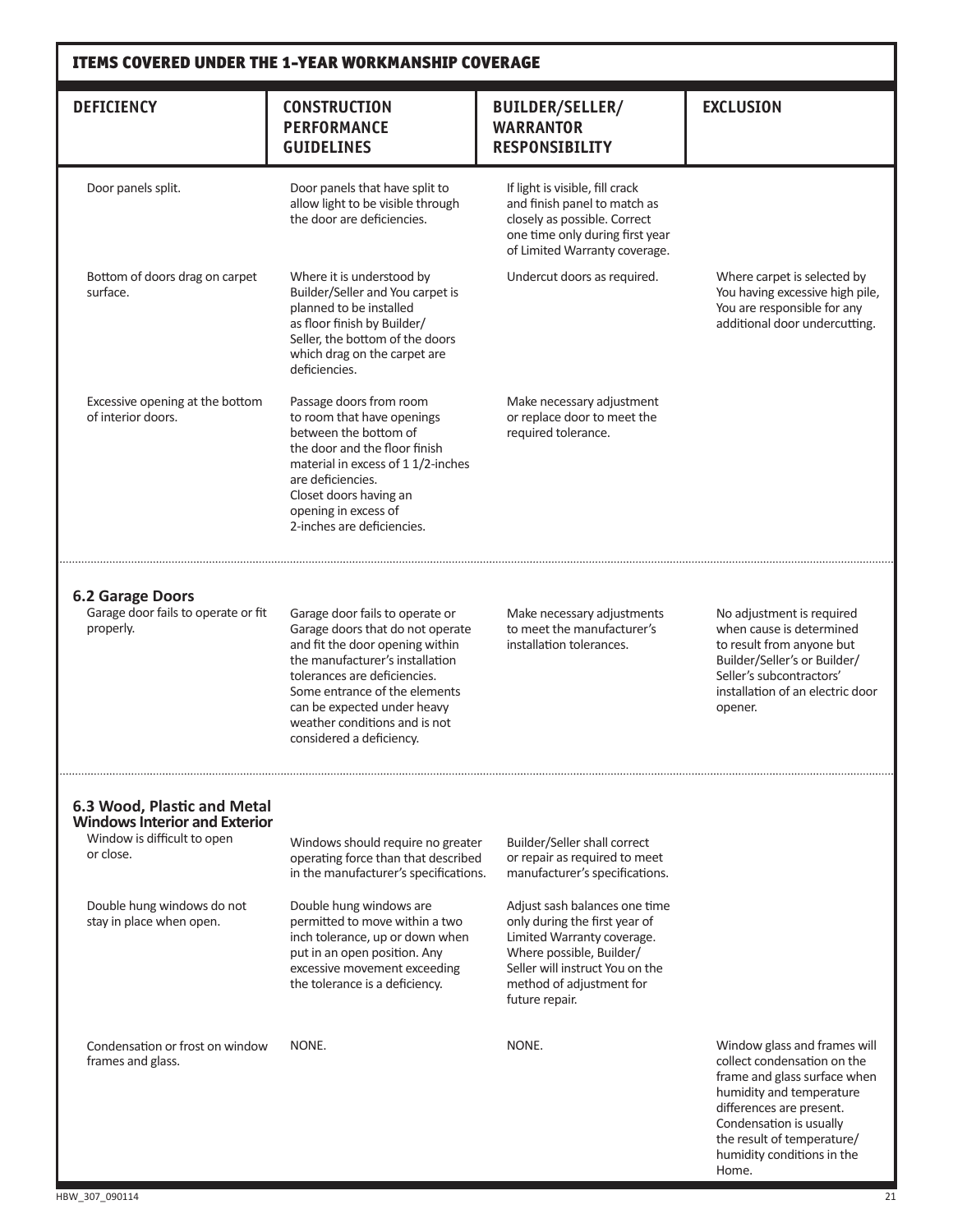| <b>ITEMS COVERED UNDER THE 1-YEAR WORKMANSHIP COVERAGE</b>                                                        |                                                                                                                                                                                                  |                                                                                                                                                                                                                                                                                                             |                                                                                                                                                                                                                        |
|-------------------------------------------------------------------------------------------------------------------|--------------------------------------------------------------------------------------------------------------------------------------------------------------------------------------------------|-------------------------------------------------------------------------------------------------------------------------------------------------------------------------------------------------------------------------------------------------------------------------------------------------------------|------------------------------------------------------------------------------------------------------------------------------------------------------------------------------------------------------------------------|
| <b>DEFICIENCY</b>                                                                                                 | <b>CONSTRUCTION</b><br><b>PERFORMANCE</b><br><b>GUIDELINES</b>                                                                                                                                   | <b>BUILDER/SELLER/</b><br><b>WARRANTOR</b><br><b>RESPONSIBILITY</b>                                                                                                                                                                                                                                         | <b>EXCLUSION</b>                                                                                                                                                                                                       |
| <b>6.4 Hardware</b><br>A doorknob, deadbolt, or lockset<br>does not operate smoothly.                             | A doorknob, deadbolt, or lockset<br>should not stick or bind during<br>operation.                                                                                                                | Builder/Seller will adjust,<br>repair, or replace knobs that<br>are not damaged by abuse,<br>one time only during the first<br>year Warranty Term.                                                                                                                                                          |                                                                                                                                                                                                                        |
| 6.5 Storm Doors, Windows<br>and Screens<br>Storm doors, windows and<br>screens do not operate or<br>fit properly. | Storm doors, windows and<br>screens, when installed, which<br>do not operate or fit properly to<br>provide the protection for<br>which they are intended, are<br>considered deficiencies.        | Builder/Seller shall make<br>necessary adjustments for<br>proper fit and operation.<br>Replace when adjustment<br>cannot be made.                                                                                                                                                                           | Missing screens, rips or<br>gouges in the screen mesh are<br>not covered by this Limited<br>Warranty.                                                                                                                  |
| <b>6.6 Weatherstripping</b><br>and Seals<br>Drafts around doors and<br>windows.                                   | Some infiltration is usually<br>noticeable around doors and<br>windows, especially during high<br>winds. No daylight shall be<br>visible around frame when<br>window or exterior door is closed. | Builder/Seller shall repair<br>to meet Construction<br>Performance Guidelines.                                                                                                                                                                                                                              | In high wind areas, You may<br>need to have storm windows<br>and doors installed to<br>eliminate drafts.                                                                                                               |
| <b>6.7 Glass and Glazing</b><br>Clouding and condensation on<br>inside surfaces of insulated glass.               | Insulated glass that clouds up<br>or has condensation on the<br>inside surfaces of the glass is a<br>deficiency.                                                                                 | Builder/Seller shall replace glass<br>in accordance with window<br>and glass manufacturer's<br>requirements.                                                                                                                                                                                                | Glass breakage is excluded.                                                                                                                                                                                            |
| 7. Finishes                                                                                                       |                                                                                                                                                                                                  |                                                                                                                                                                                                                                                                                                             |                                                                                                                                                                                                                        |
| 7.1 Lath and Plaster<br>Cracks in plaster wall and<br>ceiling surfaces.                                           | Hairline cracks are not unusual.<br>Cracks in plaster wall and ceiling<br>surfaces exceeding 1/16-inch in<br>width are deficiencies.                                                             | Builder/Seller shall repair cracks<br>that are greater than 1/16-inch in<br>width and touch up paint to match<br>as closely as possible, one time only.<br>Such conditions should be reported<br>near the end of the first year of<br>Limited Warranty coverage to allow<br>for normal movement in Home.    |                                                                                                                                                                                                                        |
| 7.2 Drywall<br>Drywall cracks.                                                                                    | Hairline cracks are not unusual.<br>Cracks in interior gypsum board<br>or other drywall materials<br>exceeding 1/16-inch in width are<br>deficiencies.                                           | Builder/Seller shall repair cracks<br>that are greater than 1/16-inch<br>in width and touch up paint to<br>match as closely as possible,<br>one time only. Such conditions<br>should be reported near the<br>end of the first year of Limited<br>Warranty coverage to allow for<br>normal movement in Home. |                                                                                                                                                                                                                        |
| Nail pops, blisters, or other<br>blemish is visible on finished wall<br>or ceiling.                               | Nail pops and blisters that are<br>readily visible from a distance<br>of 6 feet under normal lighting<br>conditions are deficiencies.                                                            | Builder/Seller will repair such<br>blemishes, and touch up paint to<br>match as closely as possible, one<br>time only. Such conditions should<br>be reported near the end of the<br>first year of Limited Warranty<br>coverage to allow for normal<br>settlement of the Home.                               | Depressions or slight<br>mounds at nail heads are not<br>considered deficiencies.<br>Builder/Seller is not<br>responsible for nail pops or<br>blisters that are not visible,<br>such as those covered by<br>wallpaper. |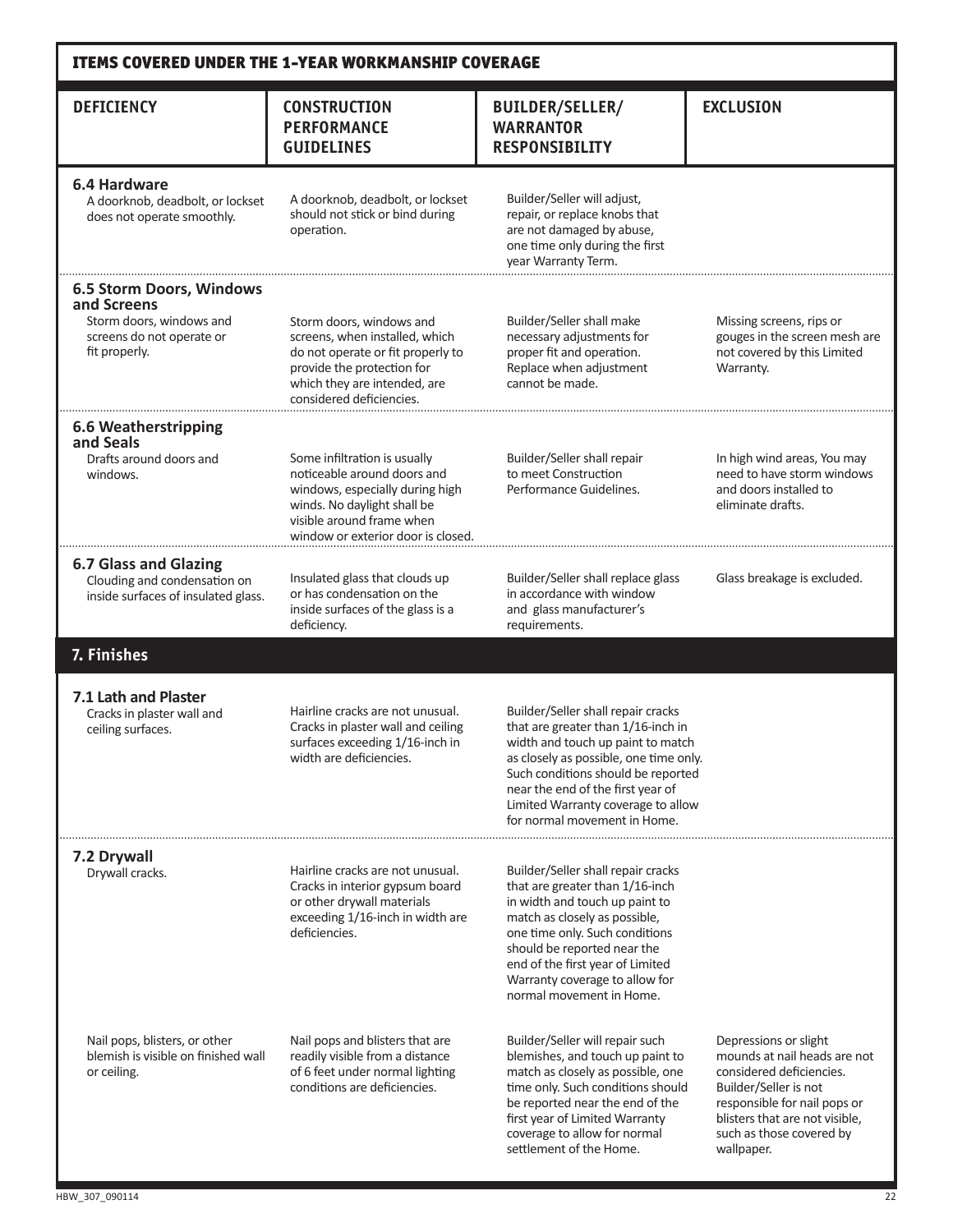| <b>ITEMS COVERED UNDER THE 1-YEAR WORKMANSHIP COVERAGE</b>                                                                                 |                                                                                                                                                                                                                                                                                                                        |                                                                                                                                                                                                                                                                                                                                 |                                                                                                                                                                                                                                                                                     |
|--------------------------------------------------------------------------------------------------------------------------------------------|------------------------------------------------------------------------------------------------------------------------------------------------------------------------------------------------------------------------------------------------------------------------------------------------------------------------|---------------------------------------------------------------------------------------------------------------------------------------------------------------------------------------------------------------------------------------------------------------------------------------------------------------------------------|-------------------------------------------------------------------------------------------------------------------------------------------------------------------------------------------------------------------------------------------------------------------------------------|
| <b>DEFICIENCY</b>                                                                                                                          | <b>CONSTRUCTION</b><br><b>PERFORMANCE</b><br><b>GUIDELINES</b>                                                                                                                                                                                                                                                         | <b>BUILDER/SELLER/</b><br><b>WARRANTOR</b><br><b>RESPONSIBILITY</b>                                                                                                                                                                                                                                                             | <b>EXCLUSION</b>                                                                                                                                                                                                                                                                    |
| Cracked corner bead, excess joint<br>compound, trowel marks, or<br>blisters in tape joints.                                                | Cracked or exposed corner<br>bead, trowel marks, excess joint<br>compound, or blisters in drywall<br>tape, are deficiencies.                                                                                                                                                                                           | Builder/Seller will repair to meet Construction<br>Performance Guidelines, and touch up paint to<br>match as closely as possible, one time only. Such<br>conditions should be reported near the end of<br>the first year of Limited Warranty coverage to<br>allow for normal settlement of the Home.                            |                                                                                                                                                                                                                                                                                     |
| <b>7.3 Hard Surfaces</b><br>Flagstone, Marble, Quarry Tile,<br>Slate, or other hard surface<br>flooring is broken or loose.                | Tile, flagstone, or similar hard<br>surfaced sanitary flooring that<br>cracks or becomes loose is a<br>deficiency. Subfloor and<br>wallboard are required to be<br>structurally sound, rigid, and<br>suitable to receive finish.                                                                                       | Builder/Seller shall replace<br>cracked tiles, marble, or stone<br>and resecure loose tiles,<br>marble, or stone flooring.                                                                                                                                                                                                      | Cracking and loosening of<br>flooring caused by Your<br>negligence is not a deficiency.<br>Builder/Seller is not<br>responsible for color<br>and pattern variations or<br>discontinued patterns of<br>the manufacturer.                                                             |
| Cracks appear in grouting of<br>ceramic tile joints or at junctions<br>with other<br>material such as a bathtub,<br>shower, or countertop. | Cracks in grouting of ceramic<br>tile joints in excess of 1/16-inch<br>are deficiencies. Regrouting of<br>these cracks is Your maintenance<br>responsibility after the Builder/<br>Seller has regrouted once.                                                                                                          | Builder/Seller shall repair<br>grouting as necessary one<br>time only within the first<br>year of Limited Warranty<br>coverage.                                                                                                                                                                                                 | Open cracks or loose<br>grouting, where the wall<br>surface abuts the flashing<br>lip at a tub, shower basin, or<br>countertop are considered<br>Your maintenance and any<br>resultant damage to other<br>finish surfaces due to leaks,<br>etc. are not considered<br>deficiencies. |
| <b>7.4 Resilient Flooring</b><br>Nail pops appear on the surface of<br>resilient flooring.                                                 | Readily apparent nail pops are<br>deficiencies.                                                                                                                                                                                                                                                                        | Builder/Seller shall correct nail<br>pops that have caused damage to<br>the floor material and repair or<br>replace damaged floor covering in<br>the affected area. Builder/Seller is<br>not responsible for discontinued<br>patterns or color variations.                                                                      |                                                                                                                                                                                                                                                                                     |
| Depressions or ridges appear<br>in the resilient flooring due to<br>subfloor irregularities.                                               | Readily apparent depressions<br>or ridges exceeding 1/8-inch<br>are a deficiency. The ridge or<br>depression measurement is<br>taken as the gap created at one<br>end of a 6-inch straight edge<br>placed over the depression or<br>ridge with 3-inches on one<br>side of the deficiency held tightly<br>to the floor. | Builder/Seller shall take required<br>action to bring the deficiency<br>within acceptable tolerances<br>so as to be not readily visible.<br>Builder/Seller is not responsible<br>for discontinued patterns or<br>color variations in the floor<br>covering, Your neglect or abuse,<br>nor installations performed by<br>others. |                                                                                                                                                                                                                                                                                     |
| Resilient flooring or base<br>loses adhesion.                                                                                              | Resilient flooring or base that<br>lifts, bubbles, or becomes<br>unglued is a deficiency.                                                                                                                                                                                                                              | Builder/Seller shall repair or<br>replace resilient flooring or base<br>as required. Builder/Seller is not<br>responsible for discontinued<br>patterns or color variations.                                                                                                                                                     |                                                                                                                                                                                                                                                                                     |
| Seams or shrinkage gaps show at<br>resilient flooring joints.                                                                              | Gaps in excess of 1/32-inch in<br>width in resilient floor covering<br>joints are deficiencies. Where<br>dissimilar materials abut, a gap in<br>excess of 1/16-inch is a deficiency.                                                                                                                                   | Builder/Seller shall repair or replace<br>the resilient flooring to meet the<br>Construction Performance Guidelines.<br>Builder/Seller is not responsible<br>for discontinued patterns or color<br>variations of floor covering. Proper<br>repair can be affected by sealing gap<br>with seam sealer.                           |                                                                                                                                                                                                                                                                                     |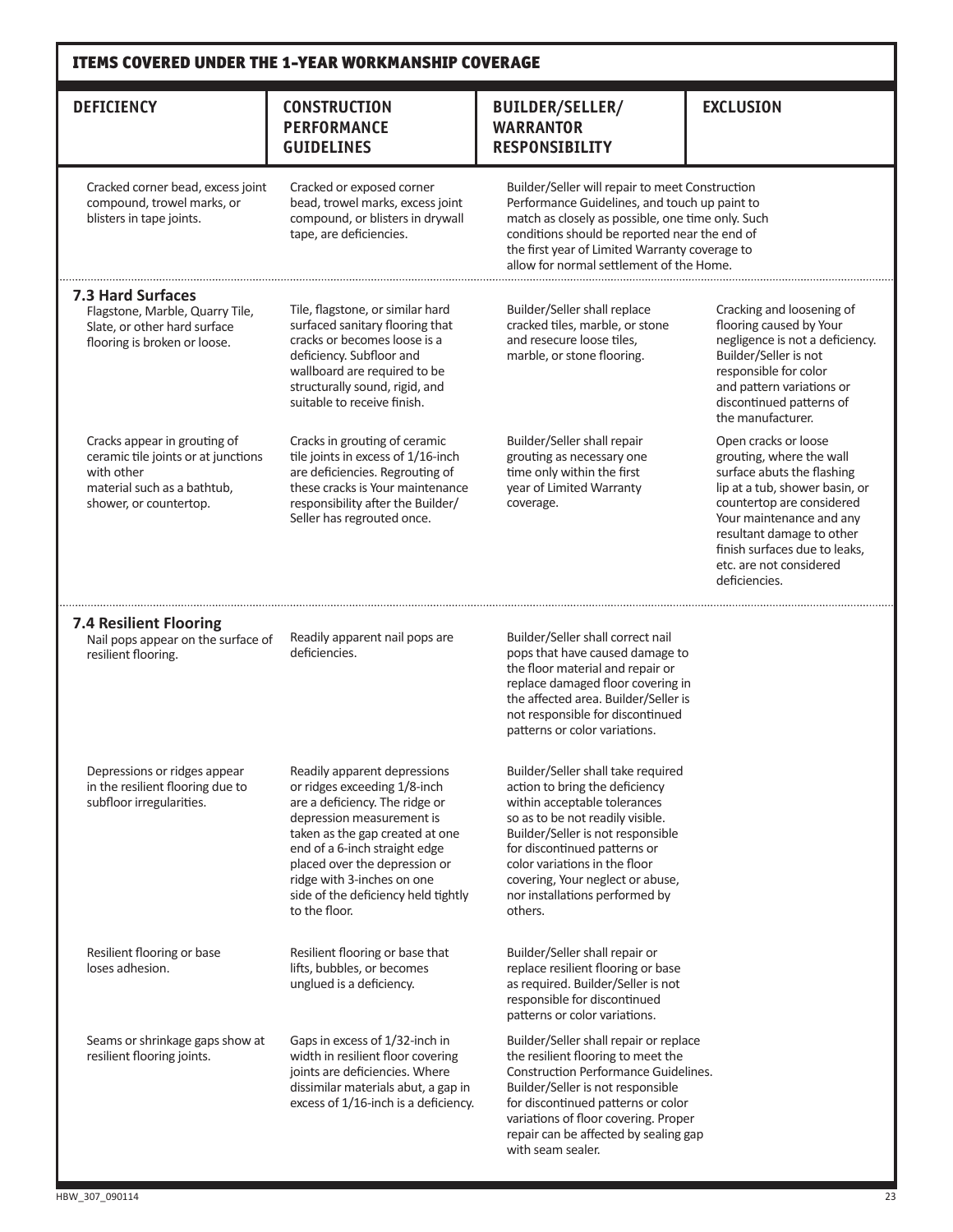#### ITEMS COVERED UNDER THE 1-YEAR WORKMANSHIP COVERAGE

#### **DEFICIENCY CONSTRUCTION PERFORMANCE GUIDELINES**

#### **BUILDER/SELLER/ WARRANTOR RESPONSIBILITY**

#### **EXCLUSION**

**7.5 Finished Wood Flooring**

Cupping, open joints, or separations in wood flooring.

Open joints or separations between floorboards of finished wood flooring shall not exceed 1/8-inch in width. Cups in strip floorboards shall not exceed 1/16-inch in height in a 3-inch maximum distance when measured perpendicular to the length of the board.

Builder/Seller shall determine the cause and if the result of a deficiency in workmanship or material, correct one time only. For repairable deficiencies, repair cracks by filling and refinishing to match the wood surface as closely as possible. For non-repairable deficiencies, replace and finish affected area to match remaining flooring as closely as possible.

Wood floors are subject to shrinkage and swell due to seasonal variations in the humidity level of Home. While boards may be installed tight together, gaps or separations may appear during heating seasons or periods of low humidity. Gaps or separations that close during nonheating seasons are not considered deficiencies. You should be familiar with the recommended care and maintenance requirements of their wood floor. Repeated wetting and drying, or wet mopping may damage wood finishes. Dimples or scratches can be caused by moving furniture or dropping heavy objects, and certain high heel style shoes may cause indentations. These conditions are not covered by the Limited Warranty.

#### **7.6 Painting**

Knot and wood stains appear through paint on exterior.

Excessive knot and wood stains that bleed through the paint are considered deficiencies.

Exterior paint or stain peels or deteriorates.

Exterior paints or stains that peel or deteriorate during the first year of ownership are deficiencies.

Painting required as corollary repair because of other work.

Mildew or fungus forms on painted or factory finished surfaces.

Necessary repair of a painted surface under this Limited Warranty is to be refinished to match surrounding areas as closely as possible.

NONE. NO COVERAGE.

Builder/Seller shall seal affected areas where excessive bleeding of knots and stains appear, one time only during the first Warranty Term. Builder/Seller will touchup paint to match as closely as possible.

Builder/Seller shall properly prepare and refinish affected areas, matching color as closely as possible. Where finish repairs affect the majority of the surface areas, the whole area should be refinished. The Limited Warranty on the newly repainted surfaces will not extend beyond the original Warranty Term.

Builder/Seller shall refinish repaired areas to meet the standard as required.

NONE.

Fading, however, is normal and subject to the orientation of painted surfaces to the climactic conditions which may prevail in the area. Fading is not a deficiency.

Mildew or fungus that forms on a painted or factory finished surface when the surface is subject to various exposures (e.g.: ocean, lake, riverfront, heavily wooded areas or mountains) is not a deficiency.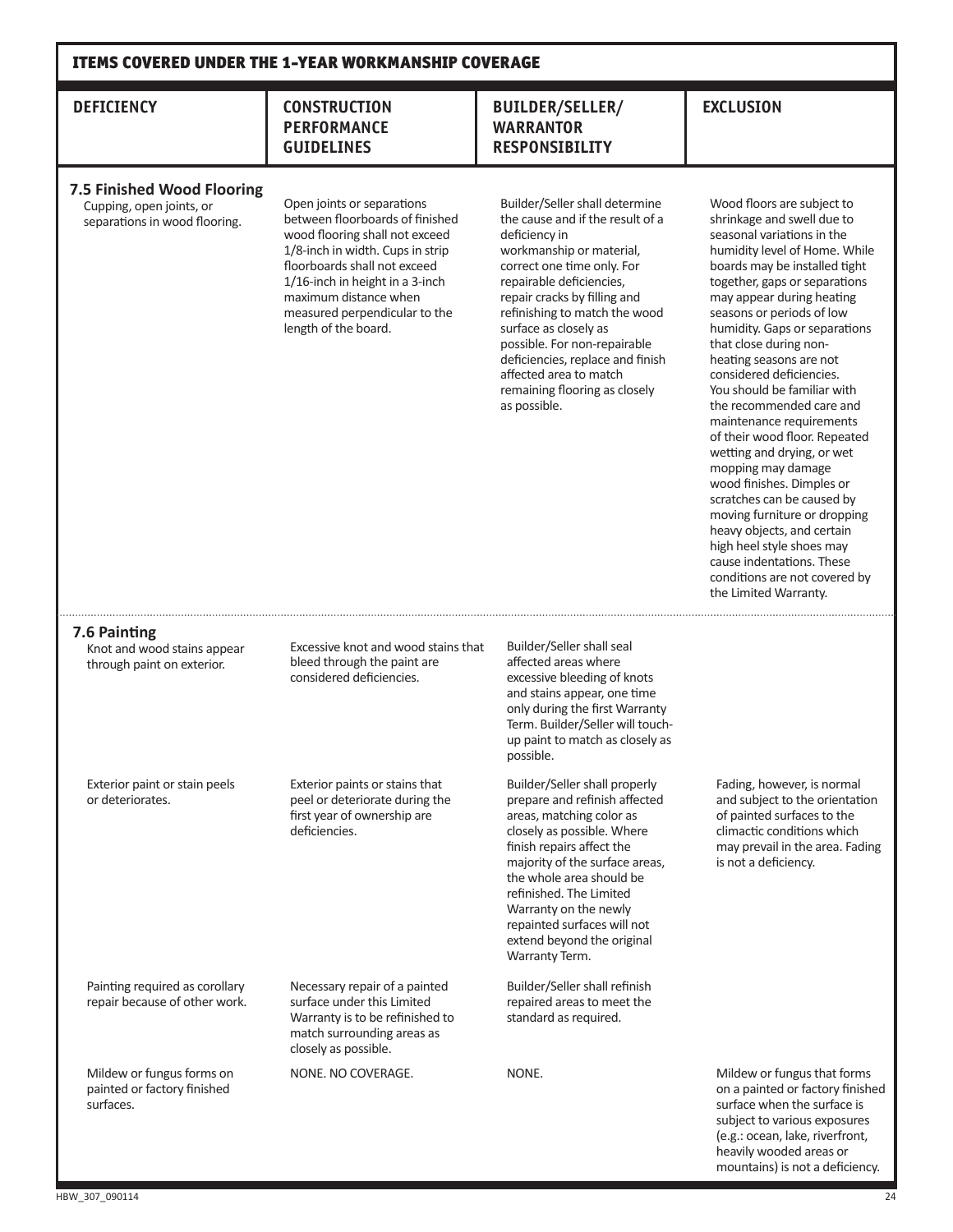| <b>ITEMS COVERED UNDER THE 1-YEAR WORKMANSHIP COVERAGE</b>                                                                 |                                                                                                                                                                                                |                                                                                                                                                                                                                                                                                                                                                                            |                                                                                                                                                                                                                                                                                                                                                                                                             |
|----------------------------------------------------------------------------------------------------------------------------|------------------------------------------------------------------------------------------------------------------------------------------------------------------------------------------------|----------------------------------------------------------------------------------------------------------------------------------------------------------------------------------------------------------------------------------------------------------------------------------------------------------------------------------------------------------------------------|-------------------------------------------------------------------------------------------------------------------------------------------------------------------------------------------------------------------------------------------------------------------------------------------------------------------------------------------------------------------------------------------------------------|
| <b>DEFICIENCY</b>                                                                                                          | <b>CONSTRUCTION</b><br><b>PERFORMANCE</b><br><b>GUIDELINES</b>                                                                                                                                 | <b>BUILDER/SELLER/</b><br><b>WARRANTOR</b><br><b>RESPONSIBILITY</b>                                                                                                                                                                                                                                                                                                        | <b>EXCLUSION</b>                                                                                                                                                                                                                                                                                                                                                                                            |
| Deterioration of varnish or<br>lacquer finishes.                                                                           | Natural finish on interior<br>woodwork that deteriorates<br>during the first year of Limited<br>Warranty coverage is a<br>deficiency.                                                          | Builder/Seller shall refinish<br>affected areas of natural<br>finished interior woodwork,<br>matching the color as closely<br>as possible.                                                                                                                                                                                                                                 | Varnish-type finishes used<br>on exterior surfaces will<br>deteriorate rapidly and are<br>not covered by the Limited<br>Warranty.                                                                                                                                                                                                                                                                           |
| Interior paint coverage.                                                                                                   | Wall, ceiling, and trim surfaces<br>that are painted shall not show<br>through new paint when viewed<br>from a distance of 6-feet under<br>normal lighting conditions.                         | Builder/Seller shall repaint<br>wall, ceiling or trim surfaces<br>where inadequate paint has<br>been applied. Where the<br>majority of the wall or ceiling<br>surface is affected the entire<br>area will be painted from<br>breakline to breakline.<br>Builder/Seller is not required<br>to repaint an entire room<br>unless all walls and ceiling<br>have been affected. |                                                                                                                                                                                                                                                                                                                                                                                                             |
| Paint splatters and smears on<br>finish surfaces.                                                                          | Paint splatters on walls,<br>woodwork, or other surfaces<br>which are excessive, shall not be<br>readily visible when viewed from<br>a distance of 6-feet under normal<br>lighting conditions. | Builder/Seller shall remove<br>paint splatters without<br>affecting the finish of the<br>material, or replace the<br>damaged surface if paint<br>cannot be removed.                                                                                                                                                                                                        | Minor paint splatter and smears<br>on impervious surfaces that can<br>be easily removed by normal<br>cleaning methods are considered<br>to be Your maintenance and are<br>not deficiencies.                                                                                                                                                                                                                 |
| 7.7 Wall Covering<br>Peeling of wallcovering installed<br>by Builder/Seller.                                               | Peeling of wallcovering is a<br>deficiency, unless it is due to Your<br>abuse or negligence.                                                                                                   | Builder/Seller shall repair or<br>replace defective wallcovering.                                                                                                                                                                                                                                                                                                          | Wallpaper applied in high<br>moisture areas is exempt<br>from this Guideline because<br>the problem results from<br>conditions beyond the<br>builder's control.                                                                                                                                                                                                                                             |
| Pattern in wallcovering is<br>mismatched at the edges.                                                                     | Pattern in wallcovering shall<br>match at the edges.                                                                                                                                           | Builder/Seller shall remove<br>mismatched wallcovering and<br>replace. Builder/Seller is not<br>responsible for discontinued<br>or variations in color.                                                                                                                                                                                                                    | Defects in the wallcovering<br>patterns are the<br>manufacturer's responsibility,<br>and excluded from Limited<br>Warranty coverage.                                                                                                                                                                                                                                                                        |
| Lumps and ridges and nail<br>pops in wallboard that appear<br>after the Homeowner has<br>wallcovering installed by others. | NONE. NO COVERAGE.                                                                                                                                                                             | NONE                                                                                                                                                                                                                                                                                                                                                                       | You shall insure that the<br>surface to receive wallcovering<br>is suitable and assumes full<br>responsibility should lumps,<br>ridges, and nail pops occur at<br>a later date.                                                                                                                                                                                                                             |
| 7.8 Carpeting<br>Carpet does not meet at the<br>seams.                                                                     | It is not unusual for carpet seams<br>to show. However, a visible gap<br>or overlapping at the seam due<br>to improper installation is a<br>deficiency.                                        | Builder/Seller shall correct<br>to eliminate visible gap or<br>overlapping at the seam.                                                                                                                                                                                                                                                                                    | Carpet material is not covered<br>under the Warranty.                                                                                                                                                                                                                                                                                                                                                       |
| Color variations in carpet.                                                                                                | NONE. NO COVERAGE.                                                                                                                                                                             | NONE.                                                                                                                                                                                                                                                                                                                                                                      | Colors may vary by dye lot, and from one<br>end to another in the same roll. Side to<br>side shading may show at most if not all<br>seams, even where the same dye lot is used.<br>Carpet material is not covered under the<br>Limited Warranty. You should consult carpet<br>manufacturer's warranty for specifications,<br>standards, and manufacturer's warranty<br>responsibility for color variations. |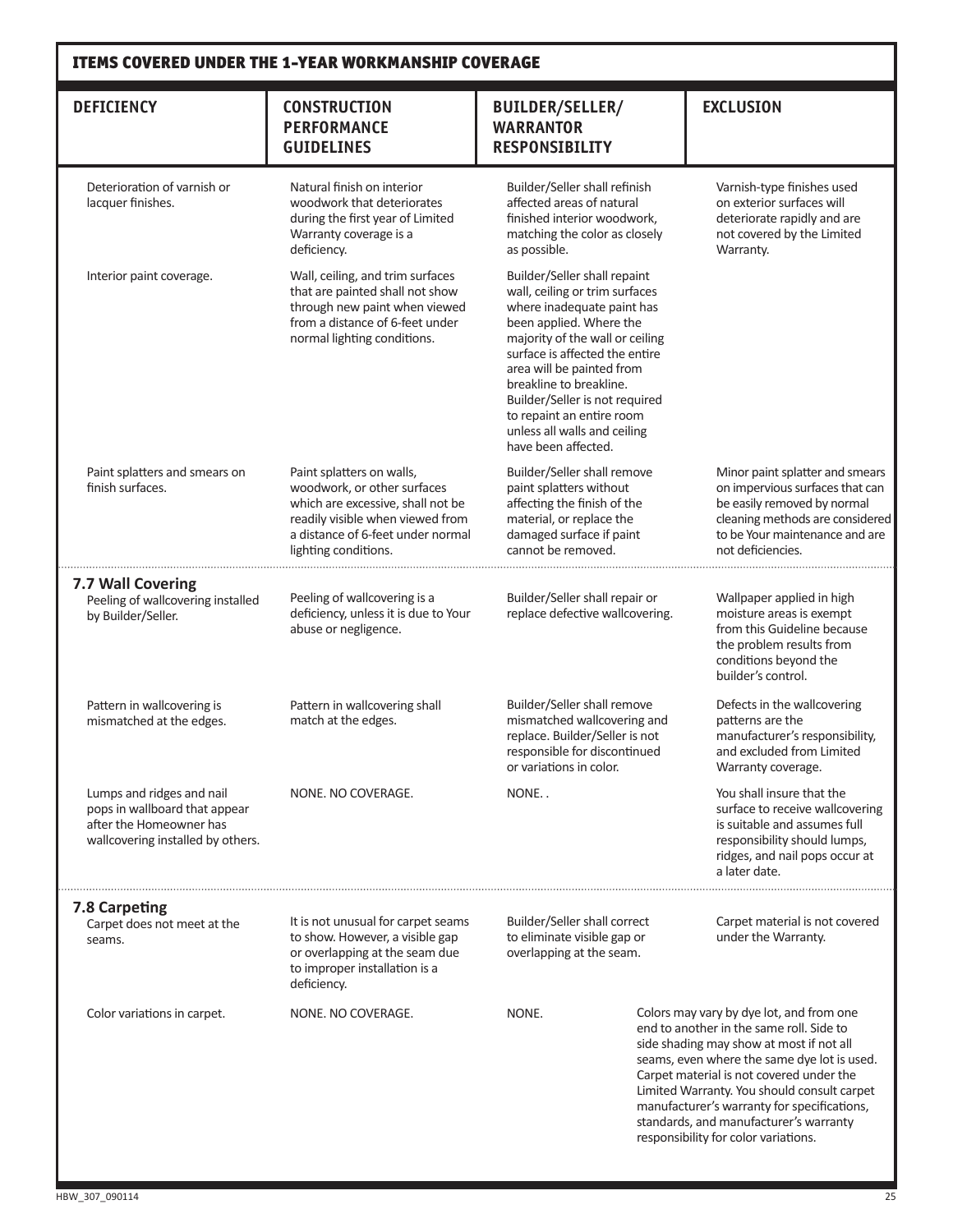| <b>DEFICIENCY</b>                                                                                | <b>CONSTRUCTION</b><br><b>PERFORMANCE</b><br><b>GUIDELINES</b>                                                                                                                                                                                                                                                                                                                                                                                                                                                                                                                                                                   | <b>BUILDER/SELLER/</b><br><b>WARRANTOR</b><br><b>RESPONSIBILITY</b>                                                                                                                                                                      | <b>EXCLUSION</b>                                                                                                                                                                                                     |
|--------------------------------------------------------------------------------------------------|----------------------------------------------------------------------------------------------------------------------------------------------------------------------------------------------------------------------------------------------------------------------------------------------------------------------------------------------------------------------------------------------------------------------------------------------------------------------------------------------------------------------------------------------------------------------------------------------------------------------------------|------------------------------------------------------------------------------------------------------------------------------------------------------------------------------------------------------------------------------------------|----------------------------------------------------------------------------------------------------------------------------------------------------------------------------------------------------------------------|
| Carpeting loosens, or the carpet<br>stretches.                                                   | When stretched and secured<br>properly, wall-to-wall carpeting<br>installed as the primary floor<br>covering shall not come up,<br>loosen, or separate from the<br>points of attachment.                                                                                                                                                                                                                                                                                                                                                                                                                                         | Builder/Seller will restretch<br>or resecure carpeting to meet<br><b>Construction Performance</b><br>Guidelines one time only<br>during the first year of Limited<br>Warranty coverage.                                                  |                                                                                                                                                                                                                      |
| 8. Specialties                                                                                   |                                                                                                                                                                                                                                                                                                                                                                                                                                                                                                                                                                                                                                  |                                                                                                                                                                                                                                          |                                                                                                                                                                                                                      |
| 8.1 Fireplaces<br>Fireplace or chimney does not<br>draw properly causing smoke to<br>enter home. | A properly designed and<br>constructed fireplace or chimney<br>shall function correctly. High<br>winds can cause temporary<br>negative or down drafts.<br>Negative drafts can also be<br>caused by obstructions such as<br>tree branches, steep hillsides,<br>adjoining homes, and interior<br>furnaces. In some cases, it may<br>be necessary to open a window<br>slightly to create an effective<br>draft. Since negative draft<br>conditions could be temporary, it<br>is necessary for the homeowner<br>to substantiate the problems to<br>the Builder/Seller by constructing<br>a fire so the condition can be<br>observed. | When determined the<br>malfunction is based upon<br>improper construction of<br>the fireplace, the Builder/<br>Seller shall take the necessary<br>steps to correct the problem,<br>one time only during the first<br>year Warranty Term. | When it is determined that<br>the fireplace is properly<br>designed and constructed,<br>but still malfunctions due<br>to natural causes beyond<br>Builder/Seller's control,<br>Builder/Seller is not<br>responsible. |
| Chimney separation from<br>structure to which it is attached.                                    | Newly built fireplaces will<br>often incur slight amounts of<br>separation. Separation that<br>exceeds 1/2-inch from the main<br>structure in any 10-foot vertical<br>measurement is a deficiency.                                                                                                                                                                                                                                                                                                                                                                                                                               | Builder/Seller shall correct.<br>Caulking or grouting is<br>acceptable unless the cause<br>of the separation is due<br>to structural failure of the<br>chimney foundation. In<br>that case, caulking is<br>unacceptable.                 |                                                                                                                                                                                                                      |
| Cracks in masonry hearth or<br>facing.                                                           | Small hairline cracks in mortar<br>joints resulting from shrinkage<br>are not unusual. Heat and flames<br>from normal fires can<br>cause cracking.                                                                                                                                                                                                                                                                                                                                                                                                                                                                               | NONE.                                                                                                                                                                                                                                    | Heat and flames from normal<br>fires can cause cracking of<br>firebrick and mortar<br>joints. This should be<br>expected, and is not covered<br>by the Limited Warranty.                                             |
| 9. Cabinets and Vanities                                                                         |                                                                                                                                                                                                                                                                                                                                                                                                                                                                                                                                                                                                                                  |                                                                                                                                                                                                                                          |                                                                                                                                                                                                                      |
| 9.1 Kitchen Cabinets and<br><b>Vanities</b>                                                      |                                                                                                                                                                                                                                                                                                                                                                                                                                                                                                                                                                                                                                  |                                                                                                                                                                                                                                          |                                                                                                                                                                                                                      |
| Kitchen and vanity cabinet doors<br>and drawers bind.                                            | Cabinet doors and drawers<br>shall open and close with                                                                                                                                                                                                                                                                                                                                                                                                                                                                                                                                                                           | Builder/Seller shall adjust or<br>replace doors and drawers as                                                                                                                                                                           |                                                                                                                                                                                                                      |

Warping of kitchen and vanity cabinet doors and drawer fronts. reasonable ease.

Warpage that exceeds 1/4-inch as measured from the face of the cabinet frame to the furthermost point of warpage on the drawer or door front in a closed position is a deficiency.

necessary to meet Construction Performance Guidelines.

Builder/Seller shall correct or replace door or drawer front as required.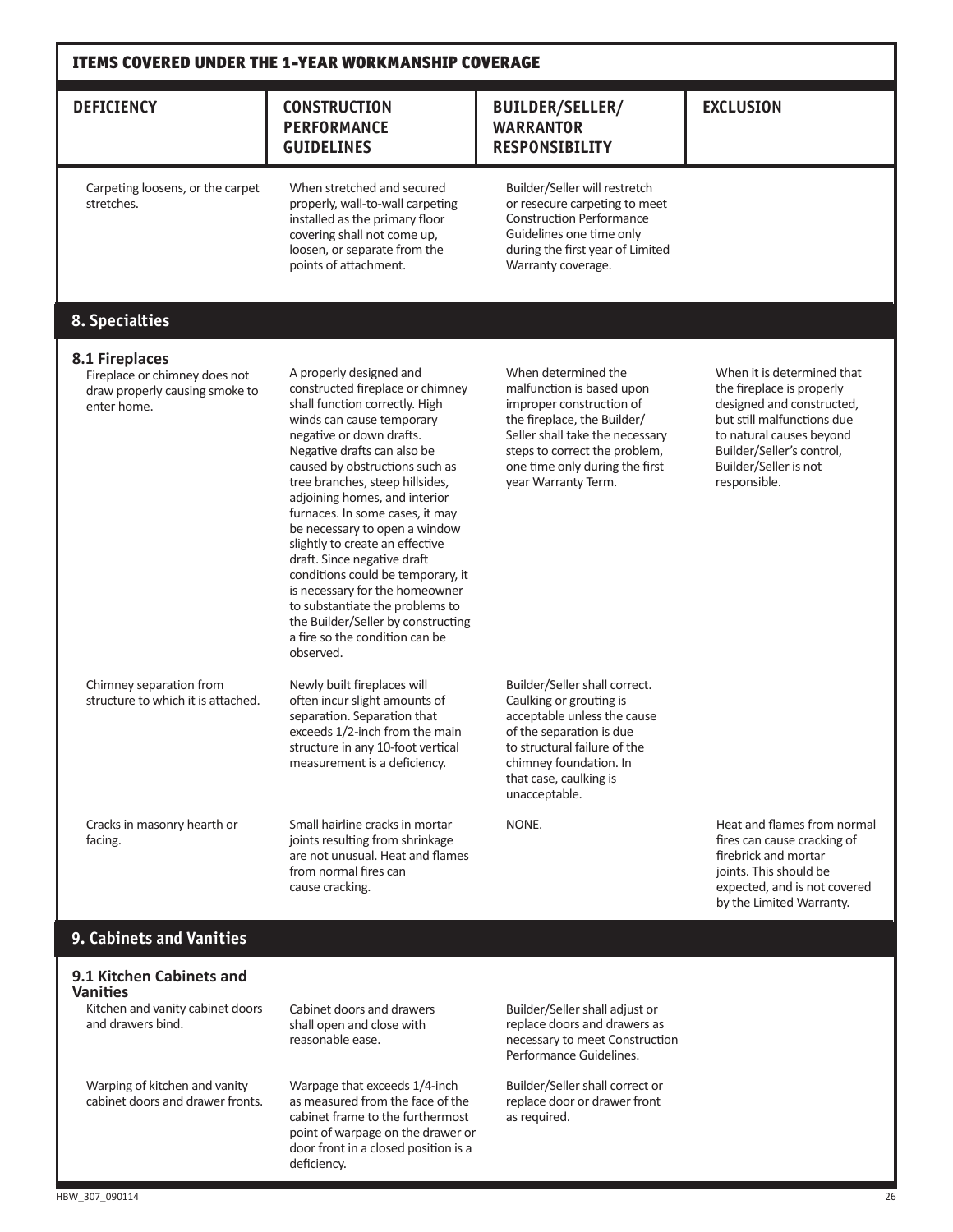| <b>DEFICIENCY</b>                                                                                                                     | <b>CONSTRUCTION</b><br><b>PERFORMANCE</b><br><b>GUIDELINES</b>                                                                                                                                                                                                                                                                              | <b>BUILDER/SELLER/</b><br><b>WARRANTOR</b><br><b>RESPONSIBILITY</b>                                                                                                                                                                     | <b>EXCLUSION</b>                                                                                                                                                                                                                                                               |
|---------------------------------------------------------------------------------------------------------------------------------------|---------------------------------------------------------------------------------------------------------------------------------------------------------------------------------------------------------------------------------------------------------------------------------------------------------------------------------------------|-----------------------------------------------------------------------------------------------------------------------------------------------------------------------------------------------------------------------------------------|--------------------------------------------------------------------------------------------------------------------------------------------------------------------------------------------------------------------------------------------------------------------------------|
| Gaps between cabinets, ceiling<br>and walls.                                                                                          | Countertops, splash boards,<br>base and wall cabinets are to be<br>securely mounted. Gaps in excess<br>of 1/4-inch between wall and<br>ceiling surfaces are a deficiency.                                                                                                                                                                   | Builder/Seller shall make<br>necessary adjustment of cabinets<br>and countertop or close gap by<br>means of moulding suitable to<br>match the cabinet or countertop<br>finish, or as closely as possible; or<br>other acceptable means. |                                                                                                                                                                                                                                                                                |
| 9.2 Countertops<br>Surface cracks and<br>delaminations in high<br>pressure laminates of<br>vanity and kitchen cabinet<br>countertops. | Countertops fabricated with high<br>pressure laminate coverings that<br>delaminate or have surface cracks<br>or joints exceeding 1/16-inch<br>between sheets are considered<br>deficiencies.                                                                                                                                                | Builder/Seller shall repair or<br>replace laminated surface covering<br>having cracks or joints exceeding<br>the allowable width.                                                                                                       |                                                                                                                                                                                                                                                                                |
| 10. Mechanical                                                                                                                        |                                                                                                                                                                                                                                                                                                                                             |                                                                                                                                                                                                                                         |                                                                                                                                                                                                                                                                                |
| 10.1 Plumbing<br>Faucet or valve leak.                                                                                                | A valve or faucet leak due to material<br>or workmanship is a deficiency and is<br>covered only during the first year of<br>the Warranty.                                                                                                                                                                                                   | Builder/Seller shall repair or<br>replace the leaking faucet or<br>valve.                                                                                                                                                               | Leakage caused by worn or<br>defective washers or seals<br>are Your maintenance item.                                                                                                                                                                                          |
| Defective plumbing fixtures,<br>appliances or trim fittings.                                                                          | Fixtures, appliances, or fittings shall<br>comply with their manufacturer's<br>standards as to use and operation.                                                                                                                                                                                                                           | NONE.                                                                                                                                                                                                                                   | Defective plumbing fixtures,<br>appliances, and trim fittings<br>are covered under their<br>manufacturer's warranty.                                                                                                                                                           |
| 10.2 Water Supply<br>Staining of plumbing fixtures<br>due to high iron, manganese,<br>or other mineral content in<br>water.           | NONE. NO COVERAGE.                                                                                                                                                                                                                                                                                                                          | NONE. High iron and<br>manganese content in the<br>water supply system will<br>cause staining of plumbing<br>fixtures.                                                                                                                  | Maintenance and treatment<br>of the water is Your<br>responsibility.                                                                                                                                                                                                           |
| Noisy water pipes.                                                                                                                    | Some noise can be expected from<br>the water pipe system, due to the<br>flow of water. However, the supply<br>pipes should not make the pounding<br>noise called "water hammer".<br>"Water hammer" is a deficiency<br>covered only during the first year of<br>the Warranty.                                                                | Builder/Seller shall correct to<br>eliminate "water hammer."                                                                                                                                                                            | Noises due to water flow<br>and pipe expansion are not<br>considered deficiencies.                                                                                                                                                                                             |
| 10.3 Heating and Air<br>Conditioning<br>Inadequate heat.                                                                              | A heating system shall be capable<br>of producing an inside temperature                                                                                                                                                                                                                                                                     | Builder/Seller shall<br>correct heating system as                                                                                                                                                                                       | Orientation of Home and<br>location of room will also                                                                                                                                                                                                                          |
|                                                                                                                                       | of at least 70-degrees Fahrenheit<br>as measured in the center of the<br>room at a height of five feet above<br>the floor under local outdoor<br>winter design conditions. NOTE FOR<br>HEATING: There may be periods<br>when the outdoor temperature<br>falls below the design temperature,<br>thereby lowering the temperature<br>in Home. | required to provide the<br>required temperatures if a<br>deficiency exists.                                                                                                                                                             | provide a temperature<br>differential, especially<br>when the heating system is<br>controlled by a single<br>thermostat for one or<br>more floor levels. You are<br>responsible for balancing<br>dampers and registers and<br>for making other necessary<br>minor adjustments. |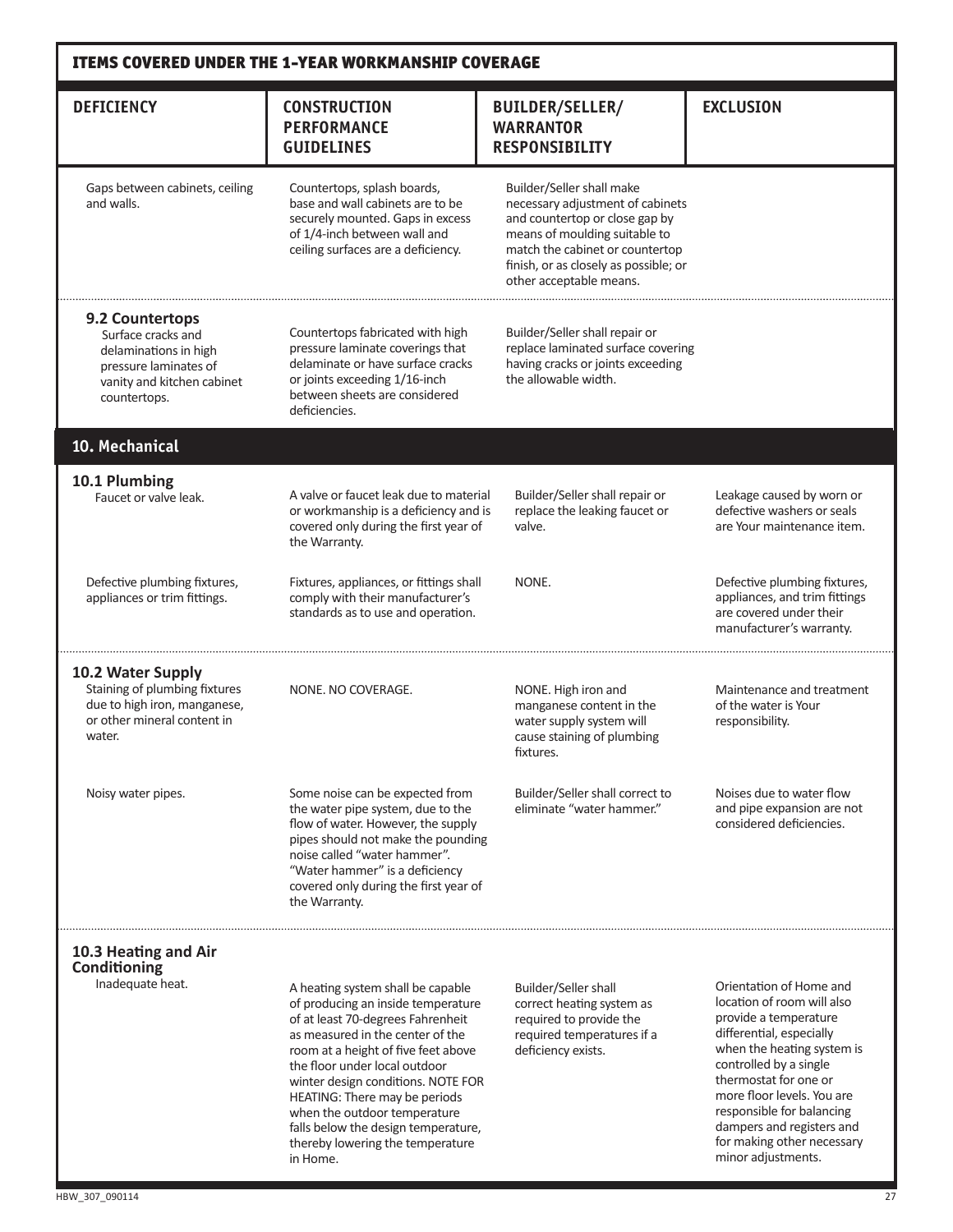| <b>ITEMS COVERED UNDER THE 1-YEAR WORKMANSHIP COVERAGE</b>                              |                                                                                                                                                                                                                                                                                                                                                                                                                                                                                                                                                                                                                                                       |                                                                                                                                                             |                                                                                                                                                                                                                                                                                                                                            |
|-----------------------------------------------------------------------------------------|-------------------------------------------------------------------------------------------------------------------------------------------------------------------------------------------------------------------------------------------------------------------------------------------------------------------------------------------------------------------------------------------------------------------------------------------------------------------------------------------------------------------------------------------------------------------------------------------------------------------------------------------------------|-------------------------------------------------------------------------------------------------------------------------------------------------------------|--------------------------------------------------------------------------------------------------------------------------------------------------------------------------------------------------------------------------------------------------------------------------------------------------------------------------------------------|
| <b>DEFICIENCY</b>                                                                       | <b>CONSTRUCTION</b><br><b>PERFORMANCE</b><br><b>GUIDELINES</b>                                                                                                                                                                                                                                                                                                                                                                                                                                                                                                                                                                                        | <b>BUILDER/SELLER/</b><br><b>WARRANTOR</b><br><b>RESPONSIBILITY</b>                                                                                         | <b>EXCLUSION</b>                                                                                                                                                                                                                                                                                                                           |
| Inadequate cooling.                                                                     | When air conditioning is provided,<br>the cooling system is to be capable<br>of maintaining a temperature of<br>78-degrees Fahrenheit as measured in<br>the center of each room at height of<br>five feet above the floor, under local<br>outdoor summer design conditions.<br>NOTE FOR AIR CONDITIONING: In<br>the case of outside temperatures<br>exceeding 95-degrees Fahrenheit,<br>the system shall keep the inside<br>temperature 15-degrees cooler than<br>the outside temperature. National,<br>state, or local requirements shall<br>supersede this guideline where such<br>requirements have been adopted by<br>the local governing agency. | Correct cooling system to meet<br>the Construction Performance<br>Guidelines during the first year<br>of Limited Warranty coverage.                         | Orientation of Home and<br>location of room will also<br>provide a temperature<br>differential, especially when<br>the air conditioning system<br>is controlled by a single<br>thermostat for one or more<br>levels. You are responsible<br>for balancing dampers and<br>registers and for making<br>other necessary minor<br>adjustments. |
| Ductwork and heating piping not<br>insulated in uninsulated area.                       | Ductwork and heating pipes that<br>are run in uninsulated crawl spaces,<br>garages or attics are to be insulated.<br>Basements are not "uninsulated<br>areas", and no insulation is required.                                                                                                                                                                                                                                                                                                                                                                                                                                                         | Builder/Seller shall install<br>required insulation.                                                                                                        |                                                                                                                                                                                                                                                                                                                                            |
| Condensate lines clog up.                                                               | NONE. NO COVERAGE.                                                                                                                                                                                                                                                                                                                                                                                                                                                                                                                                                                                                                                    | Builder/Seller shall provide<br>clean and unobstructed lines<br>on Effective Date of Warranty.                                                              | Condensate lines will clog<br>under normal conditions. You<br>are responsible for continued<br>operation of drain lines.                                                                                                                                                                                                                   |
| Improper mechanical operation<br>of evaporative cooling system.                         | Equipment that does not function<br>properly at temperature standard set<br>is a deficiency.                                                                                                                                                                                                                                                                                                                                                                                                                                                                                                                                                          | Builder/Seller shall correct and<br>adjust so that blower and water<br>system operate as designed<br>during the first year of Limited<br>Warranty coverage. |                                                                                                                                                                                                                                                                                                                                            |
| Ductwork makes noises.                                                                  | NONE. NO COVERAGE.                                                                                                                                                                                                                                                                                                                                                                                                                                                                                                                                                                                                                                    | NONE.                                                                                                                                                       | When metal is heated, it<br>expands, and when cooled,<br>it contracts. The resulting<br>"ticking" or "crackling" sounds<br>generally are to be expected<br>and are not deficiencies.                                                                                                                                                       |
| Ductwork makes excessively loud<br>noises known as "oil canning".                       | The stiffening of the ductwork and<br>the gauge of metal used shall be<br>such that ducts do not "oil can". The<br>booming noise caused by oil canning<br>is a deficiency.                                                                                                                                                                                                                                                                                                                                                                                                                                                                            | Builder/Seller shall take the<br>necessary steps to eliminate<br>noise caused by oil canning.                                                               |                                                                                                                                                                                                                                                                                                                                            |
| 11. Electrical Components                                                               |                                                                                                                                                                                                                                                                                                                                                                                                                                                                                                                                                                                                                                                       |                                                                                                                                                             |                                                                                                                                                                                                                                                                                                                                            |
| 11.1 Switches and<br><b>Receptacles</b><br>Fuses blow, or circuit breakers<br>kick out. | Fuses and circuit breakers that<br>deactivate under normal usage,<br>when reset or replaced are<br>deficiencies during the first year of<br>Limited Warranty coverage.                                                                                                                                                                                                                                                                                                                                                                                                                                                                                | Builder/Seller shall check<br>all wiring and replace<br>wiring or breaker if it<br>does not perform<br>adequately or is defective.                          |                                                                                                                                                                                                                                                                                                                                            |
| Drafts from electrical outlets.                                                         | NONE. NO COVERAGE.                                                                                                                                                                                                                                                                                                                                                                                                                                                                                                                                                                                                                                    | NONE.                                                                                                                                                       | The electrical junction box on exterior walls<br>may produce a slight air flow whereby the<br>cold air can be drawn through the outlet<br>into a room. This problem is normal in new<br>Home construction.                                                                                                                                 |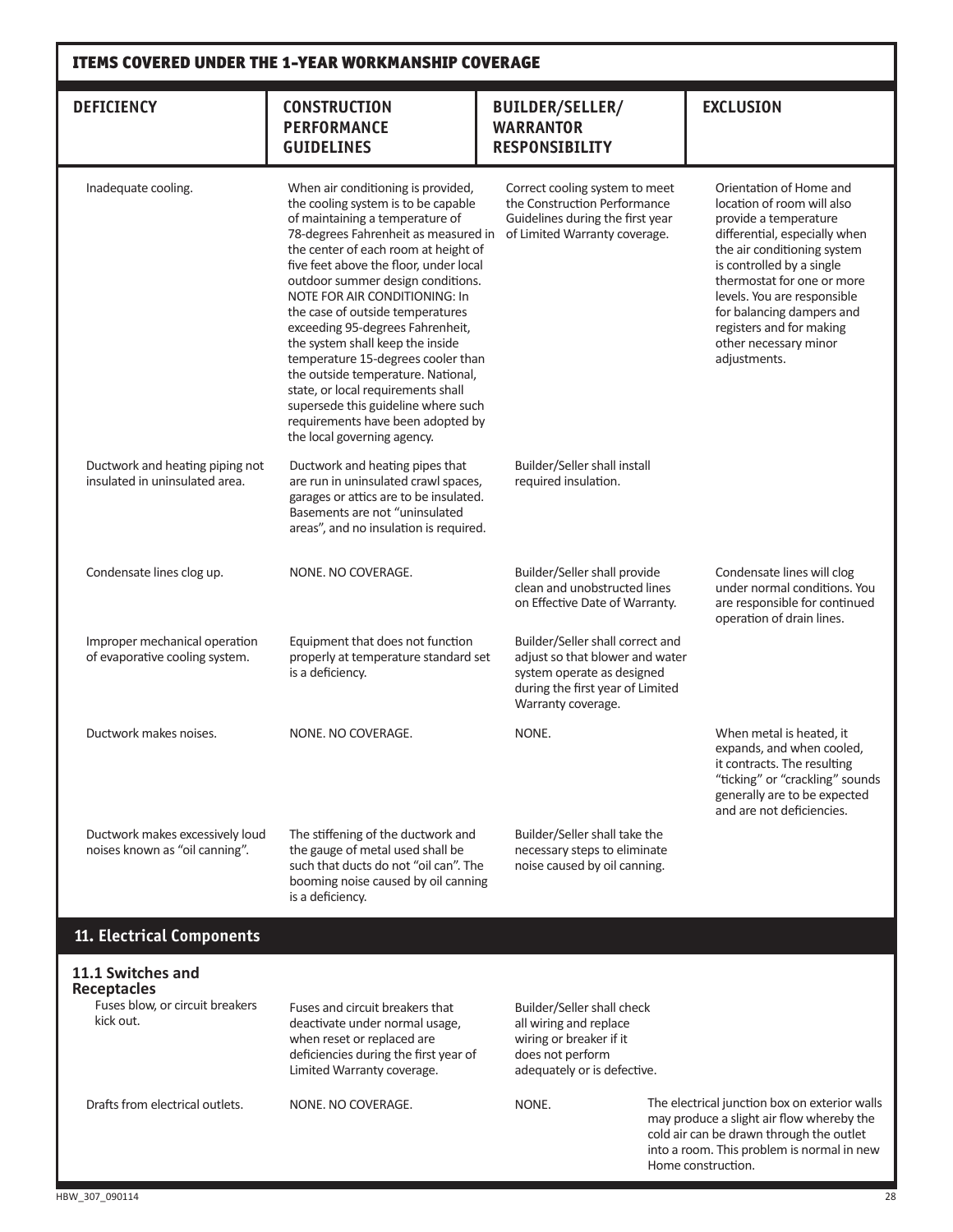|                                                                      | <b>ITEMS COVERED UNDER THE 1-YEAR WORKMANSHIP COVERAGE</b>                                                                                                                                                                                                                                                     |                                                                                                                   |                                                                                      |  |
|----------------------------------------------------------------------|----------------------------------------------------------------------------------------------------------------------------------------------------------------------------------------------------------------------------------------------------------------------------------------------------------------|-------------------------------------------------------------------------------------------------------------------|--------------------------------------------------------------------------------------|--|
| <b>DEFICIENCY</b>                                                    | <b>CONSTRUCTION</b><br><b>PERFORMANCE</b><br><b>GUIDELINES</b>                                                                                                                                                                                                                                                 | <b>BUILDER/SELLER/</b><br><b>WARRANTOR</b><br><b>RESPONSIBILITY</b>                                               | <b>EXCLUSION</b>                                                                     |  |
| Malfunction of electrical outlets,<br>switches, or fixtures.         | All switches, fixtures and outlets<br>which do not operate as intended<br>are considered deficiencies only<br>during the first year of Limited<br>Warranty coverage.                                                                                                                                           | Builder/Seller shall repair or<br>replace defective switches,<br>fixtures and outlets.                            |                                                                                      |  |
| Light fixture tarnishes.                                             | NONE. NO COVERAGE.                                                                                                                                                                                                                                                                                             | NONE.                                                                                                             | Finishes on light fixtures<br>may be covered under their<br>manufacturer's warranty. |  |
| 11.2 Service and                                                     |                                                                                                                                                                                                                                                                                                                |                                                                                                                   |                                                                                      |  |
| <b>Distribution</b><br>Ground fault interrupter trips<br>frequently. | Ground fault interrupters are<br>sensitive safety devices installed<br>into the electrical system to provide<br>protection against electrical shock.<br>These devices are sensitive and<br>can be tripped very easily. Ground<br>fault outlets that do not operate as<br>intended are considered deficiencies. | Builder/Seller shall replace the<br>device if defective during the<br>first year of Limited<br>Warranty coverage. |                                                                                      |  |
|                                                                      | <b>ITEMS COVERED UNDER THE 2-YEAR SYSTEMS COVERAGE</b>                                                                                                                                                                                                                                                         |                                                                                                                   |                                                                                      |  |
| <b>DEFICIENCY</b>                                                    | <b>CONSTRUCTION</b><br><b>PERFORMANCE</b>                                                                                                                                                                                                                                                                      | <b>BUILDER/SELLER/</b><br><b>WARRANTOR</b>                                                                        | <b>EXCLUSION</b>                                                                     |  |
|                                                                      | <b>GUIDELINES</b>                                                                                                                                                                                                                                                                                              | <b>RESPONSIBILITY</b>                                                                                             |                                                                                      |  |
| 12. Mechanical Systems                                               |                                                                                                                                                                                                                                                                                                                |                                                                                                                   |                                                                                      |  |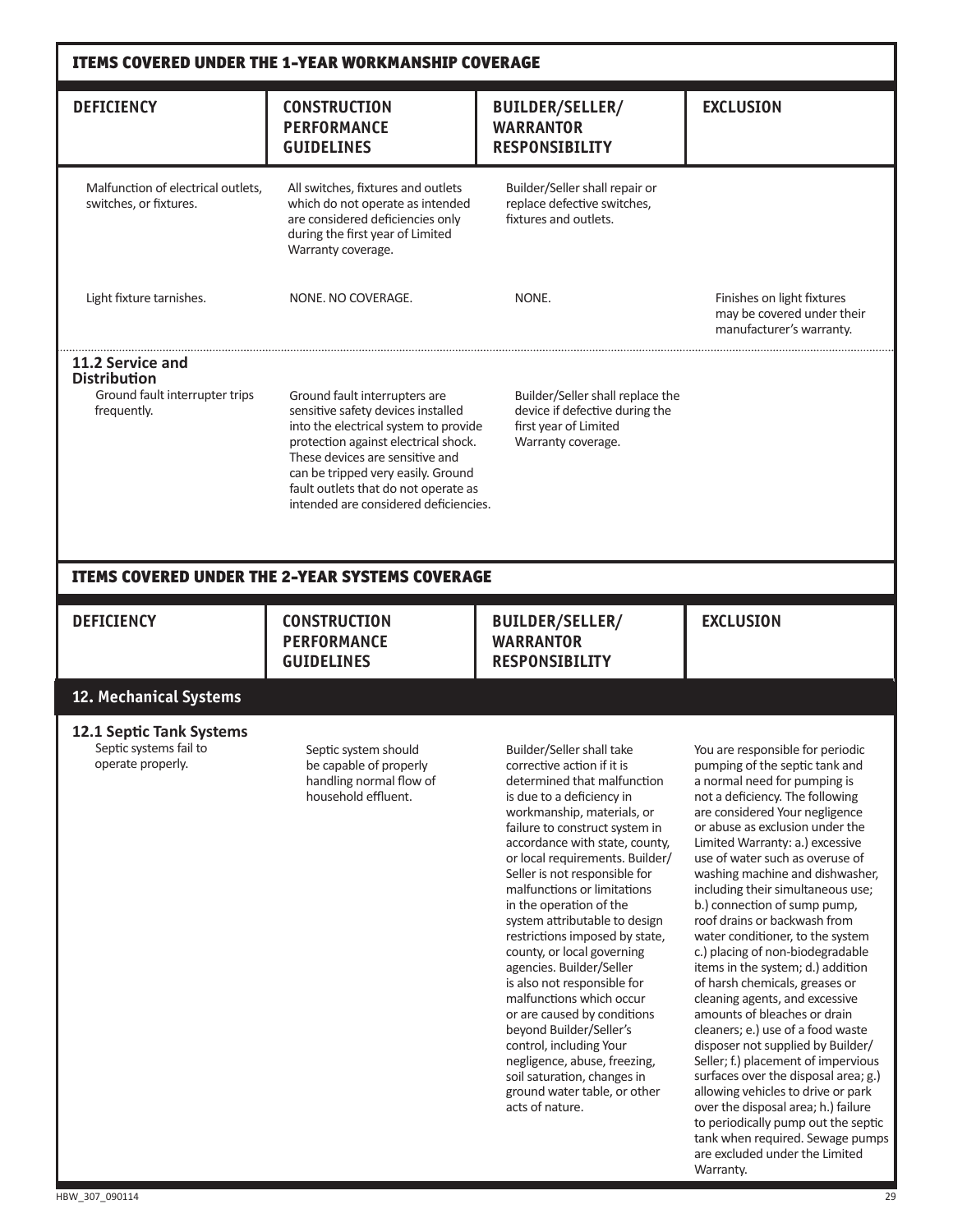| <b>ITEMS COVERED UNDER THE 2-YEAR SYSTEMS COVERAGE</b>                       |                                                                                                                                                                                                                                                                                               |                                                                                                                                                                                                                                                                                                                                                                                                         |                                                                                                                                                                                                                                                                                                                                                                                                                                                                                                                                                                                                                                                                                                              |
|------------------------------------------------------------------------------|-----------------------------------------------------------------------------------------------------------------------------------------------------------------------------------------------------------------------------------------------------------------------------------------------|---------------------------------------------------------------------------------------------------------------------------------------------------------------------------------------------------------------------------------------------------------------------------------------------------------------------------------------------------------------------------------------------------------|--------------------------------------------------------------------------------------------------------------------------------------------------------------------------------------------------------------------------------------------------------------------------------------------------------------------------------------------------------------------------------------------------------------------------------------------------------------------------------------------------------------------------------------------------------------------------------------------------------------------------------------------------------------------------------------------------------------|
| <b>DEFICIENCY</b>                                                            | <b>CONSTRUCTION</b><br><b>PERFORMANCE</b><br><b>GUIDELINES</b>                                                                                                                                                                                                                                | <b>BUILDER/SELLER/</b><br><b>WARRANTOR</b><br><b>RESPONSIBILITY</b>                                                                                                                                                                                                                                                                                                                                     | <b>EXCLUSION</b>                                                                                                                                                                                                                                                                                                                                                                                                                                                                                                                                                                                                                                                                                             |
| 12.2 Plumbing<br>Water in plumbing pipes<br>freezes, and the pipes<br>burst. | Drain, waste, vent, and water<br>pipes shall be adequately<br>protected to prevent freezing<br>and bursting during normally<br>anticipated cold weather.                                                                                                                                      | Builder/Seller shall correct<br>conditions not meeting<br><b>Construction Performance</b><br>Guidelines.                                                                                                                                                                                                                                                                                                | Burst pipes due to Your<br>neglect and resultant<br>damage are not Builder/<br>Seller's responsibility.<br>You are responsible for<br>draining exterior faucets,<br>and maintaining suitable<br>temperature in the Home<br>to prevent water in pipes<br>from freezing. During<br>periods when the outdoor<br>temperature falls below the<br>design temperature, You are<br>responsible for draining or<br>otherwise protecting pipes.<br>Homes which are periodically<br>occupied, such as summer<br>homes, or where there will<br>be no occupancy for an<br>extended period of time, must<br>be properly winterized or<br>periodically checked to insure<br>that a reasonable temperature<br>is maintained. |
| Leakage from any piping.                                                     | Leaks in any waste, vent and<br>water piping are deficiencies.                                                                                                                                                                                                                                | Builder/Seller shall make<br>necessary repairs to eliminate<br>leakage.                                                                                                                                                                                                                                                                                                                                 | Condensation on piping does<br>not constitute leakage, and is<br>not a deficiency, except where<br>pipe insulation is required.                                                                                                                                                                                                                                                                                                                                                                                                                                                                                                                                                                              |
| Sanitary sewers, fixtures,<br>waste or drain lines are<br>clogged.           | The Builder/Seller is not<br>responsible for sewers,<br>fixtures, or drains that are<br>clogged because of Your<br>actions or negligence. Sanitary<br>sewers, fixtures, waste or<br>drain lines that do not operate<br>or drain properly due to<br>improper construction are<br>deficiencies. | When defective construction<br>is shown to be the cause,<br>Builder/Seller shall make<br>necessary repairs.<br>If Your actions or negligence is<br>the cause, You are responsible<br>for correcting the problem.<br>You are liable for the entire<br>cost of any sewer and drain<br>cleaning service provided by<br>Builder/Seller where clogged<br>drains are caused by Your<br>actions or negligence. | Builder/Seller is not<br>responsible for sewer lines<br>that extend beyond the<br>property lines on which the<br>Home is constructed.                                                                                                                                                                                                                                                                                                                                                                                                                                                                                                                                                                        |
| 12.3 Water Supply<br>Water supply system fails to<br>deliver water.          | All service connections to<br>municipal water main or<br>private water supply are<br>Builder/Seller's responsibility<br>when installed by Builder/<br>Seller.                                                                                                                                 | Builder/Seller shall repair<br>as required if failure to<br>supply water is the result of<br>deficiency in workmanship or<br>materials.                                                                                                                                                                                                                                                                 | If conditions exist which<br>disrupt or eliminate the<br>sources of water supply that<br>are beyond Builder/Seller's<br>control, then Builder/Seller is<br>not responsible.                                                                                                                                                                                                                                                                                                                                                                                                                                                                                                                                  |
| 12.4 Heating and Air<br>Conditioning<br>Refrigerant lines leak.              | Builder/Seller-installed refrigerant<br>lines or ground loop pipes that<br>develop leaks during normal<br>operation are deficiencies.                                                                                                                                                         | Builder/Seller shall repair<br>leaking lines and recharge the<br>unit as required.                                                                                                                                                                                                                                                                                                                      | Leaks due to Your actions or<br>negligence are excluded.                                                                                                                                                                                                                                                                                                                                                                                                                                                                                                                                                                                                                                                     |
| Ductwork separates, becomes<br>unattached.                                   | Ductwork that is not intact<br>or securely fastened is a<br>deficiency.                                                                                                                                                                                                                       | Builder/Seller shall reattach<br>and resecure all separated or<br>unattached ductwork.                                                                                                                                                                                                                                                                                                                  |                                                                                                                                                                                                                                                                                                                                                                                                                                                                                                                                                                                                                                                                                                              |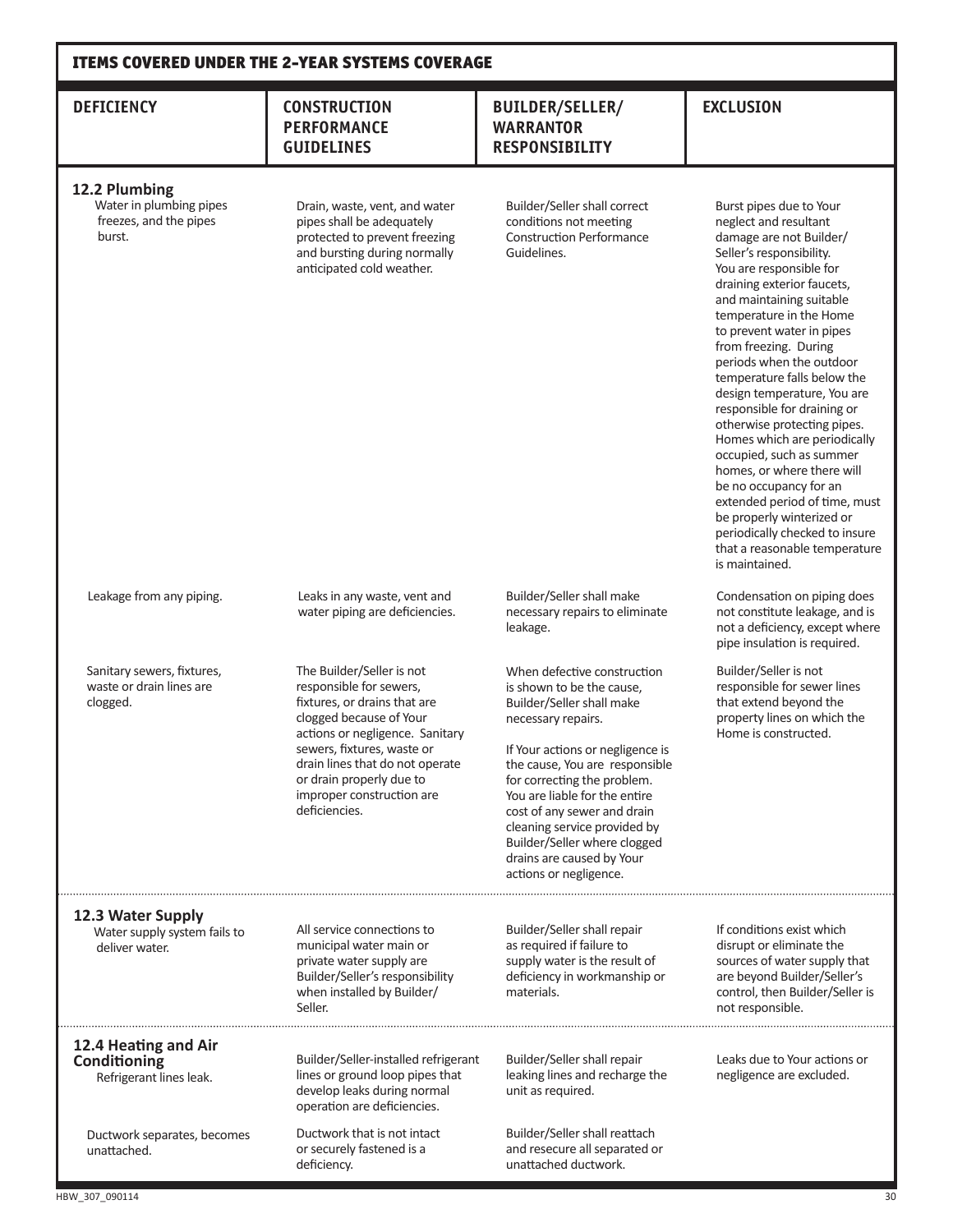| <b>ITEMS COVERED UNDER THE 2-YEAR SYSTEMS COVERAGE</b>                                          |                                                                                                                                                              |                                                                                           |                  |
|-------------------------------------------------------------------------------------------------|--------------------------------------------------------------------------------------------------------------------------------------------------------------|-------------------------------------------------------------------------------------------|------------------|
| <b>DEFICIENCY</b>                                                                               | <b>CONSTRUCTION</b><br><b>PERFORMANCE</b><br><b>GUIDELINES</b>                                                                                               | <b>BUILDER/SELLER/</b><br><b>WARRANTOR</b><br><b>RESPONSIBILITY</b>                       | <b>EXCLUSION</b> |
| 13. Electrical Systems                                                                          |                                                                                                                                                              |                                                                                           |                  |
| <b>13.1 Electrical</b><br><b>Conductors</b><br>Failure of wiring to carry its<br>designed load. | Wiring that is not capable of<br>carrying the designated load,<br>for normal residential use to<br>switches, receptacles, and<br>equipment, is a deficiency. | Builder/Seller shall check<br>wiring and replace if it fails to<br>carry the design load. |                  |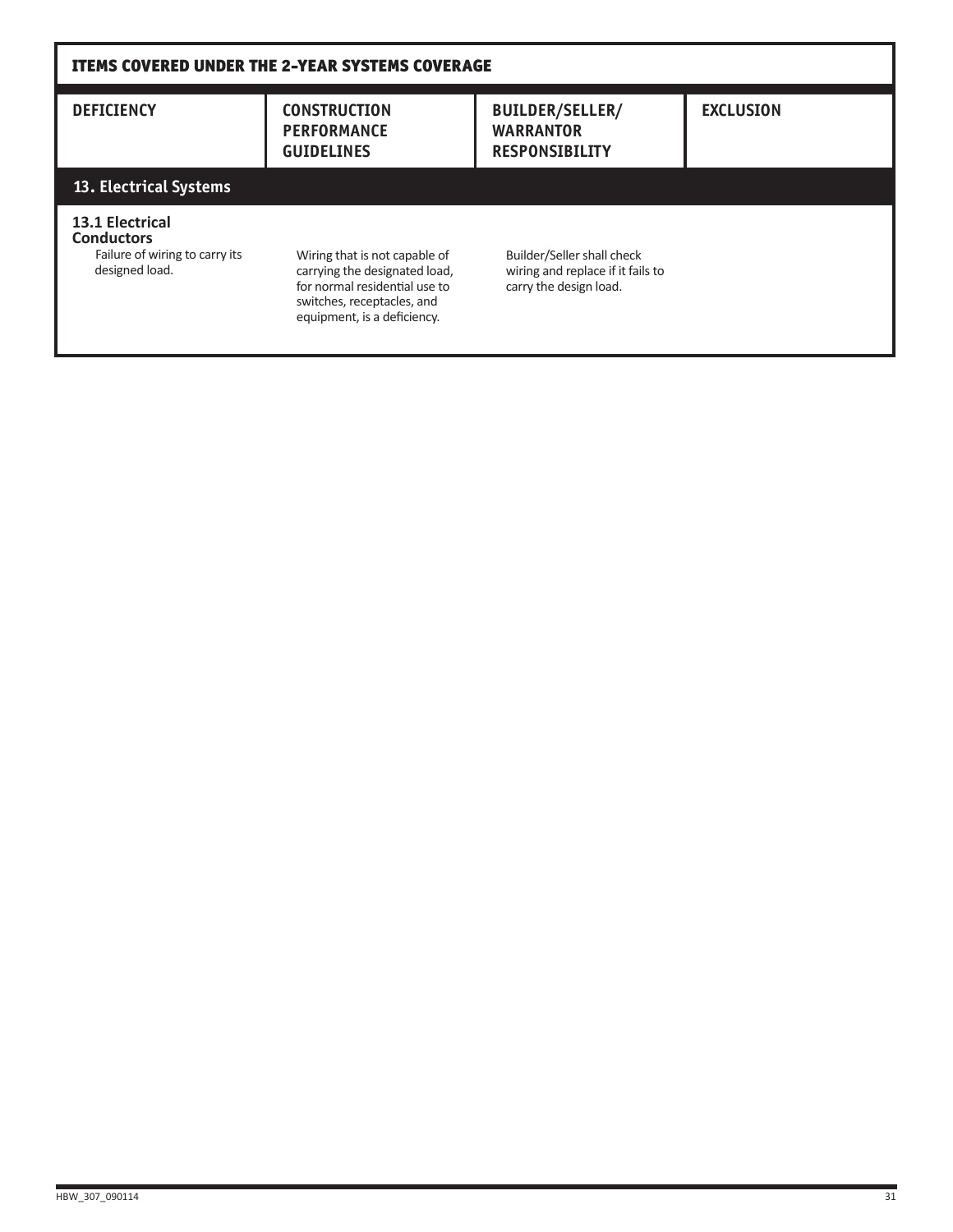**2-10 Home Buyers Warranty | Warranty Administration Office** 10375 East Harvard Ave., Suite 100 | Denver, CO 80231 | 855.429.2109

### **NOTICE OF CLAIM FORM FOR STRUCTURAL CLAIMS ONLY**

*Please read the 2-10 Home Buyers Warranty® Booklet, section IV, page 5, for filing instructions and pertinent information.* 

| Name:                       |                                                           |                                     |       |     |
|-----------------------------|-----------------------------------------------------------|-------------------------------------|-------|-----|
| Address Of Claim:           |                                                           |                                     |       |     |
|                             | Street                                                    | City                                | State | Zip |
| Home Phone:                 |                                                           | <b>Business Phone:</b>              |       |     |
| Email Address:              | <u> 1989 - John Stone, amerikansk politiker (d. 1989)</u> |                                     |       |     |
|                             |                                                           |                                     |       |     |
| Effective Date Of Warranty: | (Date of Closing or First Occupancy)                      | Certificate of Warranty Coverage #: |       |     |
|                             |                                                           |                                     |       |     |

Please note that the 2-10 Home Buyers Warranty® Program provides Limited Structural Defect Warranty Coverage which is subject to exclusions and conditions. You are encouraged to review the Structural Coverage provisions of your Warranty Booklet.

| Please answer the following questions:<br>1. Have you reviewed the Definition of a Structural Defect in your Warranty Booklet?    | Yes $\Box$ | No <sub>1</sub> |
|-----------------------------------------------------------------------------------------------------------------------------------|------------|-----------------|
| 2. Do you believe that you have actual physical damage to one or more of the listed<br>load bearing portions of your home?        | Yes $\Box$ | No <sub>1</sub> |
| 3. Have you reviewed the list of non-load-bearing elements which would not qualify as<br>a Structural Defect under this coverage? | Yes $\Box$ | No <sub>1</sub> |
| 4. Do you feel that your home is unsafe, unsanitary or otherwise unlivable as a result<br>of the defect?                          | Yes $\Box$ | No <sub>1</sub> |
|                                                                                                                                   |            |                 |

Nature of Defect (Be specific; If available, enclose photographs; attach separate sheet if necessary)

Date Defect First Observed:

It is unlawful to knowingly provide false, incomplete, or misleading facts or information to an insurance company for the purpose of defrauding or attempting to defraud the company. Penalties may include imprisonment, fines, denial of insurance, and civil damages. Any insurance company or agent of an insurance company who knowingly provides false, incomplete, or misleading facts or information to a policyholder (Builder/Seller) or claimant (Homeowner) for the purpose of defrauding or attempting to defraud the policyholder (Builder/ Seller) or claimant (Homeowner) with regard to a settlement or award payable from insurance proceeds shall be reported to the insurance commissioner or your state. By filing this Notice of Complaint you agree to resolve any disputes using arbitration as described on pages 6 and 7 of the Booklet.

| CHECK ONE (if applicable): 1) $\Box$ FHA 2) $\Box$ VA 3) $\Box$ RHS |                      |       |
|---------------------------------------------------------------------|----------------------|-------|
| CASE #:<br>If you are the original owner, and your Home has FHA/VA  | Homeowner Signature: | Date: |
| financing, please provide the following:                            |                      |       |
| Name of Mortgage Company:                                           |                      |       |
| Address of Mortgage Company:                                        | Homeowner Signature: | Date: |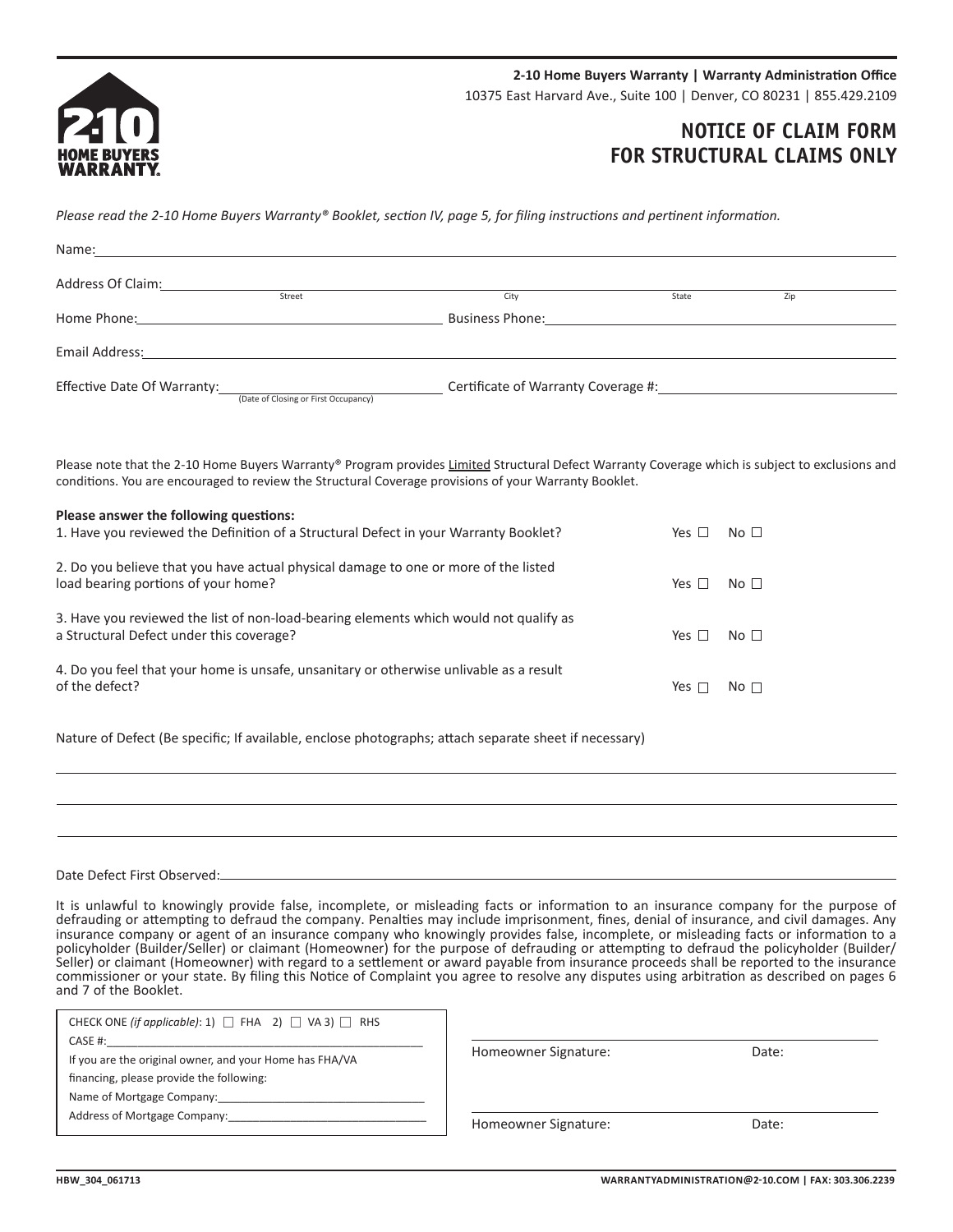**mail TO: 2-10 Home Buyers Warranty** 10375 East Harvard Ave., Suite 100 | Denver, CO 80231 | 855.429.2109



#### **NOTICE OF COMPLAINT FORM FOR WORKMANSHIP & SYSTEMS COVERAGE**

Please read the 2-10 Home Buyers Warranty® Booklet, section IV, page 5, for filing instructions and pertinent information. If your previous written attempts to resolve your problems with the Builder/Seller have failed, then this form is to be sent to your Builder/Seller, with a copy to the HBW Warranty Administration Office. This form must be received by your Builder/Seller and HBW no later than fifteen (15) days after the expiration of the applicable warranty term. We recommend certified mail, return receipt.

| Name: Name: Name: Name: Name: Name: Name: Name: Name: Name: Name: Name: Name: Name: Name: Name: Name: Name: Name: Name: Name: Name: Name: Name: Name: Name: Name: Name: Name: Name: Name: Name: Name: Name: Name: Name: Name: |                                                                                                                                                                                                                                     |
|-------------------------------------------------------------------------------------------------------------------------------------------------------------------------------------------------------------------------------|-------------------------------------------------------------------------------------------------------------------------------------------------------------------------------------------------------------------------------------|
|                                                                                                                                                                                                                               | Address of Complaint: 1999 Complaint: 2009 Complaint: 2009 Complaint: 2009 Complaint: 2009 Complaint: 2009 Complaint: 2009 Complaint: 2009 Complaint: 2009 Complaint: 2009 Complaint: 2009 Complaint: 2009 Complaint: 2009 Com      |
|                                                                                                                                                                                                                               | Home Phone: <u>National Accounts of Business Phone:</u> Business Phone: National Accounts of the Accounts of the Accounts of the Accounts of the Accounts of the Accounts of the Accounts of the Accounts of the Accounts of the Ac |
|                                                                                                                                                                                                                               | Email Address: No. 2014 19:30 19:30 19:30 19:30 19:30 19:30 19:30 19:30 19:30 19:30 19:30 19:30 19:30 19:30 19:30 19:30 19:30 19:30 19:30 19:30 19:30 19:30 19:30 19:30 19:30 19:30 19:30 19:30 19:30 19:30 19:30 19:30 19:30       |
|                                                                                                                                                                                                                               |                                                                                                                                                                                                                                     |
| Nature of Defect (Be Specific):                                                                                                                                                                                               |                                                                                                                                                                                                                                     |
|                                                                                                                                                                                                                               |                                                                                                                                                                                                                                     |
|                                                                                                                                                                                                                               | <u> 1989 - Johann Stoff, amerikansk politiker (* 1908)</u>                                                                                                                                                                          |
|                                                                                                                                                                                                                               |                                                                                                                                                                                                                                     |
|                                                                                                                                                                                                                               | ,我们也不能会在这里,我们也不能会在这里,我们也不能会在这里,我们也不能会在这里,我们也不能会在这里,我们也不能会在这里,我们也不能会不能会不能会。""我们,我们                                                                                                                                                   |
|                                                                                                                                                                                                                               |                                                                                                                                                                                                                                     |
|                                                                                                                                                                                                                               |                                                                                                                                                                                                                                     |
|                                                                                                                                                                                                                               | ,我们也不会有什么。""我们的人,我们也不会有什么?""我们的人,我们也不会有什么?""我们的人,我们也不会有什么?""我们的人,我们也不会有什么?""我们的人<br>,我们也不能会在这里,我们也不能会在这里,我们也不能会在这里,我们也不能会在这里,我们也不能会在这里,我们也不能会在这里,我们也不能会不能会不能会。""我们,我们                                                               |
|                                                                                                                                                                                                                               |                                                                                                                                                                                                                                     |
| <b>Date Defect First Observed:</b>                                                                                                                                                                                            | Date First Reported to Builder/Seller:                                                                                                                                                                                              |

Attach any copies of relevant correspondence between you and your Builder/Seller involving this matter. Please provide any correspondence that indicates that your Builder/Seller has failed to perform his/her warranty obligations, and a copy of the Certificate of Warranty Coverage. By filing this Notice of Complaint you agree to resolve any disputes using arbitration as described on pages 6 and 7 of the Booklet.

**Homeowner Signature:**

**Homeowner Signature:**

**Date:**

CHECK ONE *(IF APPLICABLE)*: 1)  $\Box$  FHA 2)  $\Box$  VA 3)  $\Box$  RHS **CASE #:**

Attach any copies of relevant correspondence between you and your Builder/Seller involving this matter. Please provide any correspondence that indicates that your Builder/Seller has failed to perform his/her warranty obligations, and a copy of the Certificate of Warranty Coverage.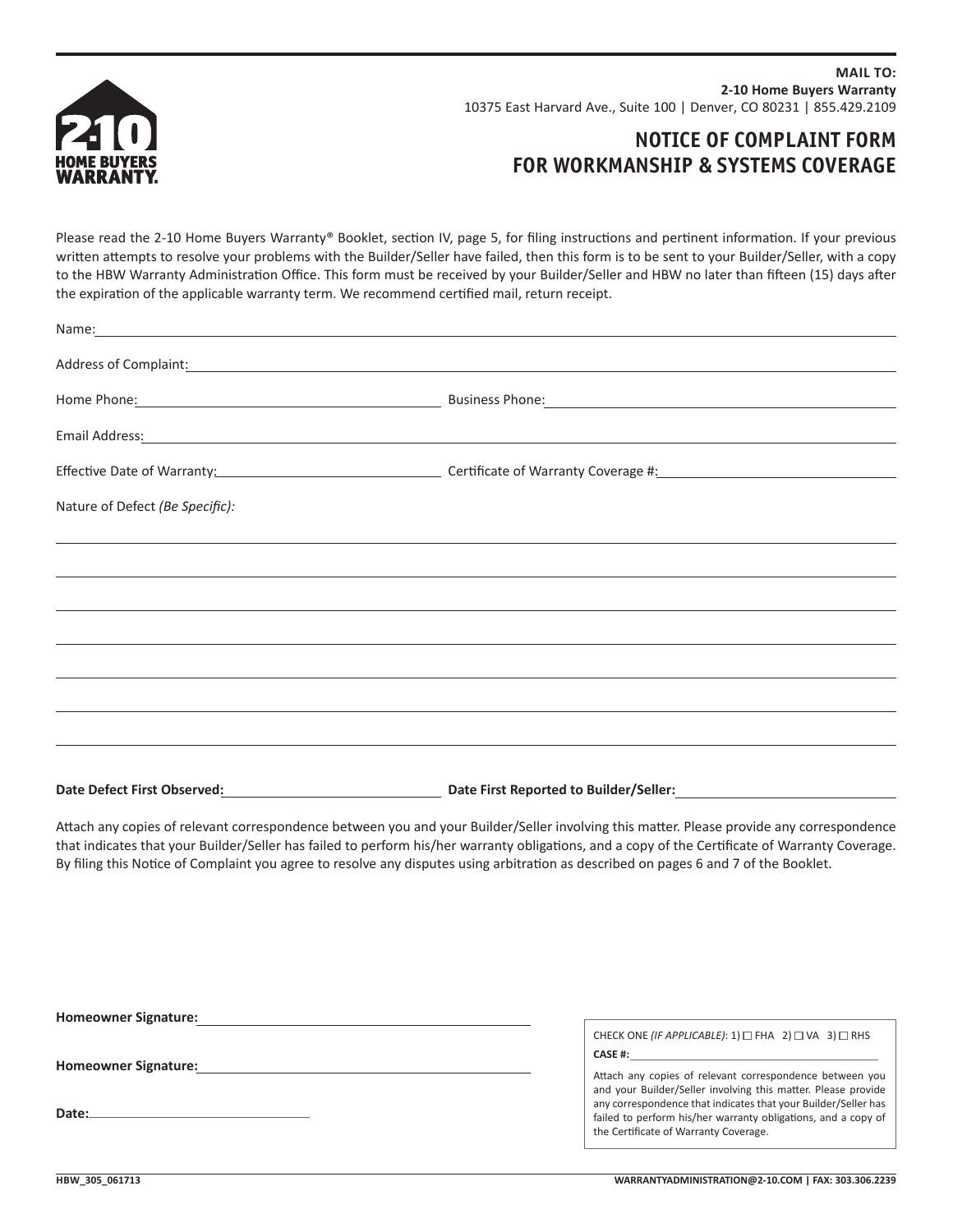## successive homeowner transfer and acceptance



As the successive homeowner of the home located at (Home) I/We accept any coverage remaining on the 2-10 HBW Warranty provided by the Builder/Seller that first sold the newly constructed Home. I/ We have reviewed and agreed to all the terms in the 2-10 HBW warranty booklet.

I/We understand that Home Buyers Warranty Corporation (2-10 HBW) is not the warrantor of the Builder/Seller's 2-10 HBW warranty, but rather provides services to administer the warranty.

I/We agree to the Binding Arbitration process for resolving warranty disputes between us, the Builder/Seller and/or the Warranty Insurer.

#### **Signature(s) of successive Home Buyer(s):**

| SIGN        | PRINT |
|-------------|-------|
| <b>SIGN</b> | PRINT |
| PHONE       | EMAIL |
| DATE        |       |

*In order to process this request, please mail this form and a check in the amount of \$20 payable to 2-10 HBW to:*

2-10 Home Buyers Warranty Corporation

Warranty Administration Department

10375 East Harvard Avenue, Suite 100

Denver, CO 80231